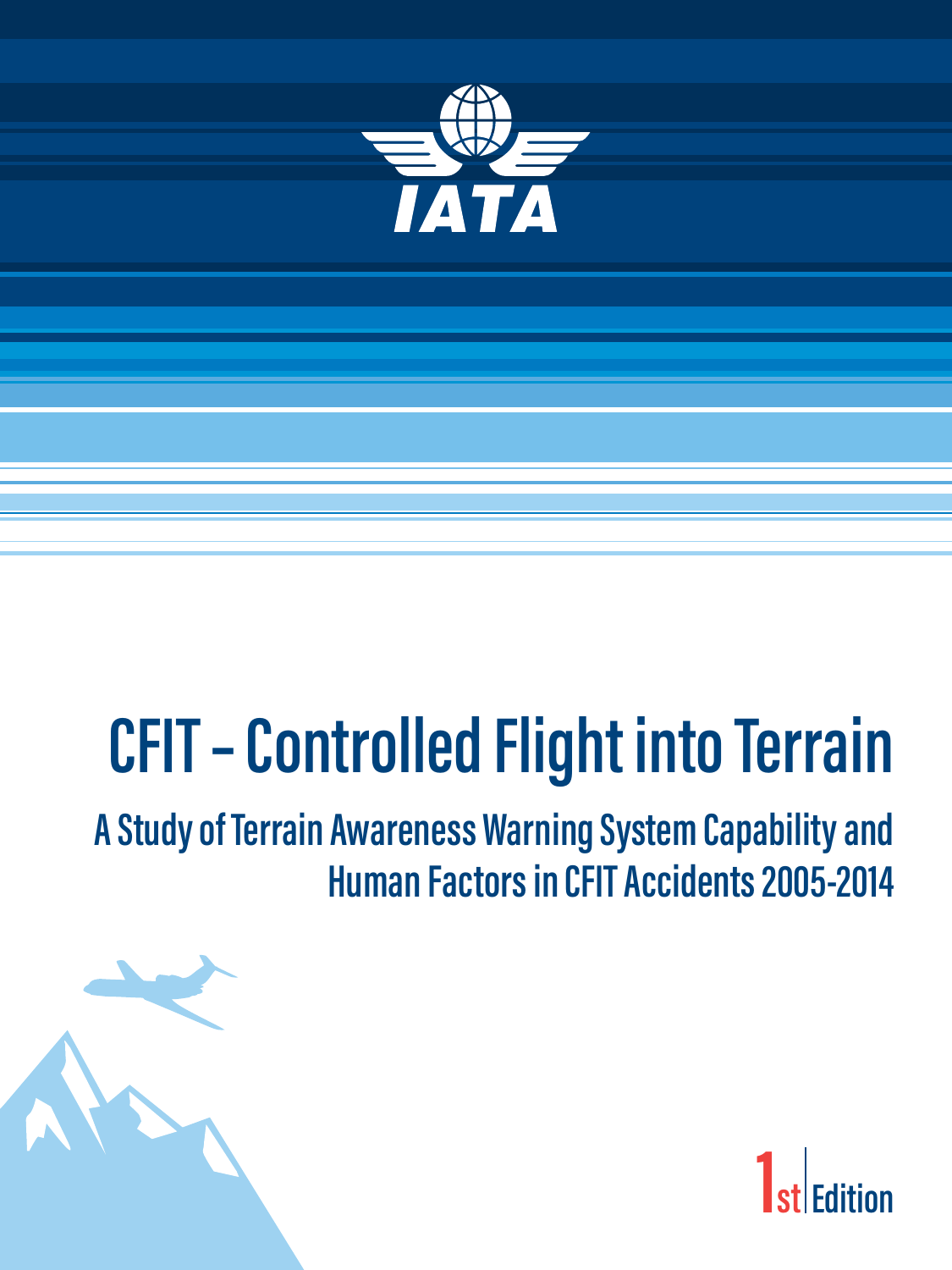#### **NOTICE**

DISCLAIMER. The information contained in this publication is subject to constant review in the light of changing government requirements and regulations. No subscriber or other reader should act on the basis of any such information without referring to applicable laws and regulations and/or without taking appropriate professional advice. Although every effort has been made to ensure accuracy, the International Air Transport Association shall not be held responsible for any loss or damage caused by errors, omissions, misprints or misinterpretation of the contents hereof. Furthermore, the International Air Transport Association expressly disclaims any and all liability to any person or entity, whether a purchaser of this publication or not, in respect of anything done or omitted, and the consequences of anything done or omitted, by any such person or entity in reliance on the contents of this publication.

© International Air Transport Association. All Rights Reserved. No part of this publication may be reproduced, recast, reformatted or transmitted in any form by any means, electronic or mechanical, including photocopying, recording or any information storage and retrieval system, without the prior written permission from:

> Senior Vice President Airport, Passenger, Cargo and Security International Air Transport Association 800 Place Victoria P.O. Box 113 Montreal, Quebec CANADA H4Z 1M1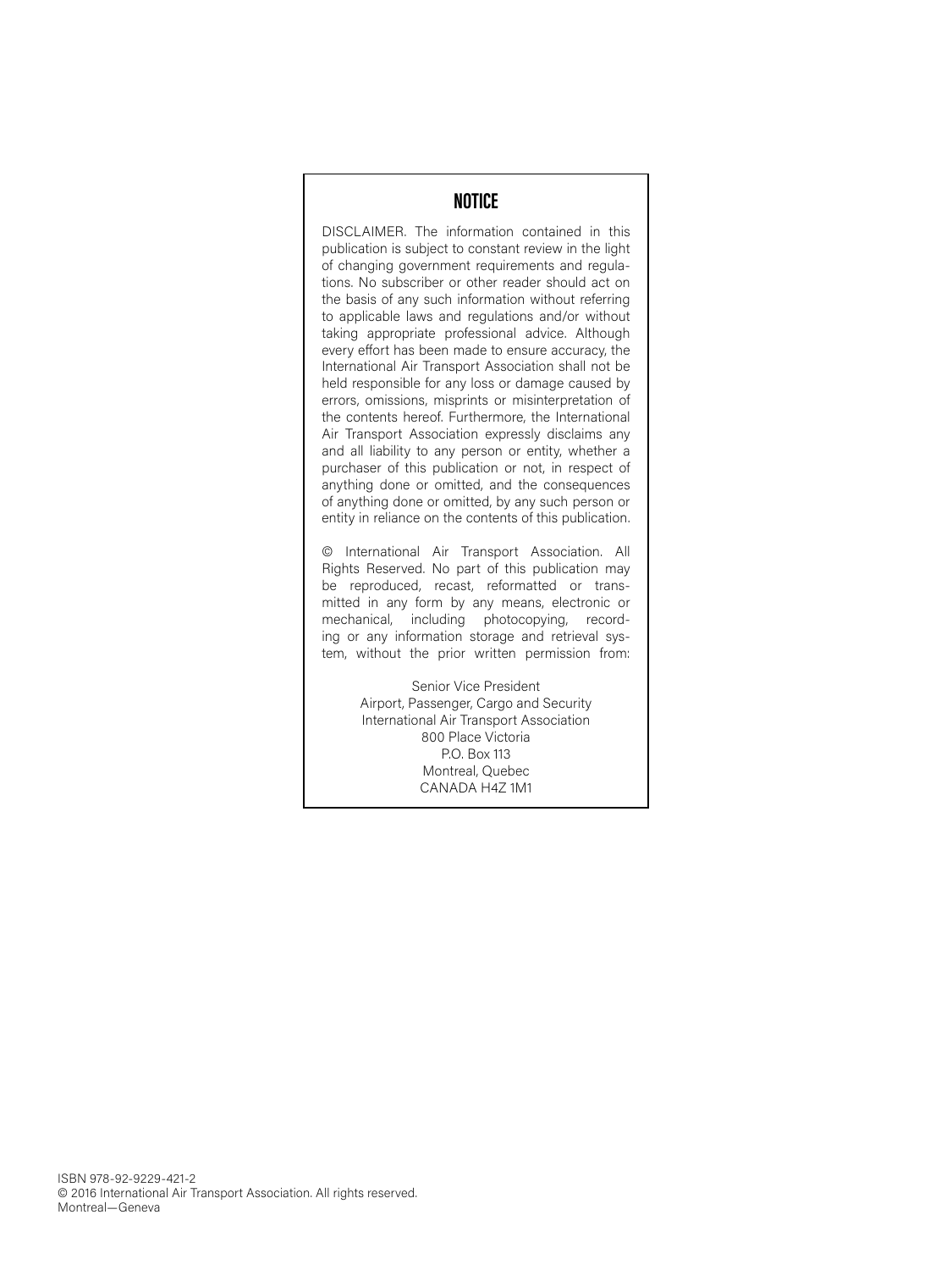

## **Table of Contents**

| <b>Acronyms</b>     |  |
|---------------------|--|
| <b>Abstract</b>     |  |
| <b>Introduction</b> |  |
|                     |  |
|                     |  |
| 2.1                 |  |
| 2.2                 |  |
| 2.3                 |  |
| 2.4                 |  |
| 2.5                 |  |
|                     |  |
|                     |  |
|                     |  |
|                     |  |
| 6.1                 |  |
| 6.2                 |  |
|                     |  |
| 7.1                 |  |
| 7.2                 |  |
| 7.3                 |  |
|                     |  |
| 8.1                 |  |
| 8.2                 |  |
| 8.3                 |  |
| 8.4                 |  |
|                     |  |
| 9.1                 |  |
| 9.2                 |  |
| 9.3                 |  |
| 9.4                 |  |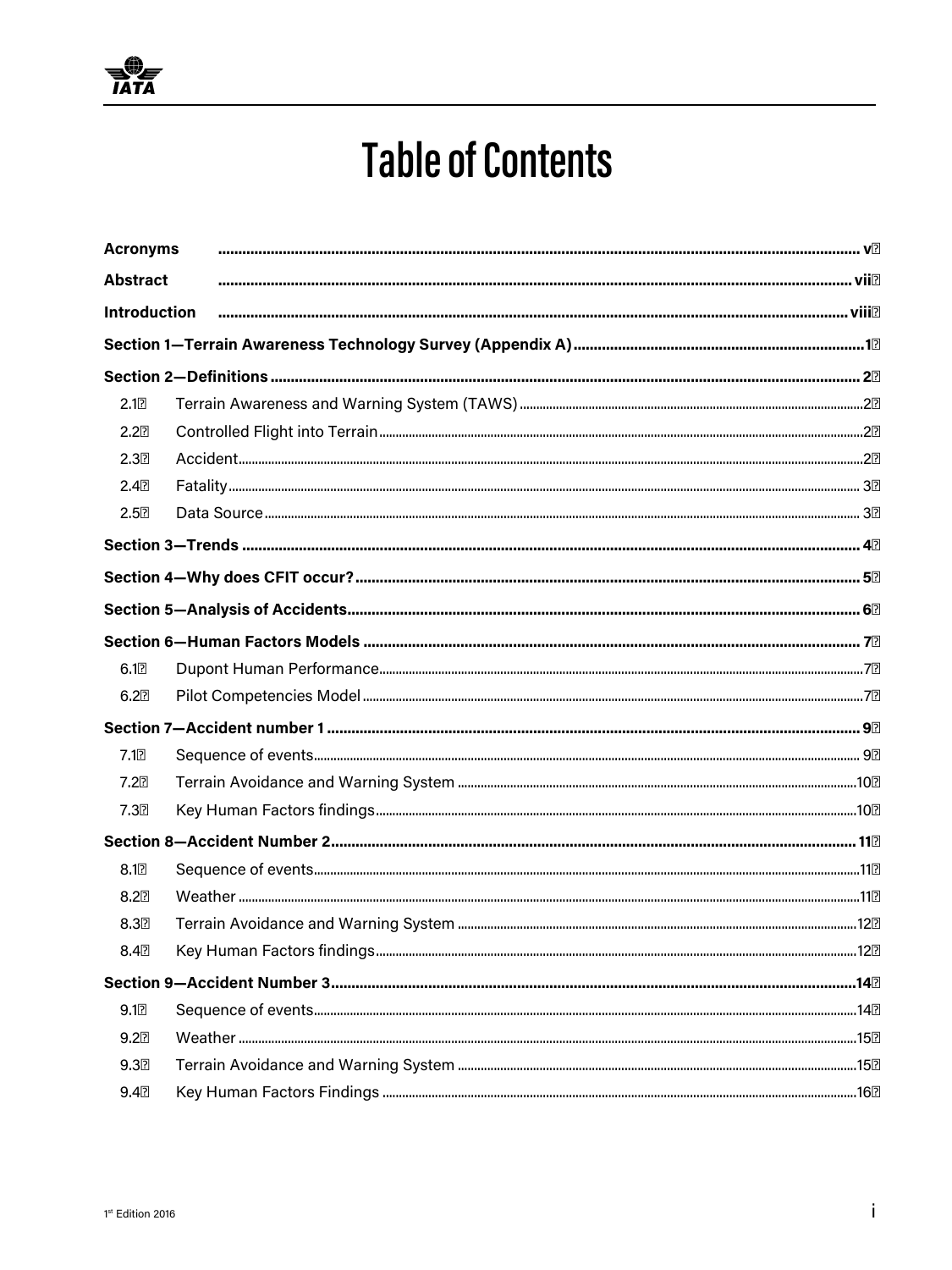

## A Study of Terrain Awareness Warning System Capability and Human<br>Factors in CFIT Accidents 2005-2014

| 10.1 |    |
|------|----|
| 10.2 |    |
| 10.3 |    |
| 10.4 |    |
|      |    |
| 11.1 |    |
| 11.2 |    |
| 11.3 |    |
| 11.4 |    |
|      |    |
| 12.1 |    |
| 12.2 |    |
| 12.3 |    |
| 12.4 |    |
|      |    |
| 13.1 |    |
| 13.2 |    |
| 13.3 |    |
| 13.4 |    |
|      |    |
| 14.1 |    |
| 14.2 |    |
| 14.3 |    |
|      |    |
| 15.1 | 34 |
| 15.2 |    |
| 15.3 |    |
| 15.4 |    |
|      |    |
| 16.1 |    |
|      |    |
|      |    |
| 18.1 |    |
| 18.2 |    |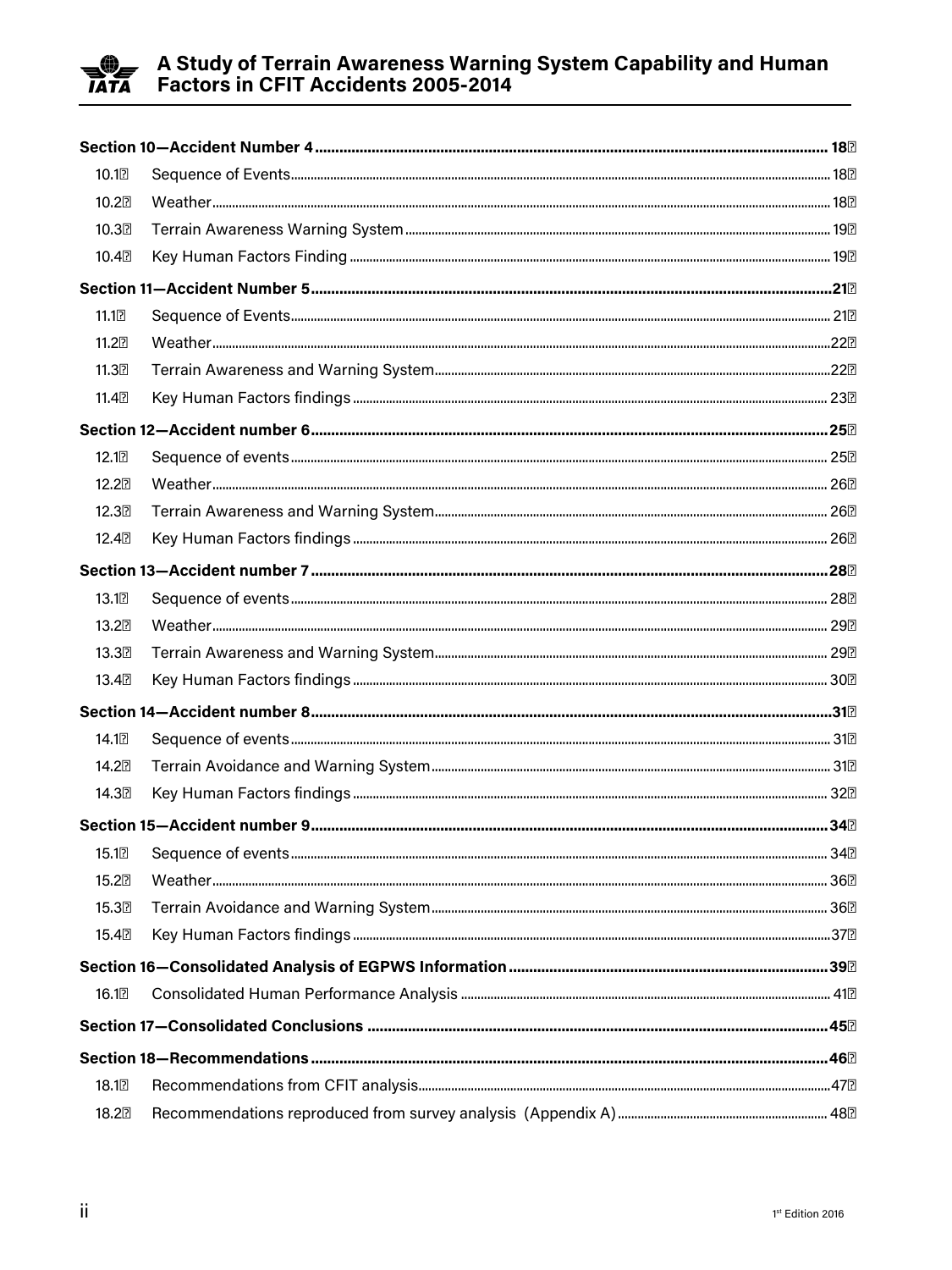



| 19.1    |  |
|---------|--|
| 19.2    |  |
| 19.3    |  |
| 19.3.1  |  |
| 19.3.2  |  |
| 19.3.3  |  |
| 19.3.4  |  |
| 19.3.5  |  |
| 19.3.6  |  |
| 19.3.7  |  |
| 19.3.8  |  |
| 19.3.9  |  |
| 19.3.10 |  |
| 19.3.11 |  |
| 19.3.12 |  |
| 19.3.13 |  |
| 19.3.14 |  |
| 19.4    |  |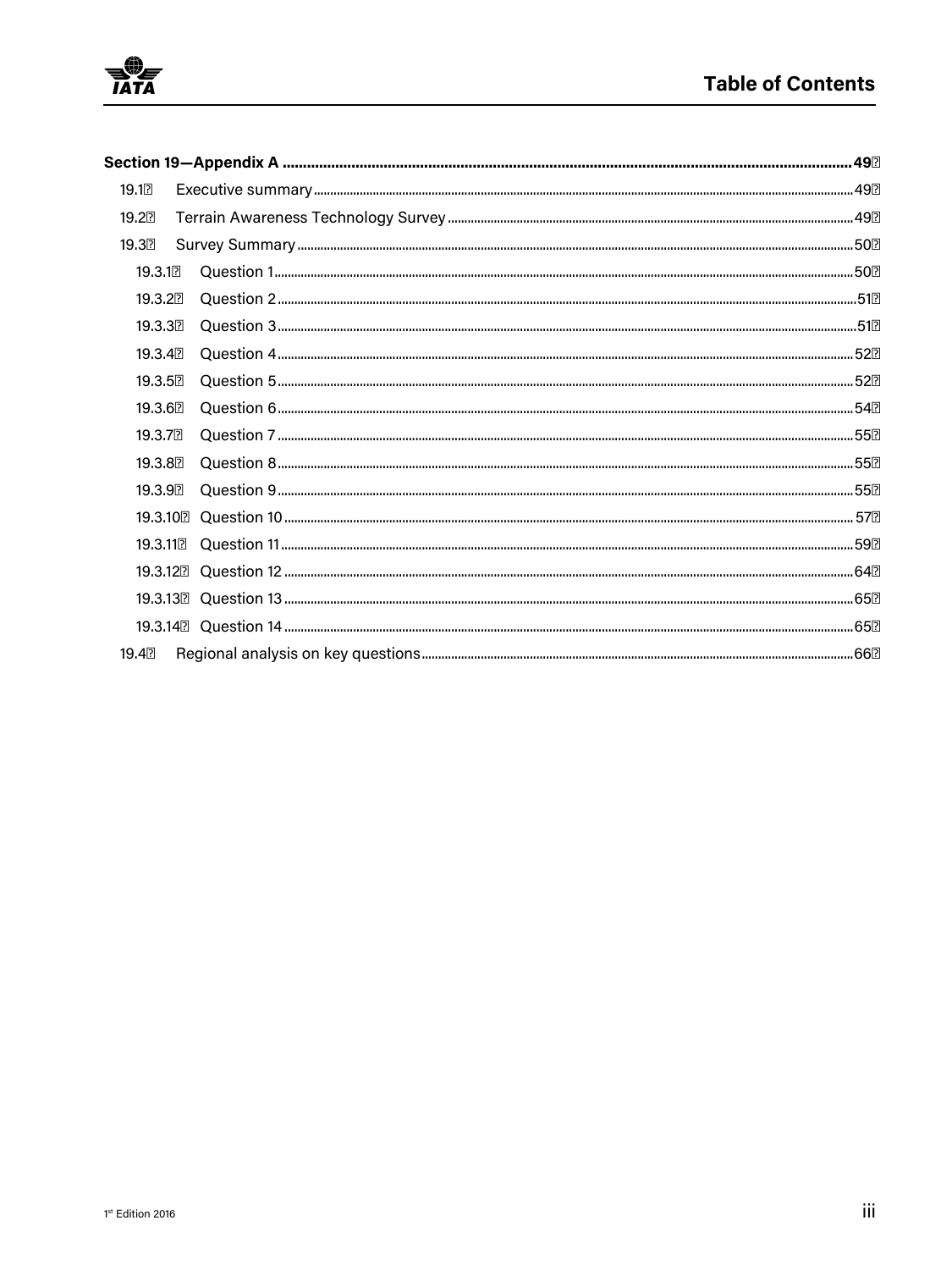

**INTENTIONALLY LEFT BLANK**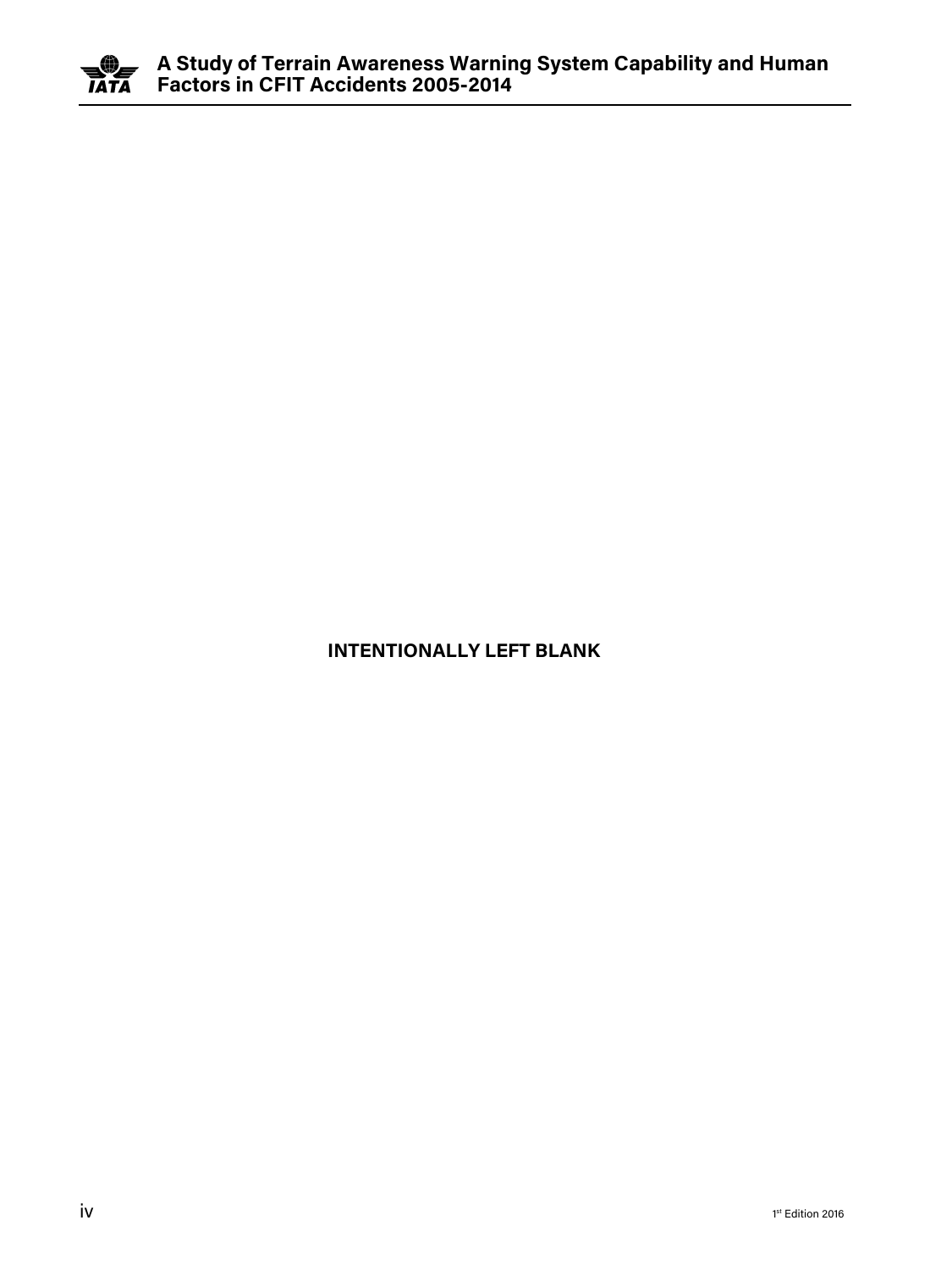

## <span id="page-6-0"></span>**Acronyms**

| AAL          | Above Airport Level                                               |
|--------------|-------------------------------------------------------------------|
| <b>ACTF</b>  | <b>Accident Classification Task Force</b>                         |
| AGL          | Above Ground Level                                                |
| ALAR         | Approach and Landing Accident Reduction                           |
| AMDB         | <b>Airport Mapping Database</b>                                   |
| ANSP         | Air Navigation Service Provider                                   |
| <b>APV</b>   | Approach Procedures with Vertical Guidance                        |
| <b>ATC</b>   | Air Traffic Control                                               |
| <b>ATSU</b>  | <b>Air Traffic Services Unit</b>                                  |
| <b>CFIT</b>  | Controlled Flight into Terrain                                    |
| <b>CRM</b>   | Crew Resource Management                                          |
| CVR          | Cockpit Voice Recorder                                            |
| <b>DH</b>    | <b>Decision Height</b>                                            |
| <b>EAFDM</b> | European Authorities coordination group on Flight Data Monitoring |
| <b>EFB</b>   | <b>Electronic Flight Bag</b>                                      |
| <b>EGPWS</b> | <b>Enhanced Ground Proximity Warning Systems</b>                  |
| <b>ELISE</b> | <b>Exact Landing Interference Simulation Environment</b>          |
| <b>FAF</b>   | Final Approach Fix                                                |
| <b>FDA</b>   | <b>Flight Data Analysis</b>                                       |
| <b>FDM</b>   | <b>Flight Data Monitoring</b>                                     |
| FDR.         | Flight Data Recorder                                              |
| <b>FMS</b>   | Flight Management System                                          |
| <b>FOBN</b>  | <b>Flight Operations Briefing Notes</b>                           |
| <b>FOQA</b>  | <b>Flight Operations Quality Assurance</b>                        |
| <b>FSF</b>   | <b>Flight Safety Foundation</b>                                   |
| <b>GADM</b>  | <b>Global Aviation Data Management</b>                            |
| <b>GPWS</b>  | <b>Ground Proximity Warning System</b>                            |
| <b>ICAO</b>  | <b>International Civil Aviation Organization</b>                  |
| <b>ILS</b>   | Instrument Landing System                                         |
| <b>IMC</b>   | <b>Instrument Metrological Conditions</b>                         |
| <b>IOSA</b>  | IATA Operational Safety Audit                                     |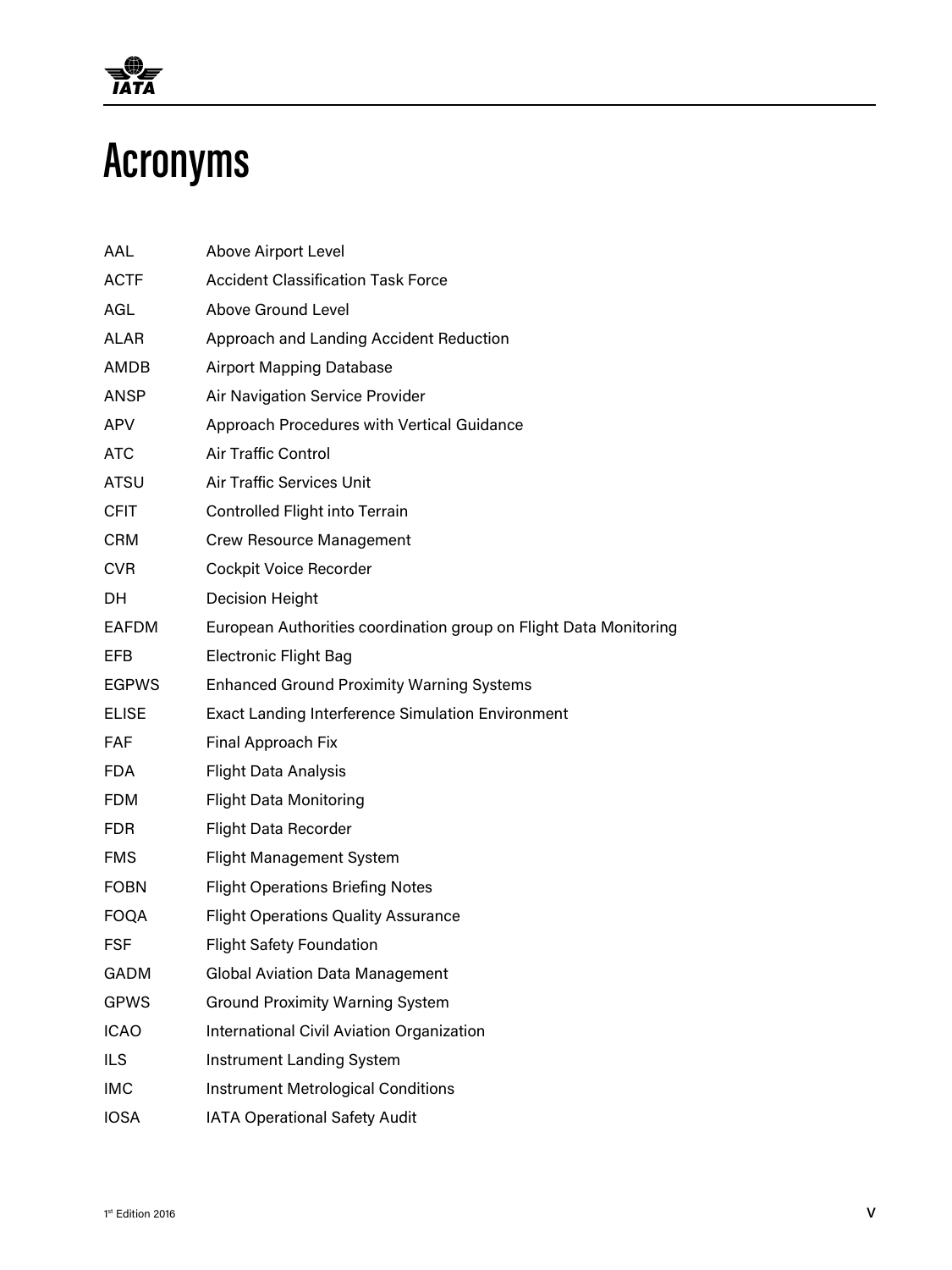## **TATA**

#### **A Study of Terrain Awareness Warning System Capability and Human Factors in CFIT Accidents 2005-2014**

| LOC-I         | Loss of Control Inflight                                     |
|---------------|--------------------------------------------------------------|
| MDA           | Minimum Descent Altitude                                     |
| <b>OEM</b>    | <b>Original Equipment Manufacturer</b>                       |
| OM            | <b>Outer Marker</b>                                          |
| <b>PBN</b>    | Performance Based Navigation                                 |
| <b>PF</b>     | Pilot Flying                                                 |
| <b>PM</b>     | <b>Pilot Monitoring</b>                                      |
| <b>PNF</b>    | Pilot not flying                                             |
| PANS OPS      | Procedures for Air Navigation Services - Aircraft Operations |
| <b>ROPS</b>   | <b>Runway Overrun Prevention System</b>                      |
| <b>SAAFER</b> | Situational Awareness & Alerting For Excursion Reduction     |
| <b>SMS</b>    | Safety Management System                                     |
| SOP           | <b>Standard Operating Procedure</b>                          |
| <b>TAWS</b>   | <b>Terrain Awareness and Warning System</b>                  |
| <b>TOD</b>    | Top-of-Descent                                               |
| <b>VMC</b>    | <b>Visual Metrological Conditions</b>                        |
|               |                                                              |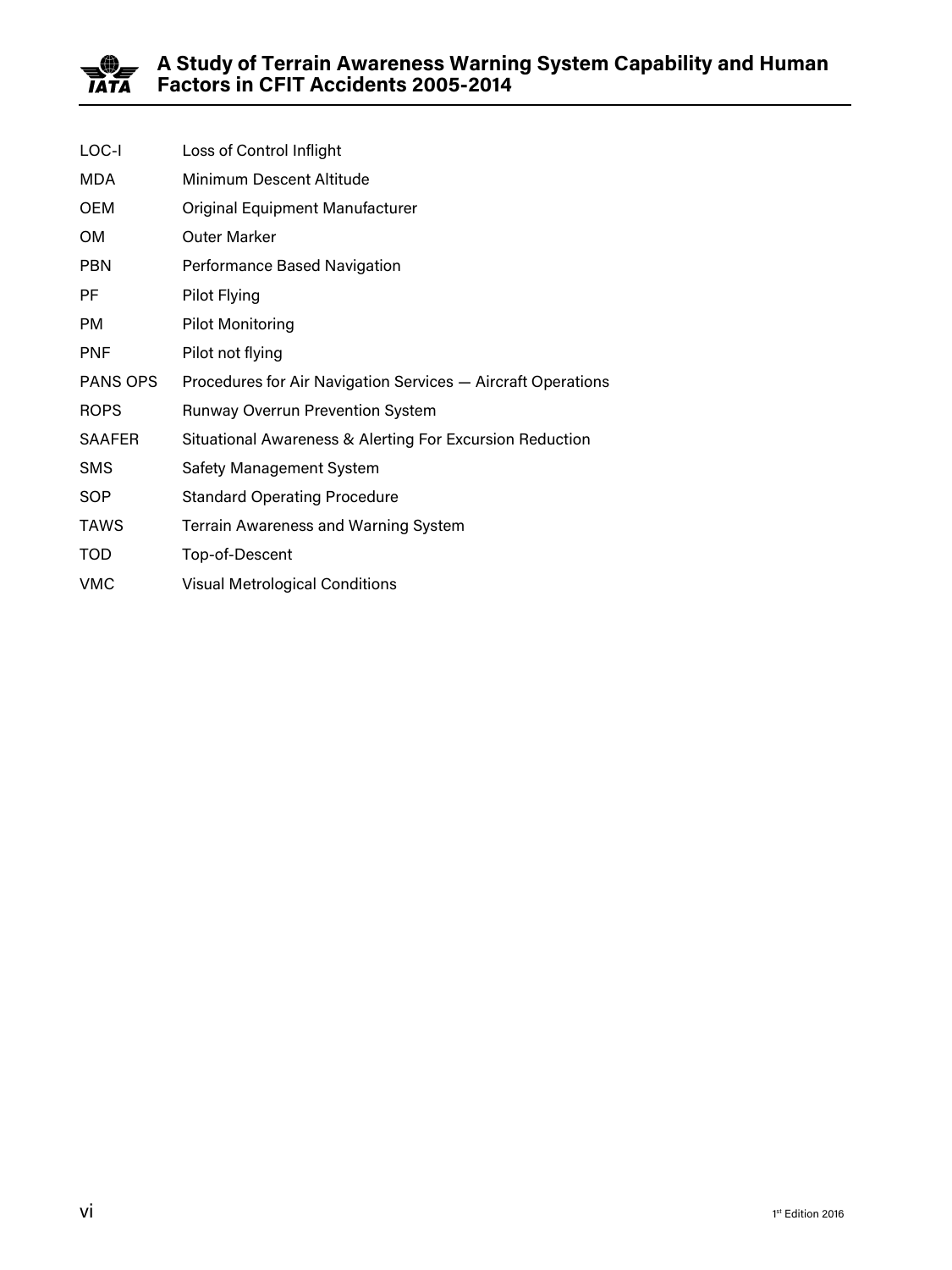

## **Abstract**

The IATA Accident Database shows that CFIT is not the most frequent of accident categories. However, the poor survivability of these accidents, means that CFIT accounts for a substantial number of fatalities: a total of 1,346 from 67 CFIT accidents during this period (2005-2014). A CFIT accident during this period meant that hull loss was experienced 99% of the time and fatalities occurred in 88% of those accidents. Therefore, this report was commissioned to see if there are commonalities with these accidents and if lessons could be learned from the findings.

The study finds that, where fitted, the GPWS/EGPWS performed as designed but not always in a manner that could have prevented the accident. Poor pilot response was found to contribute to the CFIT accidents with a functioning terrain warning system. In these cases, the system provided adequate time to react to a hazard, but the flight crew delayed their response or made an inadequate avoidance maneuver.

Multiple human performance deficiencies and undesirable behaviors were indicated in all accidents under review and these constituted by far the largest group of factors in the accident set. Situational Awareness was found to be deficient in all cases, which is to be expected. Poor crew resource management and suboptimal interaction between the pilots was also a frequent contributing factor, as was procedural noncompliance.

The objective of this study is to create recommendations for industry that can help mitigate CFIT accidents. A total of sixteen recommendations have been made.

Full analysis follows.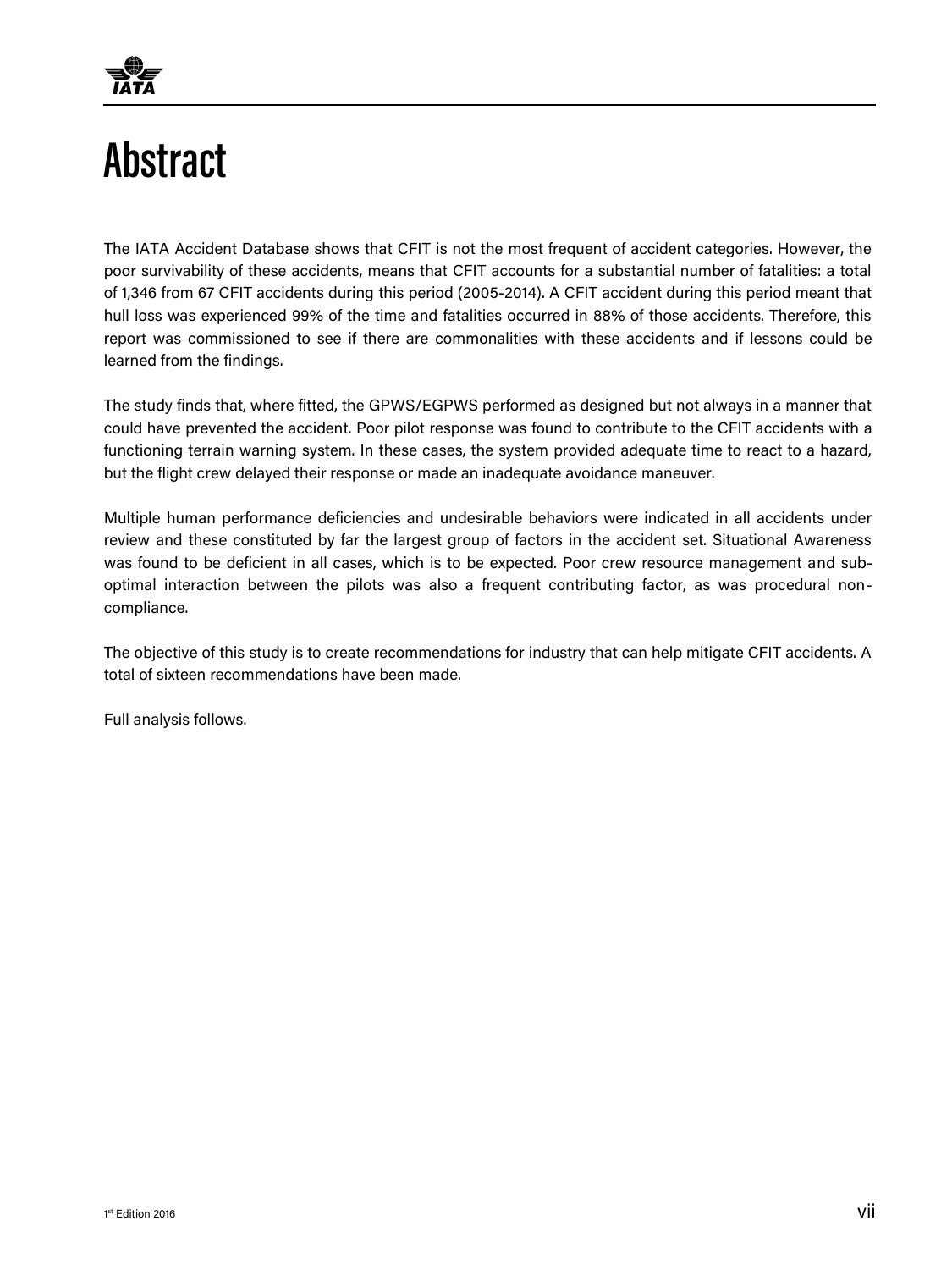## <span id="page-9-0"></span>**Introduction**

Throughout the history of aviation, controlled flight into terrain (CFIT) has been a major cause of fatal accidents. In response to this concern, the aviation industry developed the ground proximity warning systems (GPWS), which warned pilots if the aircraft was in proximity to terrain. This system became a mandatory installation for large aircraft in 1974 and it is evident that since then, the number of CFIT accidents has reduced significantly.

Although GPWS was very successful, it was limited in that it was only able to detect terrain directly below the aircraft. If there is a sharp change in terrain, GPWS does not detect the aircraft closure rate until it is too late for evasive action. To overcome this limitation, a more advanced technology, known as Enhanced Ground Proximity Warning (EGPWS) was introduced. This technology combines a worldwide digital terrain database with an accurate navigation system, ideally using the Global Positioning System. The aircraft's position is compared with a database of the Earth's terrain; if there is a discrepancy, pilots receive a timely caution or warning of terrain hazards. This enhanced system provides a warning in advance of steeply rising ground and also extends the warning area almost to the runway threshold, overcoming the limitations of GPWS. The EGPWS is also widely known as Terrain Awareness Warning System or TAWS. EGPWS/TAWS systems are a critical component during low visibility operations and during approach and landing.

The IATA Accident Database shows that while CFIT is not the most frequent of accident categories, the poor survivability of CFIT accidents means that it continues to account for a substantial number of fatalities – a total of 1,346 from 67 CFIT accidents during this period 2005-2014. This equates to 88% of CFIT accidents incurring fatalities. Therefore, this report was commissioned to see if there are commonalities with these accidents and if lessons could be learned from the findings.

A limiting factor for this study, was the number of accidents that had sufficiently detailed reports (in English) to support comprehensive study. In total, nine (9) CFIT accidents were selected for analysis. Both jet and turboprop transport airplanes were included. The desire was to understand if there are identifiable human factors issues within these accidents and, as a secondary investigation, the effects of degraded GPWS /EGPWS/TAWS (if any).

Each accident report was analyzed for evidence of the functioning of the terrain warning system (if installed), to determine whether it operated as designed. Further analysis attempted to determine what role the system software standard, accuracy of the terrain and runway databases, or the absence of GPS position information and geometric altitude, played in the genesis of the accidents.

The reports were also analyzed for contributory human performance factors and two separate models were used to categorize these factors. The first model is the Dupont Human Factors model, which identifies 12 separate precursors. The second model is the ICAO Pilot Competencies Model, an example of which is given in ICAO Manual of Evidence-based Training. The analysis examines deficiencies in these competencies, as recorded in the accident reports.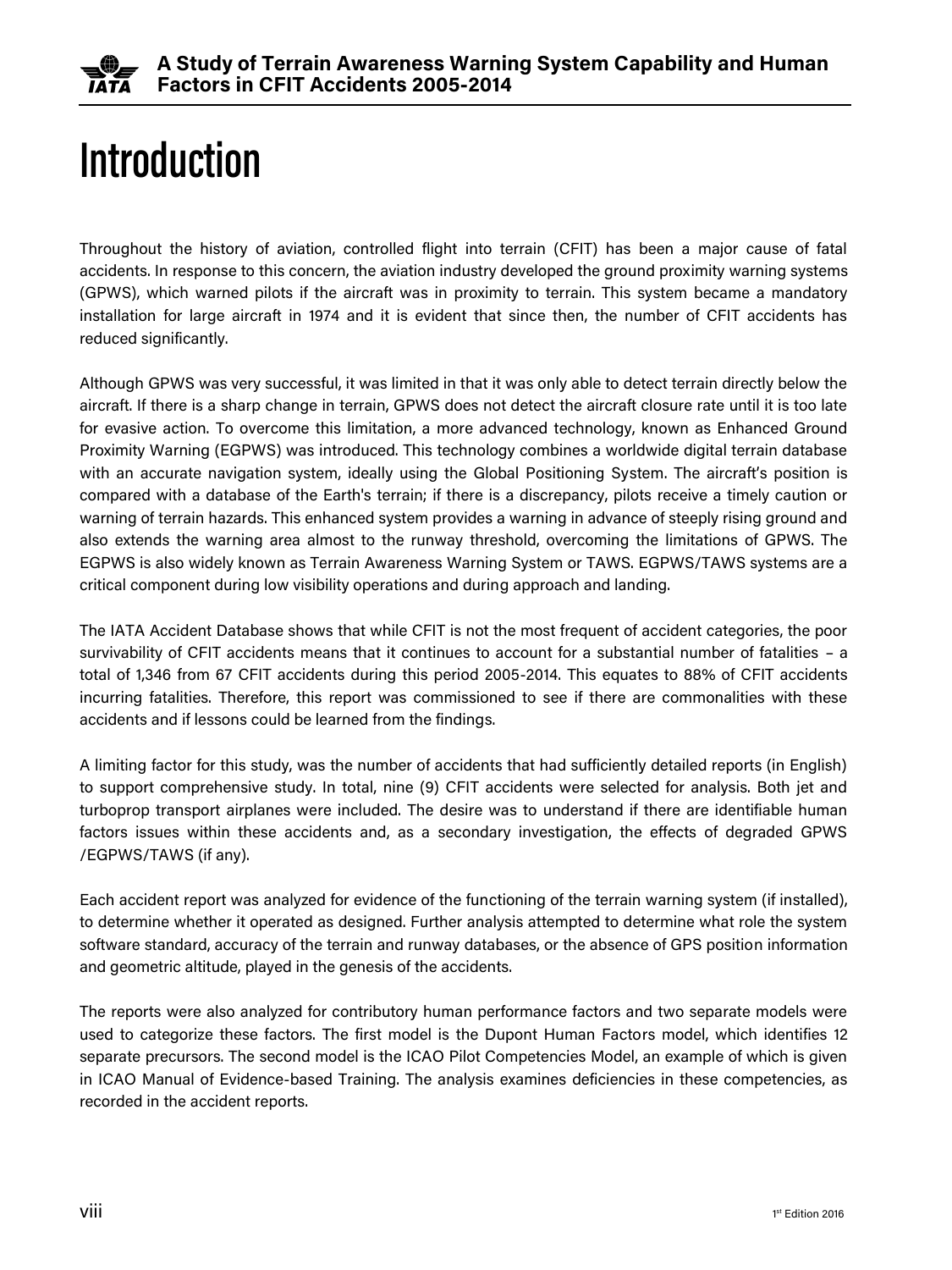

Full analysis details can be found in the section "Consolidated Human Performance Analysis" below.

Multiple human performance deficiencies and undesirable behaviors were indicated in all of the accidents and these constituted by far the largest group of factors in the accident set. Situational Awareness was found to be deficient in all cases but this should hardly be a surprise. Poor crew resource management and suboptimal interaction between the pilots was also a frequent contributing factor, as was procedural noncompliance. Because of the limitations of the data source it is likely that some human conditions have not been identified in every accident, including for example stress, fatigue and complacency.

Airline processes and regulatory oversight are not the main focus of this document. For the purpose of this report, the acronym TAWS is considered as identical to EGPWS and both terms appear interchangeably. The recommendations from this study may be found at the end of this report.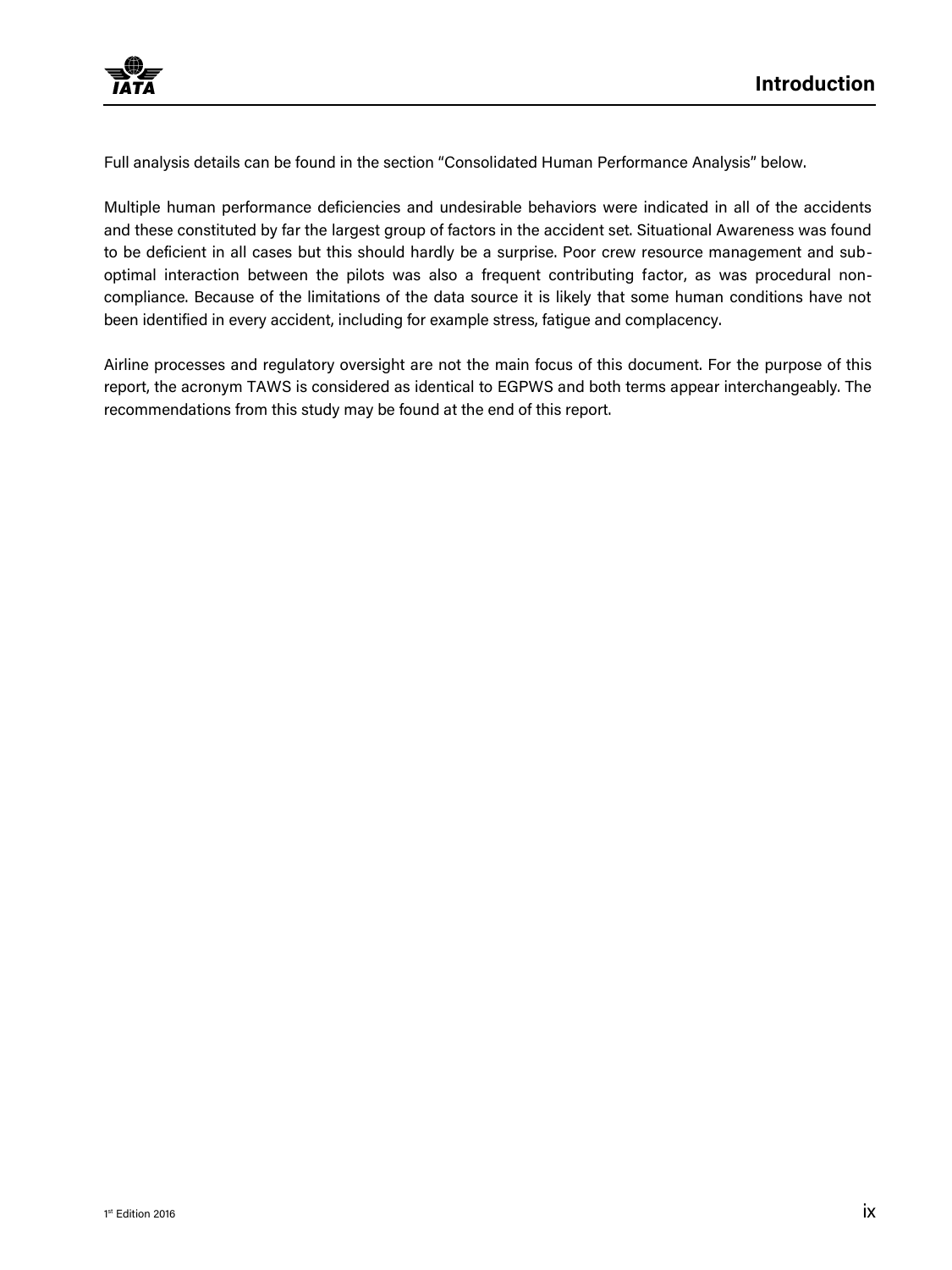

**INTENTIONALLY LEFT BLANK**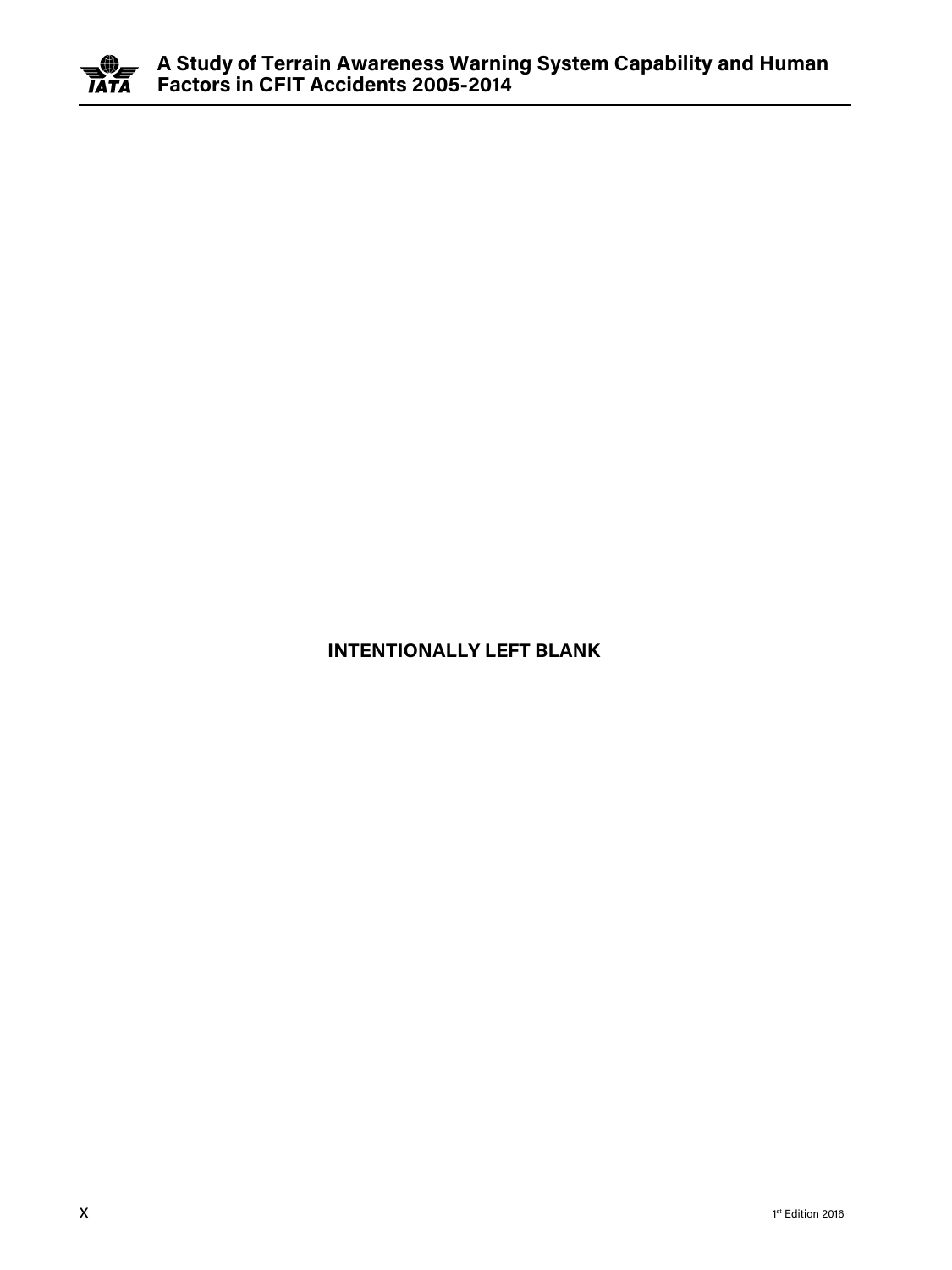

## <span id="page-12-0"></span>Section 1—**Terrain Awareness Technology Survey (Appendix A)**

CFIT mitigations primarily rely upon terrain awareness technologies, such as GPWS/EGPWS. The latest iterations of these technologies provide pilots with real-time terrain information, not only below the aircraft but all around it with Enhanced Ground Proximity Warning System (EGPWS). This enhanced equipment has a forward looking terrain awareness function and is available for most aircraft types. GPWS has been mandated by ICAO standards (Annex 6 Part 1). In order for these systems to be most effective, it is essential that the accompanying software is up-to-date.

IATA created a survey to assess the use of available terrain warning technologies and how frequently the software/database is updated. This survey, which included 14 mandatory questions, was sent to IATA member airlines. Between January and May 2016, 157 airlines had responded. Appendix A presents the analysis of the survey responses.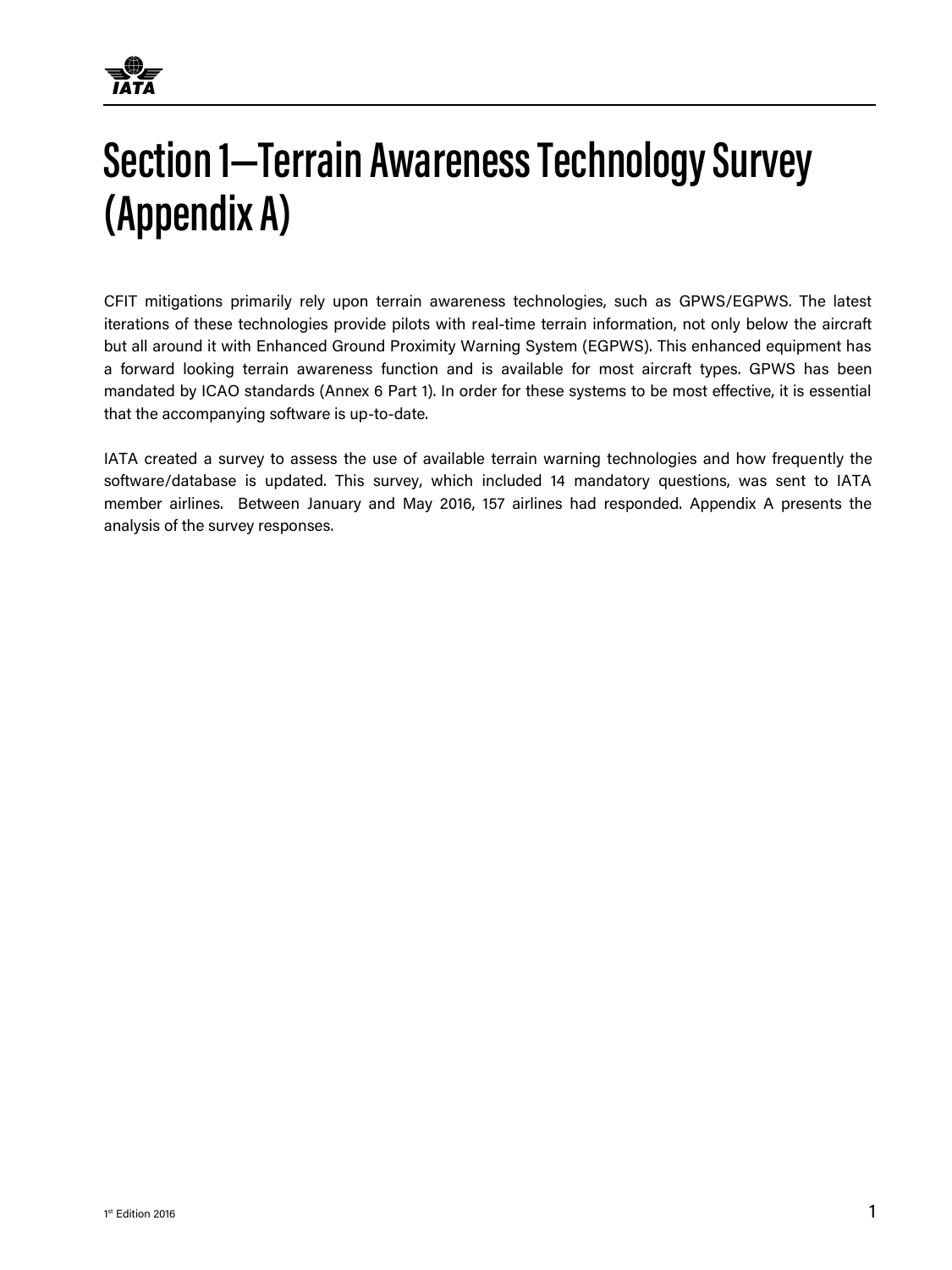

## <span id="page-13-0"></span>Section 2—**Definitions**

## <span id="page-13-1"></span>**2.1 Terrain Awareness and Warning System (TAWS)**

A terrain awareness and warning system (TAWS) aims to prevent controlled flight into terrain (CFIT) accidents. The actual systems in current use are known as ground proximity warning (GPWS) system and enhanced ground proximity warning (EGPWS). Strictly speaking, the term TAWS encompasses all systems which warn of terrain. However, the term TAWS is often used to refer to second-generation EGPWS systems as opposed to first generation GPWS systems.

<span id="page-13-2"></span>For the purpose of this document, this usage (TAWS equals EGPWS) is employed.

## **2.2 Controlled Flight into Terrain**

<span id="page-13-3"></span>In-flight collision with terrain, water, or obstacle without indication of loss of control.

## **2.3 Accident**

An occurrence associated with the operation of a manned aircraft, which takes place between the time any person boards the aircraft with the intention of flight until such time as all such persons have disembarked and the primary propulsion system is shut down, in which:

- 1. A person is fatally or seriously injured as a result of:
	- Being in the aircraft, or
	- Direct contact with any part of the aircraft, including parts which have become detached from the aircraft, or
	- Direct exposure to jet blast,
- 2. The aircraft sustains damage or structural failure which:
	- Adversely affects the structural strength, performance or flight characteristics of the aircraft, and
	- Would normally require major repair or replacement of the affected component,

or

3. The aircraft is missing or is completely inaccessible.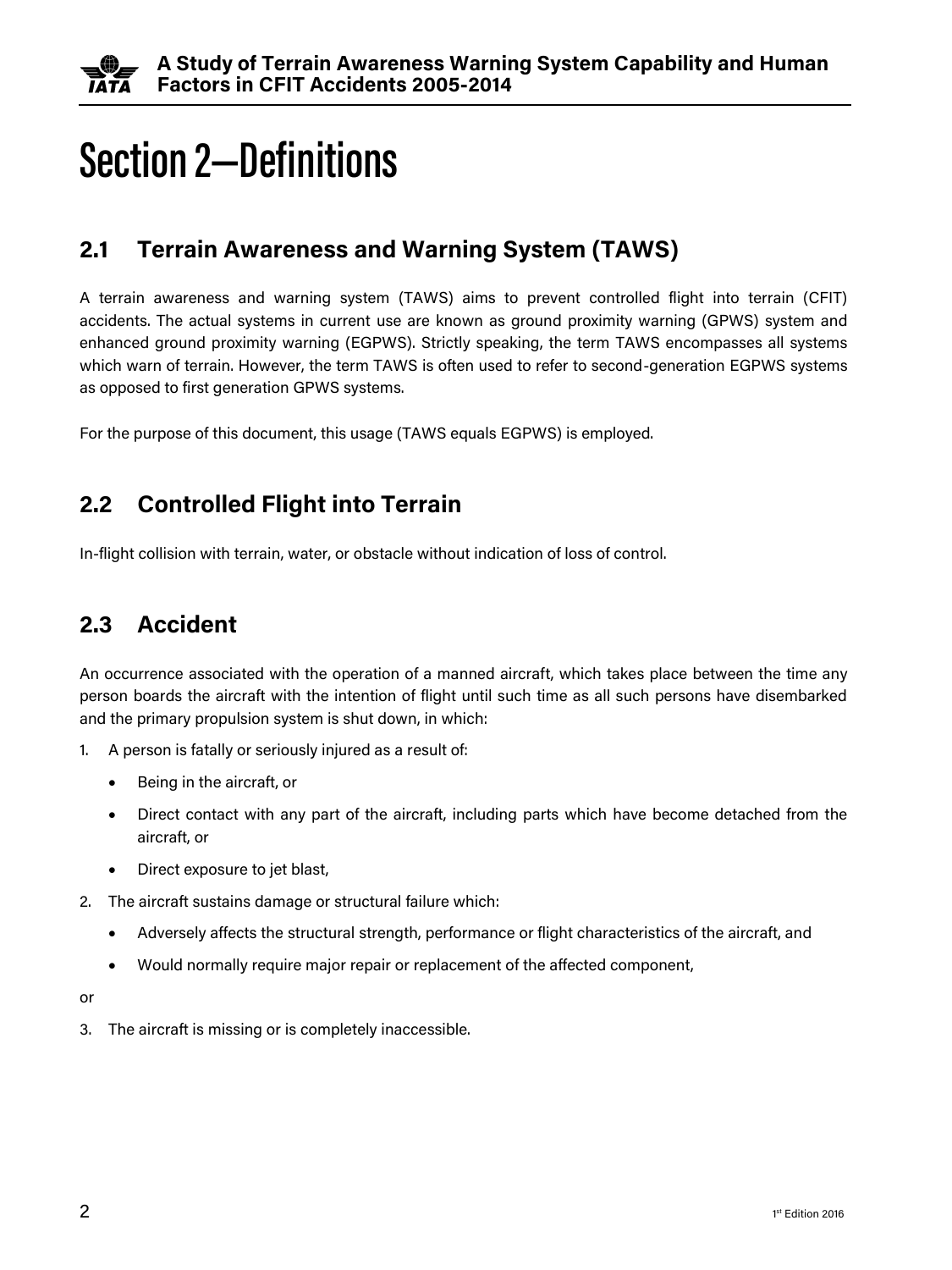



### <span id="page-14-0"></span>**2.4 Fatality**

<span id="page-14-1"></span>A passenger or crewmember who is killed or later dies from injuries resulting from an operational accident. Injured persons who die more than 30 days after the accident are excluded.

### **2.5 Data Source**

This report is focused on the commercial air transport industry; it uses accident data from Global Aviation Data Management (GADM) accident database over the period of 2005-2014. Heavy use was made of the final reports produced by the relevant investigative body on each of the accidents. The data set for accident analysis only includes aircraft over 5,700 kg maximum take-off weight, which were engaged in commercial operations according to the IATA definition.

The final reports used in this analysis are as follows:

| <b>Accident Number</b> | <b>Date of Accident</b> | <b>GPWS/TAWS Issues?</b> | <b>HF Issues Identified</b> |
|------------------------|-------------------------|--------------------------|-----------------------------|
|                        | 3 February 2005         | Not Known                | Not Known                   |
| $\overline{c}$         | 7 May 2005              | Yes (TAWS fitted)        | <b>Yes</b>                  |
| 3                      | 3 May 2006              | No.                      | <b>Yes</b>                  |
| 4                      | 24 August 2008          | Yes                      | <b>Yes</b>                  |
| 5                      | 12 May 2010             | No                       | <b>Yes</b>                  |
| 6                      | 28 July 2010            | No.                      | <b>Yes</b>                  |
| 7                      | 20 August 2011          | Yes (TAWS fitted)        | <b>Yes</b>                  |
| 8                      | 13 April 2013           | No.                      | <b>Yes</b>                  |
| 9                      | 14 August 2013          | No.                      | Yes                         |

|  | Table 0.1. Accidents used in this report |
|--|------------------------------------------|
|--|------------------------------------------|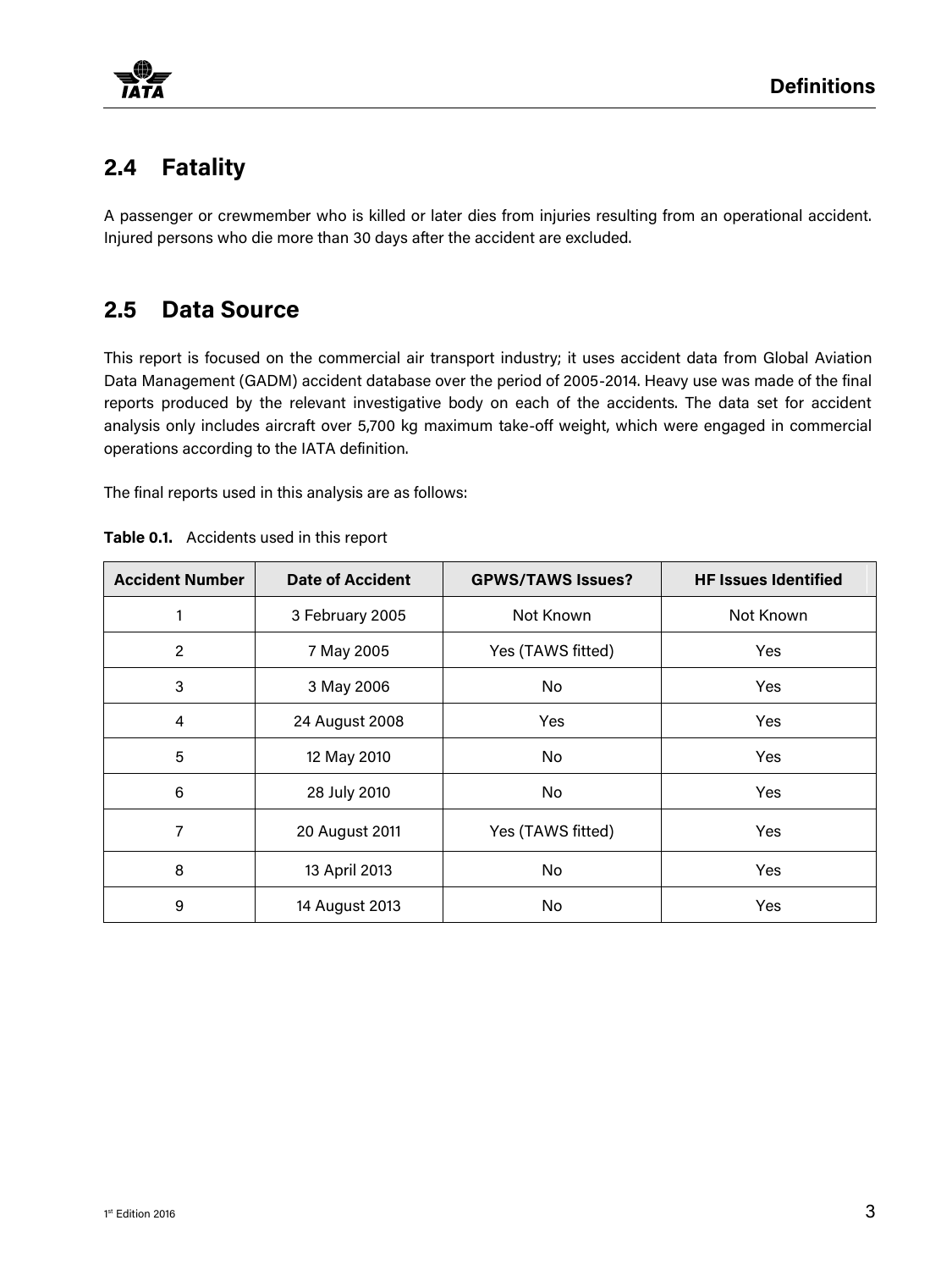

## <span id="page-15-0"></span>Section 3—**Trends**

For purposes of comparison, 2015 saw an all-time low in CFIT accidents, with only one, well below the average for 2010 to 2014. Figure 0.1 below indicates the percentage of all CFIT accidents and the yearly rate over the past ten years.



**Figure 0.1.** Distribution of CFIT accidents

While air travel remains one of the safest modes of transport, controlled flight into terrain (CFIT) continues to remain the second leading cause of commercial aircraft fatal accidents (loss of control in-flight being the leading cause).

The factors leading to CFIT events can be varied. They can include: loss of situational awareness, loss of terrain awareness, non-adherence to procedures, conduct of improvised approach procedures in instrument meteorological conditions (IMC) and operations in areas of low cloud base and/or poor visibility. IATA Accident database shows that there were 67 CFIT events involving commercial aircraft operators between 2005 and 2014. The report found that the approach phase accounted for 32 (47.7%), while landing accounted for 11 (16.4%) percent of these CFIT accidents.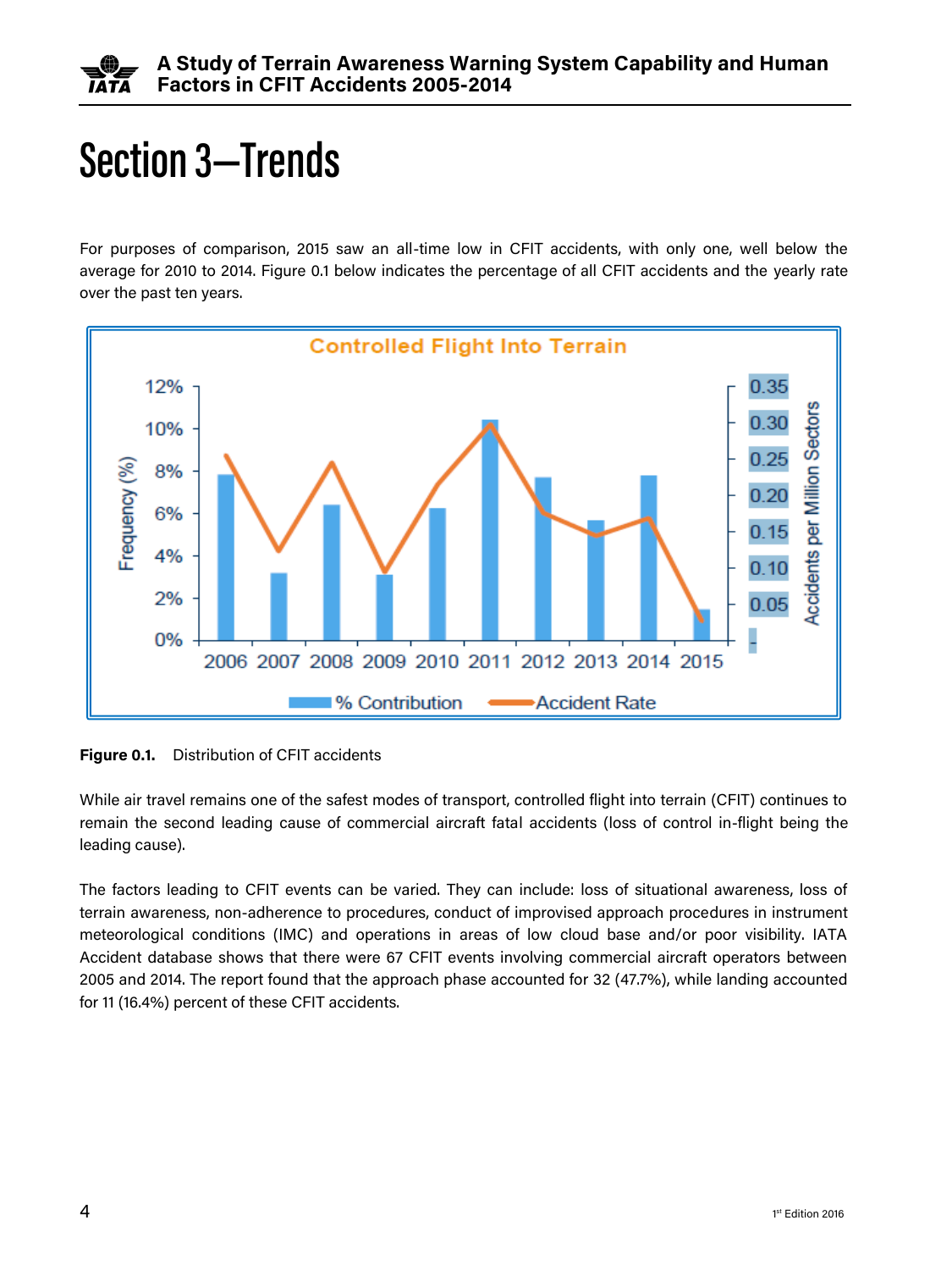

## Section 4—**Why does CFIT occur?**

It seems somewhat unbelievable that an aircraft capable of a safe flight can be flown into terrain, water, or obstacle while under the control of the pilot. While CFIT accidents are often the product of a chain of events, the investigation of these nine CFIT accidents has identified the following:

- CFIT can occur during most phases of flight, but is more common during the approach-and landing phase.
- Non-precision approaches were associated with CFIT accidents.
- Inappropriate action by the flight crew was cited as a contributing factor. This refers to the flight crew continuing descent below the minimum descent altitude (MDA) or decision height without adequate visual reference
- Lack of positional awareness, resulting in an accident.
- Failure in CRM (cross-check, communication, coordination, leadership etc.) was cited as a contributing factor.
- Pilots have either failed to respond or delayed their response to ground proximity warnings
- Non-adherence to Standard Operating Procedures (SOPs)
- The use of early Ground Proximity Warning System (GPWS) equipment

Overall, when compared with the total number of accidents recorded in the GADM accident database over the period, the likelihood of a CFIT accident occurring is very low. However, when CFIT accidents did occur, 99% resulted in hull loss and 88% incurred fatalities.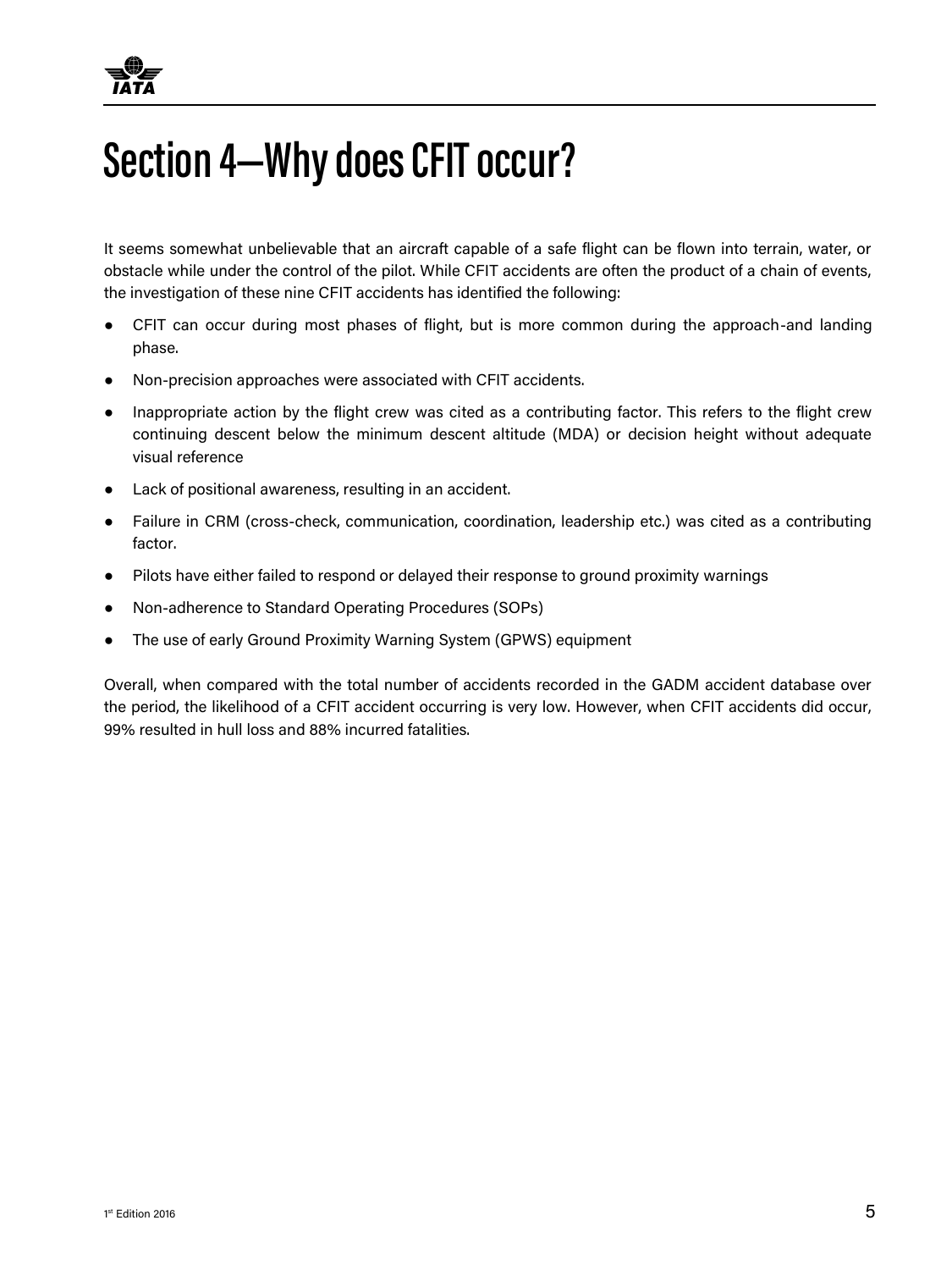

## <span id="page-17-0"></span>Section 5—**Analysis of Accidents**

The sections giving a precis of the events for each accident are extracted and summarized from the official accident reports. Some accidents are presented in more detail than others are; this generally reflects the scope, content and detail of the original reports. The analysis is similarly dependent on the available information. This study contains information, which was subjected to a careful process of de-identification.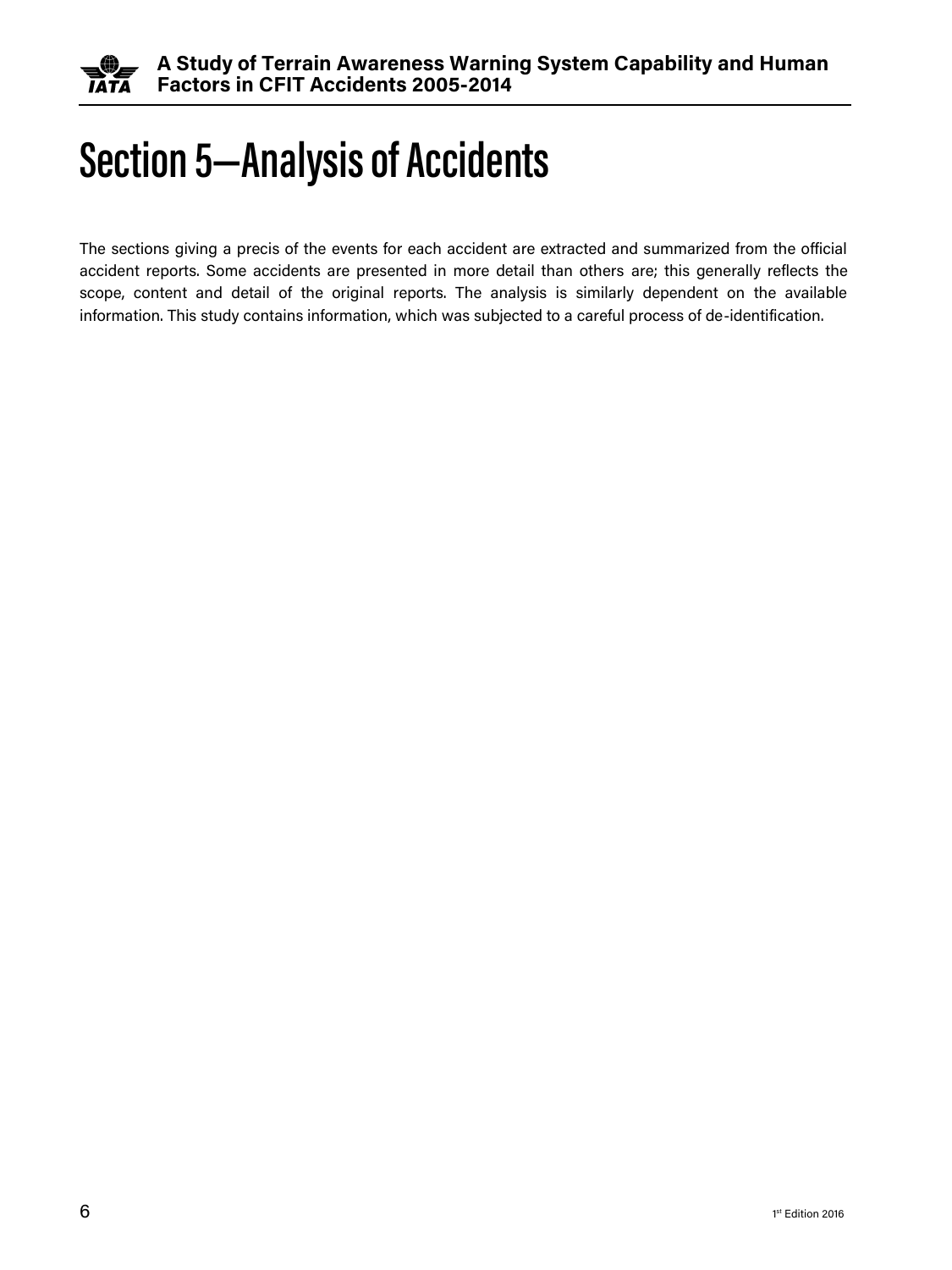

## Section 6—**Human Factors Models**

<span id="page-18-0"></span>In order to categorize the findings of the study, it was considered appropriate to use two different human factors models, as follows:

### **6.1 Dupont Human Performance**

The concept developed by Gordon Dupont, in 1993, formed part of a training program for human performance in aircraft maintenance. It identifies twelve common human error conditions that can act as precursors to accidents or incidents. The model has since become foundational for human factors training in maintenance, as exemplified in UK CAA CAP 715.

The model does not provide a comprehensive list of human errors. To gain an insight into the potential variety, see ICAO Circular 240-AN/144, which lists over 300 such precursors. However, the model is now used in many areas of aviation (not just maintenance), from ground service providers to air traffic controllers, as it is a very useful tool to introduce the key concepts of human error. The original list of precursors can be seen in many formats and is reproduced here:

<span id="page-18-1"></span>Lack of communication; Lack of teamwork; Lack of knowledge; Lack of awareness; Lack of assertiveness; Lack of resources; Fatigue; Pressure; Complacency; Stress; Distraction and Norms

### **6.2 Pilot Competencies Model**

The following list outlines a human factors model in use in the ICAO Procedures for Air Navigation Services - Training (PANS-TRG: 9868), in IATA's MPL Implementation guide and in the IATA Evidence Based Training Implementation guide:

Competency; Application of Procedures; Communication; Aircraft Flight Path Management, automation; Aircraft Flight Path Management, manual control; Leadership and Teamwork; Problem Solving and Decision Making; Situational Awareness; Workload Management.

As may be seen, there are some commonalities in the two models and these have been identified in the following charts, by color coding. Carrying out this exercise highlights that there are indeed fundamental differences in the approaches - hence the use of two models in the following analysis.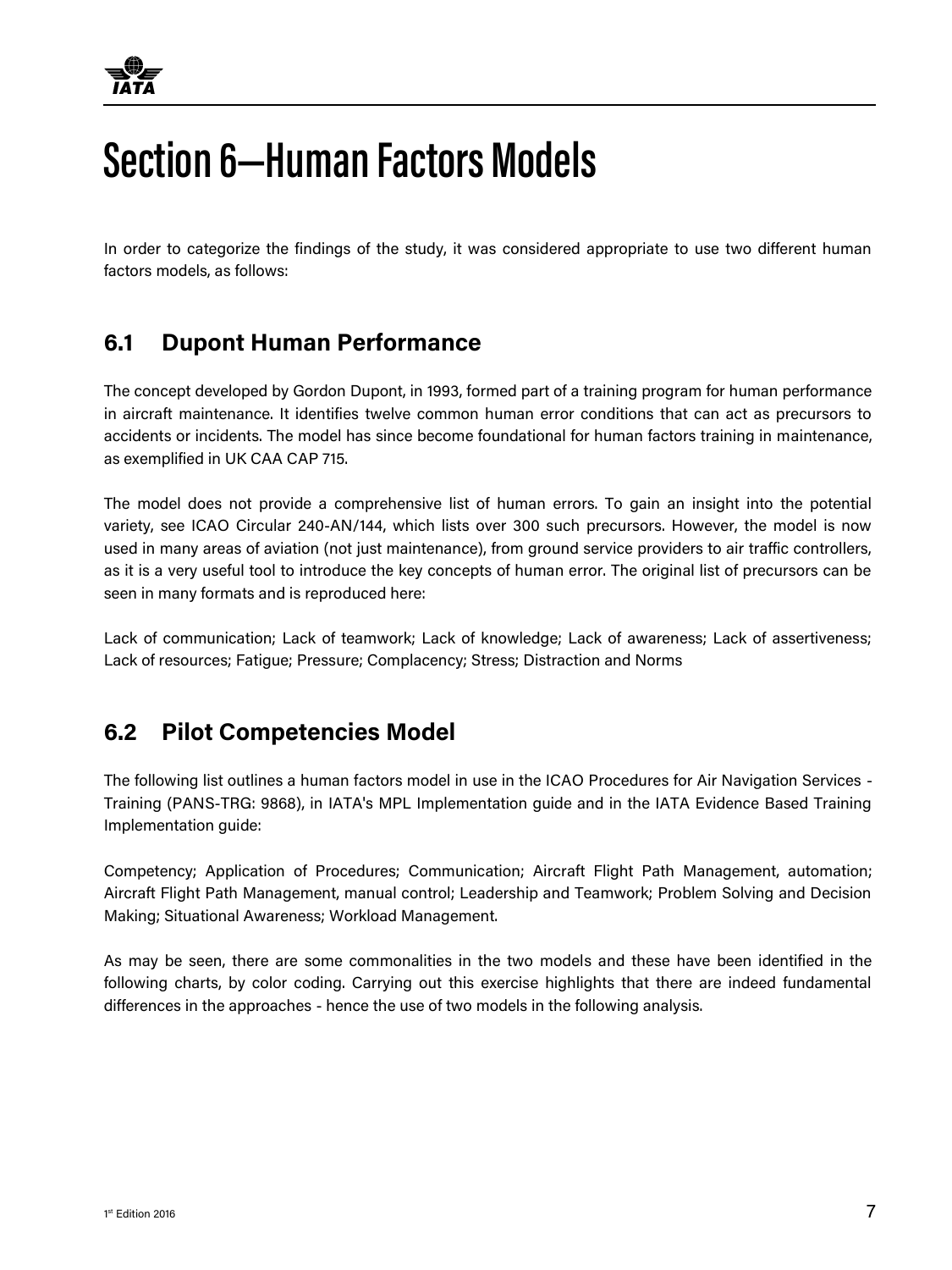

|  | Table 0.2. Dupont Human Factors Model |  |
|--|---------------------------------------|--|
|--|---------------------------------------|--|

| <b>Lack of communication</b> | <b>Lack of teamwork</b>      | <b>Lack of knowledge</b> |
|------------------------------|------------------------------|--------------------------|
| <b>Lack of awareness</b>     | <b>Lack of assertiveness</b> | <b>Lack of resources</b> |
| <b>Fatigue</b>               | <b>Pressure</b>              | Complacency              |
| <b>Stress</b>                | <b>Distraction</b>           | <b>Norms</b>             |

| <b>Application of Procedures</b>                                 | Identifies and applies procedures in accordance with published<br>operating instructions and applicable regulations, using the appropriate<br>knowledge. |
|------------------------------------------------------------------|----------------------------------------------------------------------------------------------------------------------------------------------------------|
| <b>Communication</b>                                             | Demonstrates effective oral, non-verbal and written communications, in<br>normal and non-normal situations.                                              |
| <b>Aircraft Flight Path</b><br><b>Management, automation</b>     | Controls the aircraft flight path through automation, including<br>appropriate use of flight management system(s) and guidance.                          |
| <b>Aircraft Flight Path</b><br><b>Management, manual control</b> | Controls the aircraft flight path through manual flight, including<br>appropriate use of flight management system(s) and flight guidance<br>systems.     |
| <b>Leadership and Teamwork</b>                                   | Demonstrates effective leadership and team working.                                                                                                      |
| <b>Problem Solving and Decision</b><br><b>Making</b>             | Accurately identifies risks and resolves problems. Uses the appropriate<br>decision-making processes.                                                    |
| <b>Situational Awareness</b>                                     | Perceives and comprehends all of the relevant information available and<br>anticipates what could happen that may affect the operation.                  |
| <b>Workload Management</b>                                       | Manages available resources efficiently to prioritize and perform tasks in<br>a timely manner under all circumstances.                                   |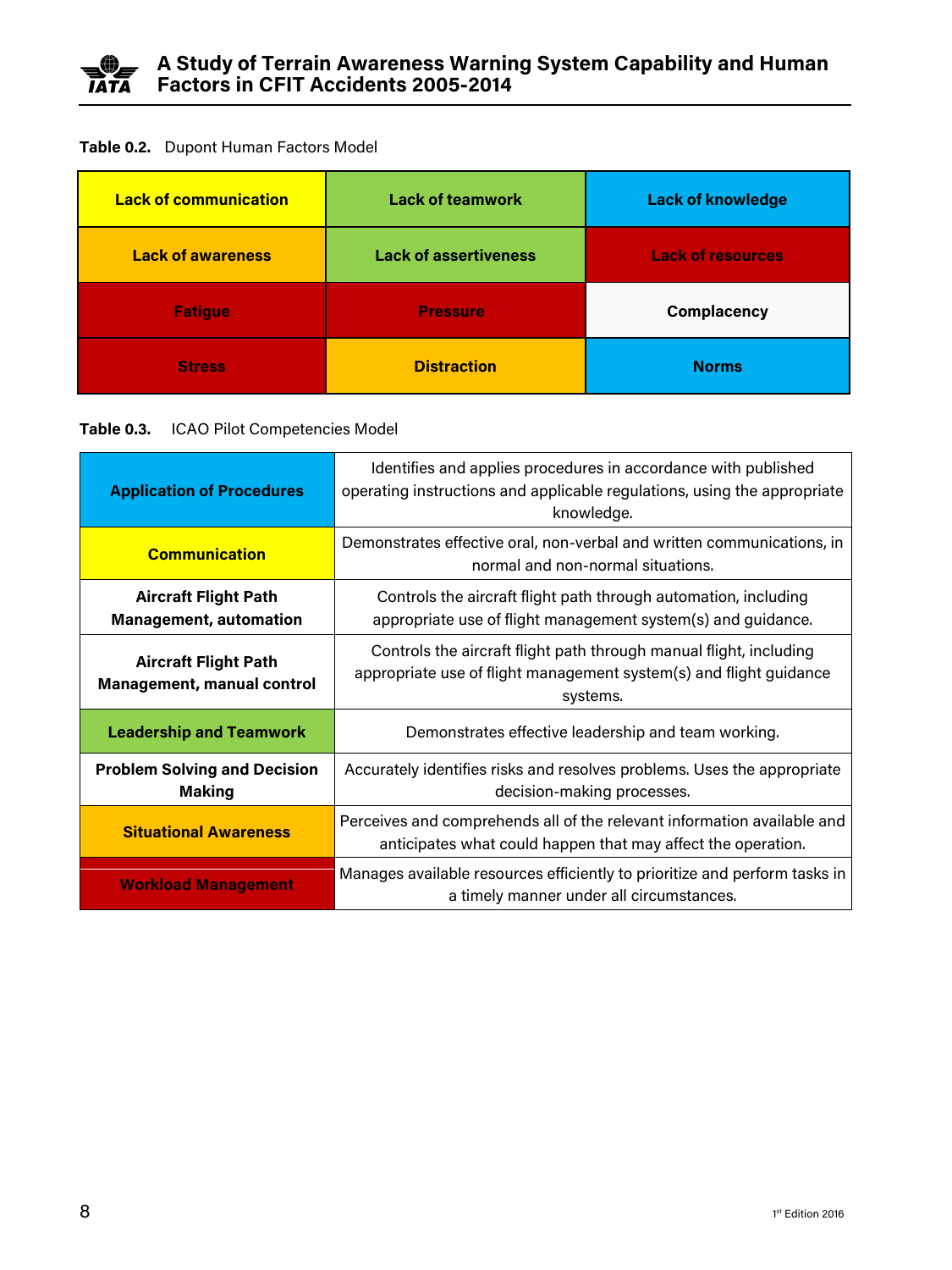

## Section 7—**Accident number 1**

## <span id="page-20-0"></span>**7.1 Sequence of events**

On February 3, 2005, a jet aircraft operating a scheduled passenger domestic flight was destroyed, when it impacted a mountain during descent. All 105 on board were killed. The flight crew were approaching the destination airport in extremely low visibility, during a snowstorm. The flight was normal until it failed to maintain flight level 130 during the VOR/DME approach (VHF omnidirectional range (VOR) and distance measuring equipment (DME)). The accident investigation report revealed that the aircraft did not proceed to the VOR as instructed by air traffic control (ATC) and descended below the minimum assigned altitude prior to being established on any segment of the approach. As a result, the aircraft collided with a mountain. The cause of descending below the assigned altitude could not be determined due to the non-availability of the flight data recorder (FDR) and Cockpit Voice Recorder (CVR) data read outs.

Although, ATC had cleared the aircraft to FL130 for VOR approach to runway 29 and instructed them to maintain VFR, it was reported that the aircraft did not adhere to the minimum altitude of the VOR/DME approach. The aircraft was in continuous descent until the time of impact, at about 9960 feet and had not leveled out at FL130, as required for that approach. There was no recorded sudden loss of altitude before collision of the aircraft with the mountain. The aircraft was evidently under control of the pilot until the time of the accident.

The airport as indicated in the investigation report had meteorological conditions compatible with Special VFR: visibility reported at the time of accident was two kilometers with snow and the ceiling was broken at 2,200 feet. The aircraft hit the mountain at approximately 9960 feet. Under the prevailing weather conditions it appears that the flight crew did not see the mountain in time to take appropriate action to clear it.

#### **Table 1.** Flight Rules

| $I\Gamma$ | $-$ |
|-----------|-----|
| Vrn       | IEN |
|           | Yes |

#### **Table 2.** Light as a function of weather

|            | <b>Day</b> | <b>Night</b> |
|------------|------------|--------------|
| <b>IMC</b> | Yes        |              |
| <b>VMC</b> |            |              |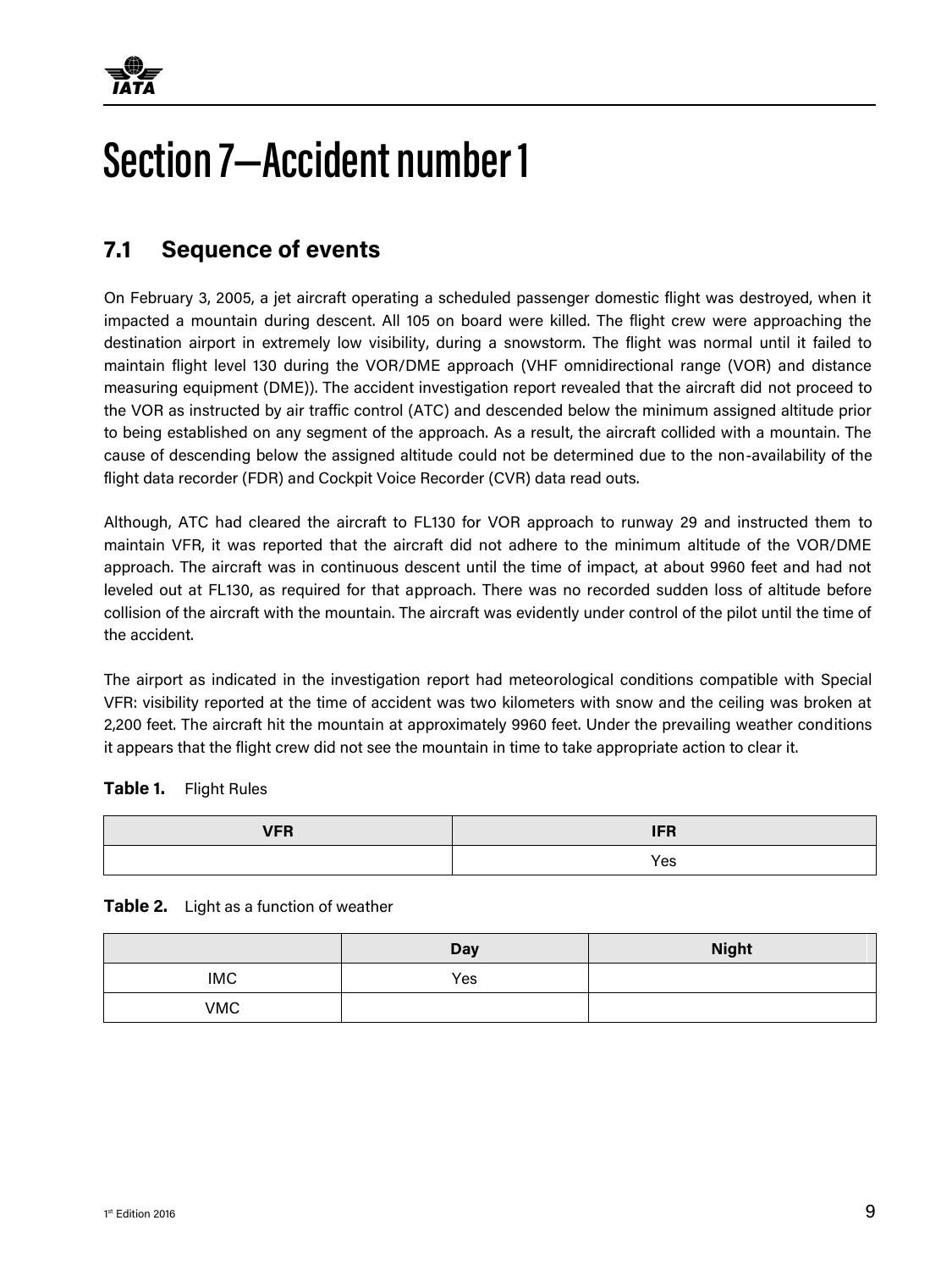## <span id="page-21-0"></span>**7.2 Terrain Avoidance and Warning System**

The aircraft was equipped with Ground Proximity Warning System (GPWS) which should have provided warning to the flight crew while coming close to terrain. This would have been recorded on the CVR. Due to non-availability of CVR, it could not be confirmed if the warning occurred or what action the flight crew took.

#### **Table 3.** Terrain Warning Systems

|                    | <b>Fitted</b>               |
|--------------------|-----------------------------|
| <b>TAWS</b>        | No                          |
| <b>GPWS</b>        | Yes                         |
| GPS system         | Not determined              |
| GPWS warning given | Not determined (but likely) |

## <span id="page-21-1"></span>**7.3 Key Human Factors findings**

This accident contains inadequate data and evidence due to the non-availability of the Flight Data Recorder (FDR) and Cockpit Voice Recorder (CVR) data. Therefore, no assessment of human factors can be made.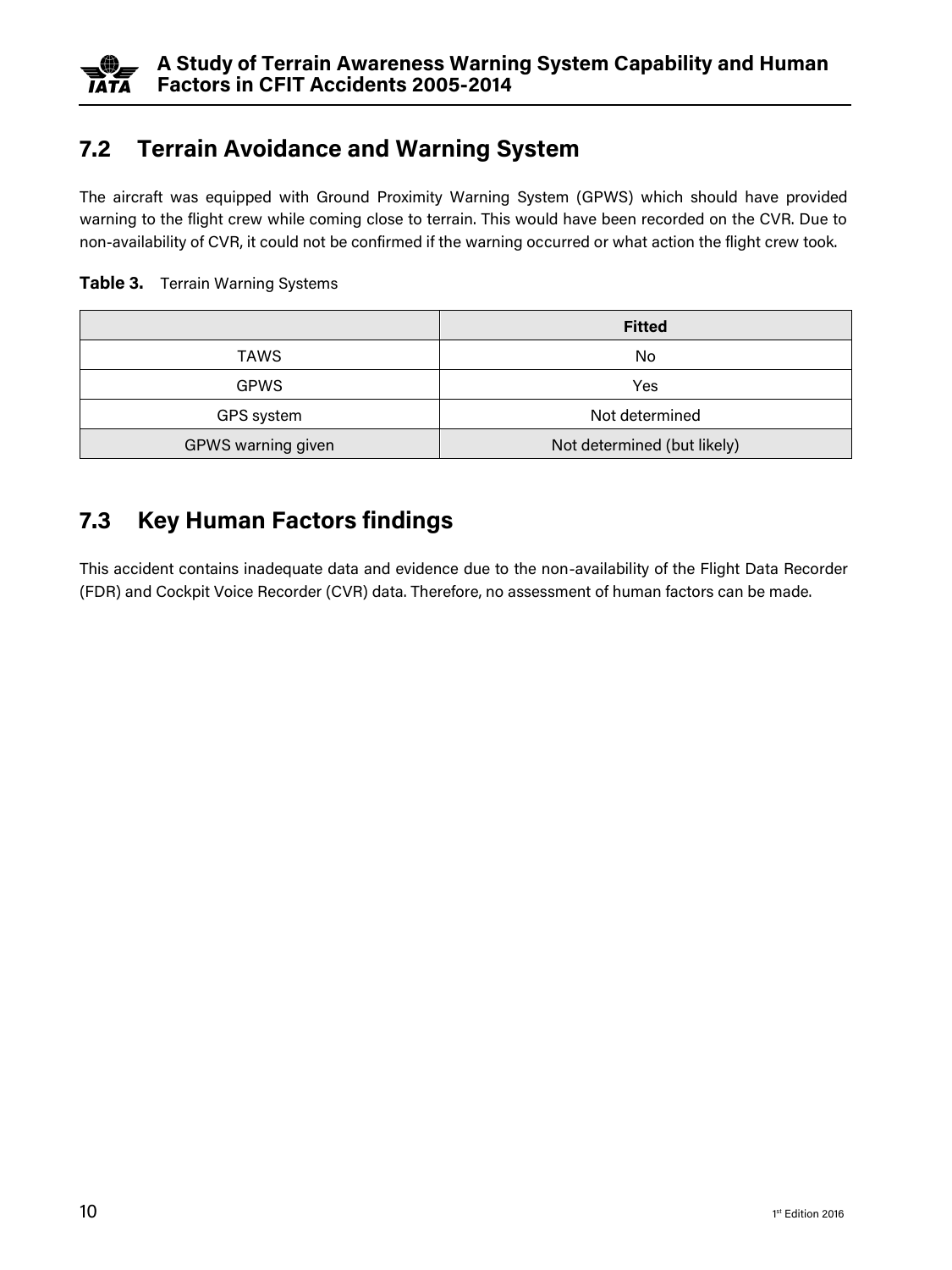

## Section 8—**Accident Number 2**

### <span id="page-22-0"></span>**8.1 Sequence of events**

On May 7, 2005, a domestic scheduled passenger flight twin turboprop aircraft was being operated on an instrument flight rules (IFR). The aircraft impacted terrain on the north-western slope of a heavily timbered ridge, approximately 11 km north-west of the destination airport. At the time of the accident, the flight crew was conducting an area navigation global navigation satellite system (RNAV (GNSS)) non-precision approach to runway 12. The aircraft was destroyed by the impact forces and an intense, fuel-fed, post-impact fire. There were no survivors from the 13 passengers and two pilots.

It was reported that the maneuvering of the aircraft resulted in the aircraft departing from the descent path and not adhering to the descent points identified on the Jeppesen approach chart for a constant angle approach. However, it was not until the aircraft passed the final approach fix that it descended below the minimum safe altitude of 2,060 feet.

It was reported that the aircraft was fitted with ground proximity warning system (GPWS) technology. However, due to a lack of information from the cockpit voice recorder (CVR), the accident investigation was unable to determine if the GPWS functioned as designed.

#### **Table 4.** Flight Rules

| <b>VFR</b> | <b>IFR</b> |
|------------|------------|
|            | Yes        |

The accident investigation report identified a range of contributing safety factors relating to the flight crew of the aircraft, installation of the TAWS; airline's processes, regulatory oversight of the airline by the Civil Aviation Safety Authority, RNAV (GNSS) approach design and chart presentation.

### <span id="page-22-1"></span>**8.2 Weather**

At the time of the accident, the weather conditions would not permit aircraft to be operated under visual flight rules but only under instrument flight rules (IFR) in instrument meteorological conditions (IMC). The weather condition was described as overcast, with broken low cloud with a base between 500 and 1,000 ft. above mean sea level (AMSL). It was reported that the aircraft probably entered the low cloud at about 3,000 ft. and was in IMC for most of the final 90 seconds of flight. The aircraft impacted terrain at about 1,210 ft. As the cloud base was as low as 500 ft. at the time of the accident, then it is likely that the terrain below the aircraft would have been obscured by clouds.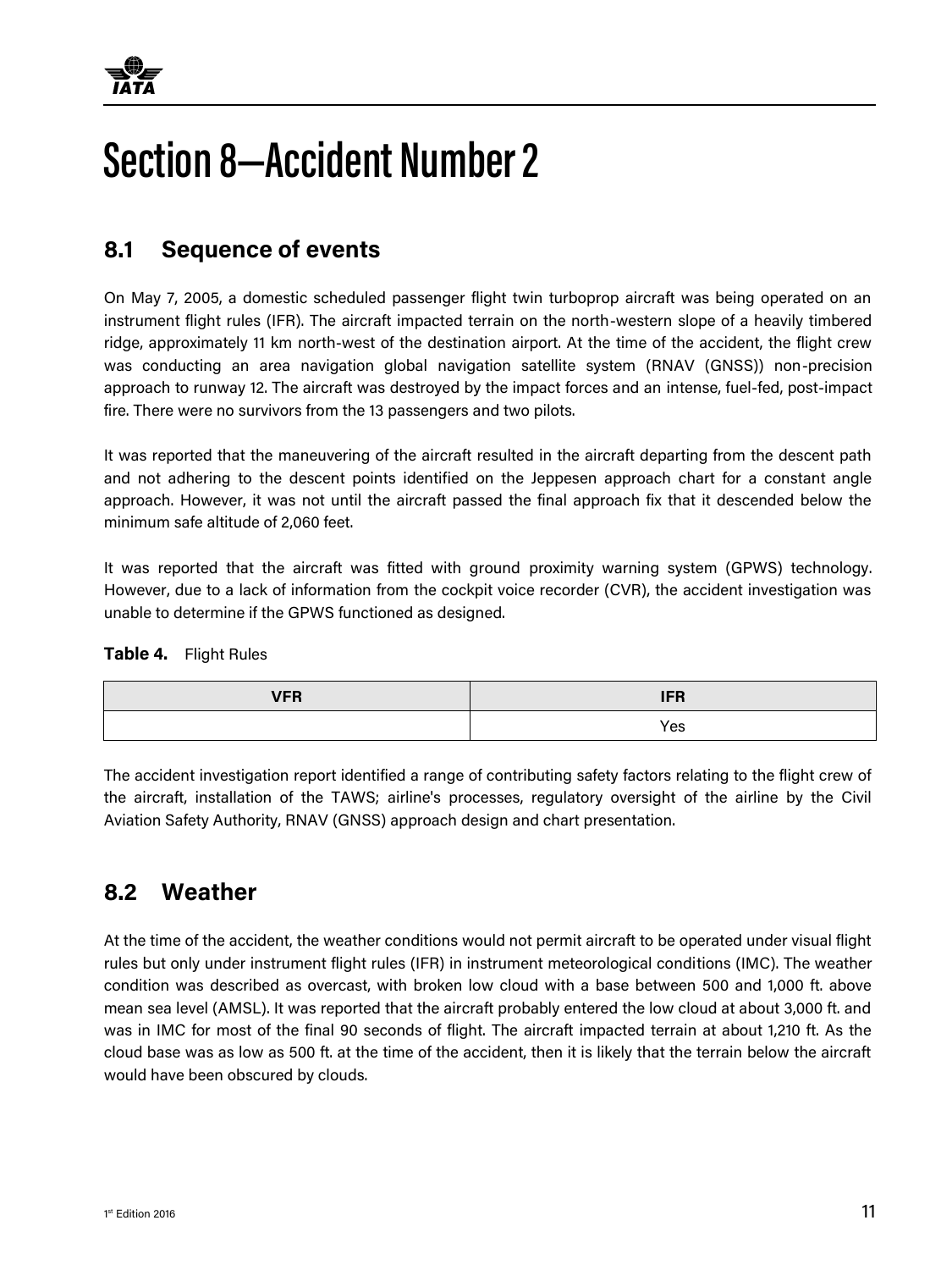

| Table 5. Light as a function of weather |            |              |
|-----------------------------------------|------------|--------------|
|                                         | <b>Day</b> | <b>Night</b> |
| IMC                                     | Yes        |              |
| <b>VMC</b>                              |            |              |

According to the accident investigation report, this CFIT accident would have been avoided if an Enhanced Ground Proximity Warning System (EGPWS), and not just GPWS, had been fitted. The aircraft was operated under the control of the flight crew and was flown unintentionally into terrain, probably with little or no prior awareness by the flight crew of the aircraft's proximity to terrain.

#### **Table 6.** Terrain Warning Systems

|                    | <b>Fitted</b>                    |
|--------------------|----------------------------------|
| <b>TAWS</b>        | No                               |
| <b>GPWS</b>        | Yes                              |
| GPS system         | Yes                              |
| GPWS warning given | Yes (probably) 25s before impact |

### <span id="page-23-0"></span>**8.3 Terrain Avoidance and Warning System**

There was no evidence that the GPWS was not functioning as designed. Simulation by the GPWS manufacturer indicated that the flight crew should have received a one (1) second 'terrain terrain' alert about 25 seconds prior to impact, followed by a second 'terrain terrain' alert and a continuous 'pull up' warning for the final five (5) seconds of flight. However, research has shown that the alerts and warnings in the final five (5) seconds of flight would not have been sufficient for the flight crew and aircraft to effectively respond to the GPWS annunciations. A terrain awareness and warning system (TAWS) if fitted, would have provided advantages over the fitted GPWS. Enhanced situational awareness from colored terrain information on a continuous terrain display in the cockpit would have provided more timely alerts and warnings. Had the aircraft been fitted with EGPWS/TAWS, it is possible that the accident would not have occurred.

### <span id="page-23-1"></span>**8.4 Key Human Factors findings**

During the approach, the aircraft descended below the minimum safe altitude for the aircraft's position on the approach. The aircraft's high rate of descent, and the descent below the segment minimum safe altitude, were not detected and/or corrected by the flight crew before the aircraft collided with terrain. Neither pilot had received human factors management training.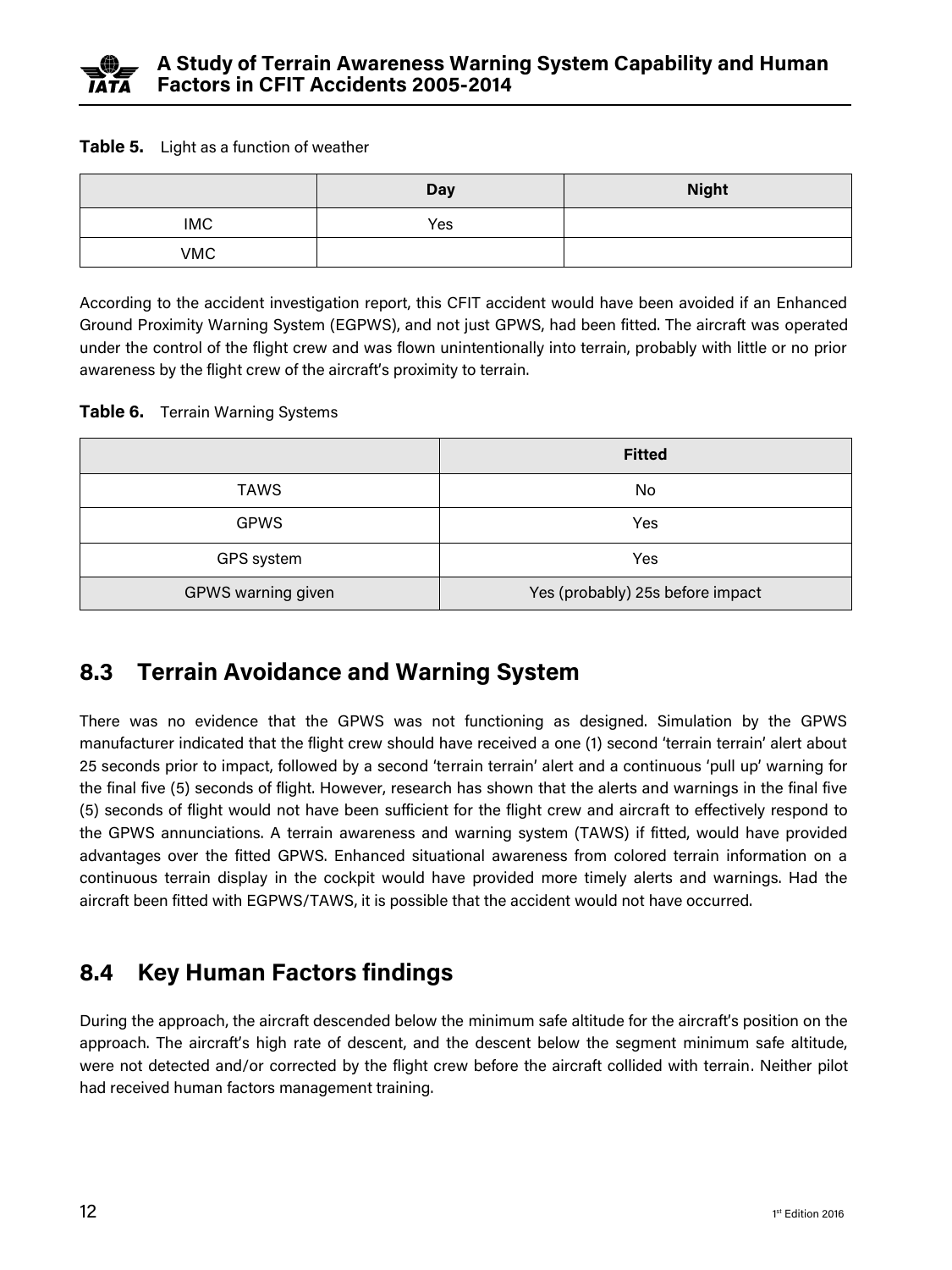While the investigation was complicated by an inoperative CVR, no witnesses, and the extent of destruction of the aircraft, it was determined that the flight crew probably experienced a very high workload during the approach and probably lost situational awareness of the aircraft's position along the approach path.

**Dupont HF model:** Lack of Knowledge; Lack of Awareness; Pressure;

Pilot competencies model: Application of Procedures; Situational Awareness; Workload Management; Aircraft Flight Path Management (manual)

| Table 7.<br><b>Flight Crew Performance</b> |
|--------------------------------------------|
|--------------------------------------------|

| <b>Dupont</b>     | <b>Pilot Competencies</b>                |
|-------------------|------------------------------------------|
| Lack of Knowledge | <b>Application of Procedures</b>         |
| Lack of awareness | <b>Situational Awareness</b>             |
| Pressure          | Workload Management;                     |
|                   | Aircraft Flight Path Management (manual) |
|                   | Leadership and Teamwork                  |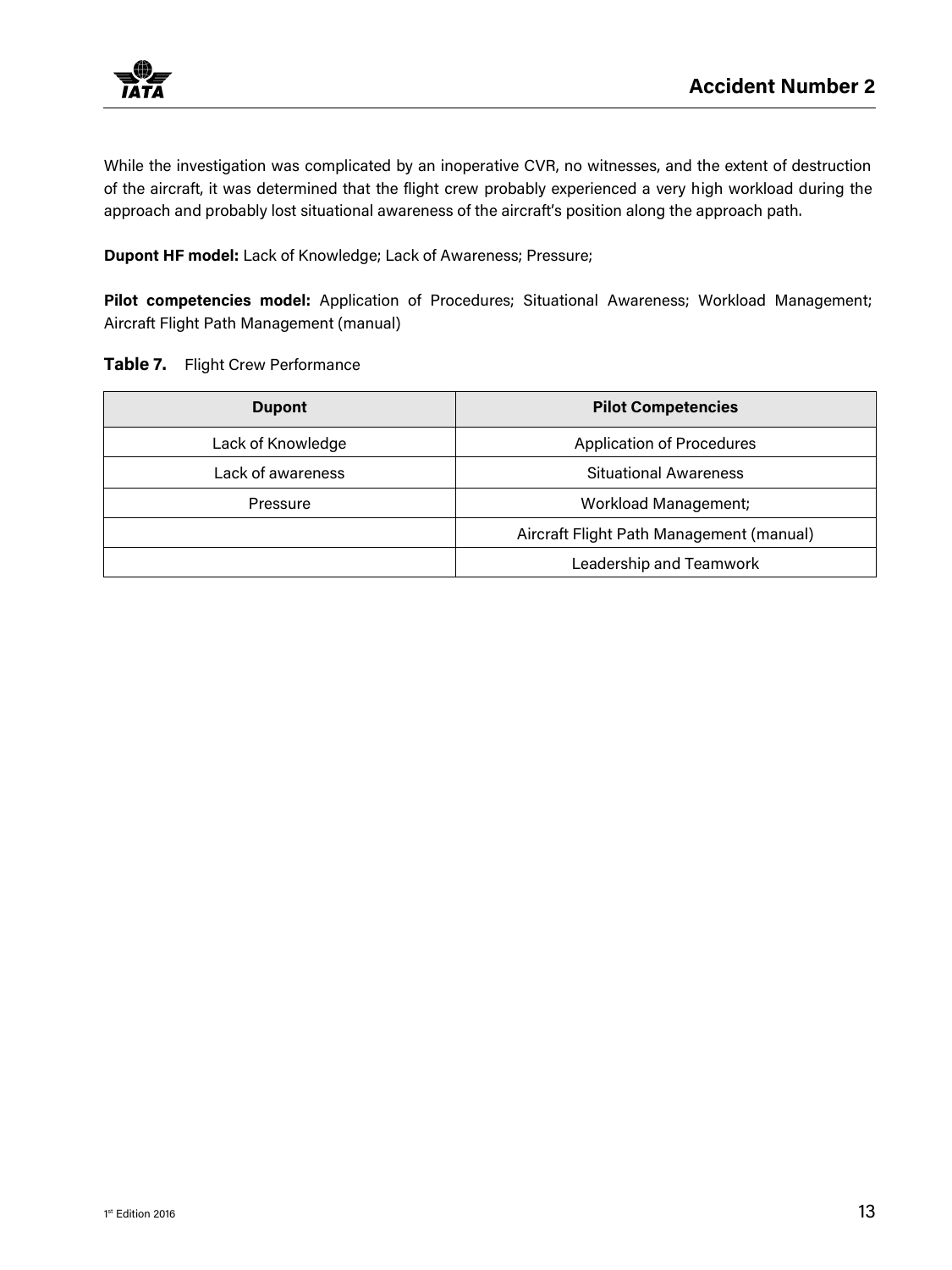

## <span id="page-25-0"></span>Section 9—**Accident Number 3**

## <span id="page-25-1"></span>**9.1 Sequence of events**

On 2 May 2006, a jet aircraft was carrying out a scheduled international passenger flight at night, under instrument meteorological conditions (IMC) and crashed into the sea, while performing the approach. All 113 occupants on board were killed. As the aircraft was destroyed due to the impact and sank, it was impossible to determine the exact point of impact.

Pre-flight briefing of the crew was conducted on the day of departure under the guidance of the Captain and the crew passed the pre-flight medical examination. The crew's pre-flight rest period exceeded 24 hours but it was difficult to take adequate rest during the day before the night flight, due to circadian rhythms. No conversations recorded on the CVR the pilots mentioned that they had not got enough sleep.

The crew obtained the weather data for the takeoff, landing and alternate aerodromes, which met the requirements for IFR flights. The airplane takeoff weight and the center of gravity were within the FCOM limitations.

Takeoff, climb and cruise were uneventful. On first contact, the approach controller and the crew discussed the observed and forecast weather, and as a result the crew decided to return to departure airport. After the decision had been made, the crew again asked the controller for the latest weather and the controller replied that visibility was 3,600 meters and the cloud ceiling 170 meters. The crew then decided to continue the flight to destination airport.

The next communication with the approach controller was as the airplane was descending to an altitude of 3,600 m, tracked by arrival tower radar. The approach controller cleared further descent to 1,800 m and reported the weather at arrival airport, which was above the aerodrome minima. Then the crew was cleared for descent to 600 m on aerodrome QNH, before making the turn onto final. The crew reported gear down, on glideslope and ready for landing and were cleared for landing by the controller. However, about 30 seconds later, the controller advised the crew of the cloud ceiling at 100 m and instructed them to stop their descent, make a right turn and climb to 600 m. No further contact was made with the aircraft and shortly thereafter it impacted the sea and was destroyed.

The accident was classified as CFIT and the investigation found that during the execution of the climb maneuver the pilot flying made inappropriate nose-down pitch inputs. The resulting descent was not properly observed, reported or corrected by the monitoring pilot and there was no adequate response to the EGPWS warnings prior to impact.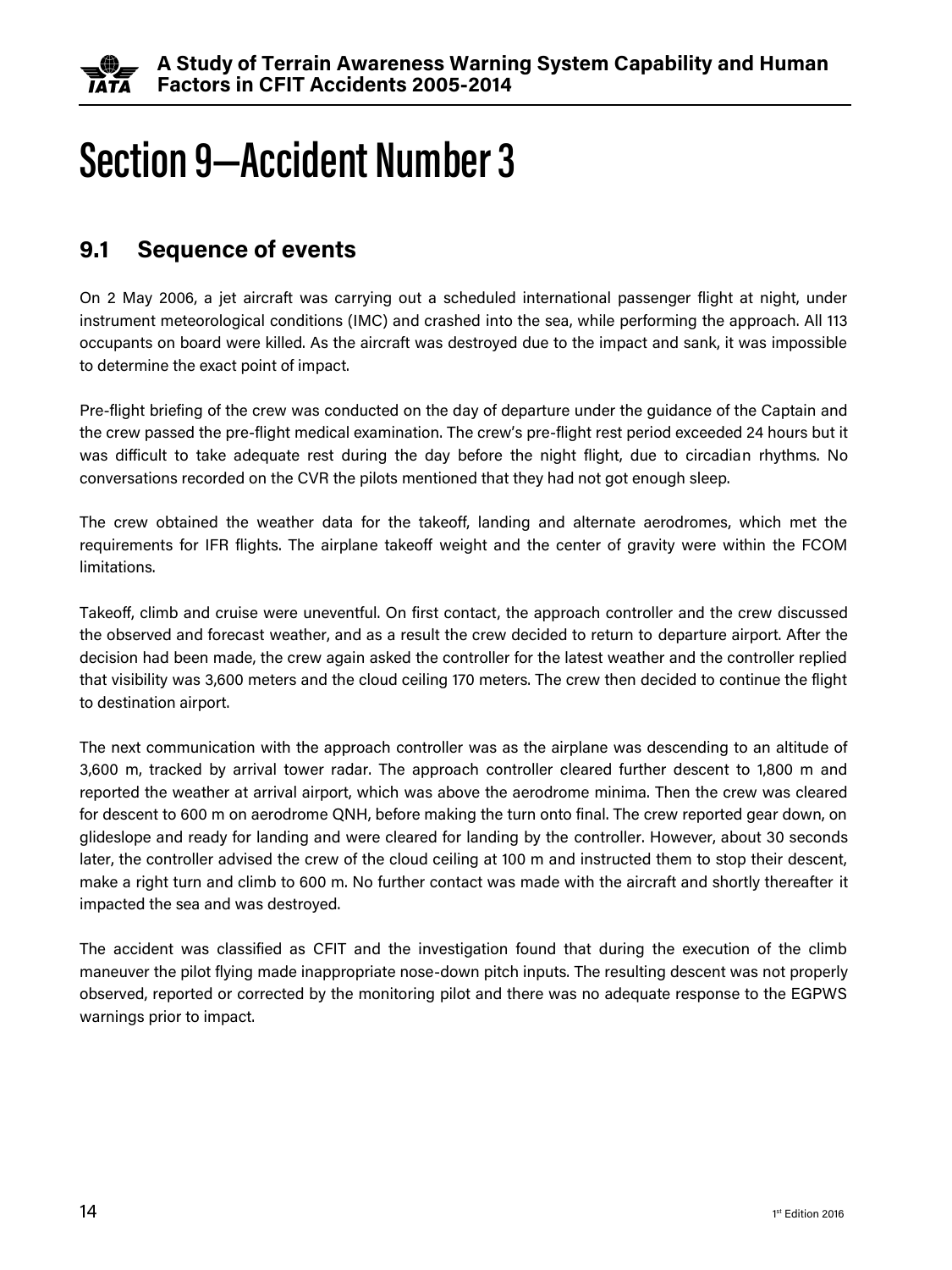

#### **Table 8.** Flight Rules

| <b>VFR</b> | <b>IFR</b> |
|------------|------------|
|            | Yes        |

### <span id="page-26-0"></span>**9.2 Weather**

Before the accident, the weather conditions at the destination airport were unstable. At the time of the accident, meteorological conditions were extremely variable and did not correspond to the meteorological minima of the subject runway, due to a low cloud ceiling. The flight crew was informed of the weather changes by the air traffic controller (ATC) in a timely manner.

It is to be noted that the inaccuracies committed by the ATC while reporting the weather were not directly connected with the cause of the aircraft accident, but they influenced the initial decision of the flight crew to return to the departure airport.

The tower controller gave instruction to the flight crew to abort the descent and perform a right-hand climbing turn to 600 m. This instruction, which was given after the cloud ceiling decreased below the established minima for the runway, did not fully comply with the provisions of the controller's operational manual. However, the investigating authority concluded that it did not directly influence the outcome of the flight. According to the Aeronautical Information Publication (AIP) of the State, the controller had a right to refuse the landing. It should be noted that a number of AIP items contradict each other and are ambiguous.

|            | <b>Day</b> | <b>Night</b> |
|------------|------------|--------------|
| <b>IMC</b> |            | Yes          |
| <b>VMC</b> |            |              |

### <span id="page-26-1"></span>**9.3 Terrain Avoidance and Warning System**

The aircraft was fitted with Enhanced Ground Proximity Warning System (EGPWS). It was reported that after the activation of the EGPWS warning, the two pilots made control inputs simultaneously. The take-over button was not pressed by either of the flight crew. The control inputs by the captain and the co-pilot, both in roll and pitch were not coordinated and made in opposite directions. The DUAL INPUT warning was not activated because of its lower priority compared to the EGPWS warning. Before the airplane collided with the water, the flight crew had almost completed retraction of the wing high-lift devices in several steps (the slats were still moving). Neither of the flight crew was monitoring the aircraft descent parameters or following the Flight Crew Operating Manual (FCOM) requirements for actions after EGPWS warning activation, as delineated in "Emergency Procedures" section of the Quick Reference Handbook (QRH).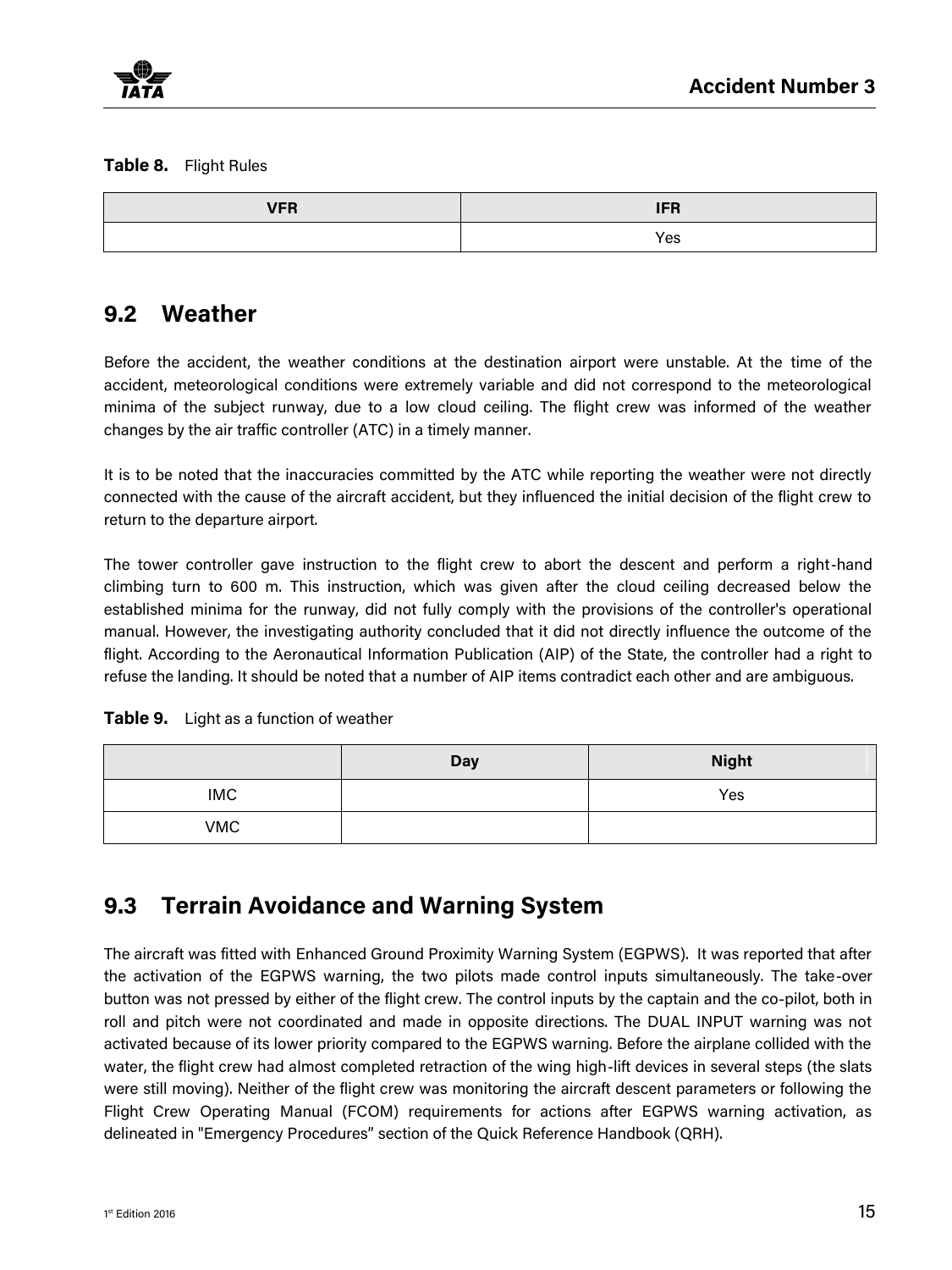

#### **Table 10.** Terrain Warning Systems

|                    | <b>Fitted</b> |
|--------------------|---------------|
| <b>TAWS</b>        | Yes           |
| <b>GPWS</b>        | N/A           |
| GPS system         | NK            |
| GPWS warning given | Yes           |

### <span id="page-27-0"></span>**9.4 Key Human Factors Findings**

The information about weather changes below the established meteorological minima caused a negative overreaction by the flight crew. The emotional reaction of the flight crew to the ATC's information could have led to an increase in the psycho-emotional strain of the flight crew during the final stage of flight.

Along with the inadequate control inputs of the flight crew, the contributing factors to development of the abnormal situation into a catastrophic situation were also the lack of necessary monitoring of the aircraft descent parameters (pitch attitude, altitude, vertical speed) by the co-pilot and the absence of proper reaction by the flight crew to the EGPWS warning.

It was also reported that both pilots were tired and stressed, conditions which would have degraded their performance capabilities. The pilot flying disengaged the autopilot during the climb, probably because he believed it was not following his commands, and then made significant and sustained inappropriate control inputs in pitch, roll and yaw. This resulted in the aircraft entering a steep descent and accelerating rapidly, exceeding flap limit speeds and triggering the master warning. The pilot monitoring was aware of the speed excursion but apparently failed to observe the descent rate. He made some additional flight control inputs without informing the pilot flying. The EGPWS generated appropriate alerts and warnings prior to impact, but the aural warnings competed for attention with the continuous repetitive chime (CRC) of the master warning and a lengthy radio message from ATC. No adequate recovery was established in time to avoid the impact.

**Dupont HF model:** Lack of communication; Lack of resources (training); Lack of knowledge; Lack of awareness; Lack of teamwork; Distraction; Fatigue; Norms

**Pilot competencies model:** Application of procedures; Communication; Aircraft Flight Path Management (manual control); Situational Awareness; Workload Management; Leadership and Teamwork.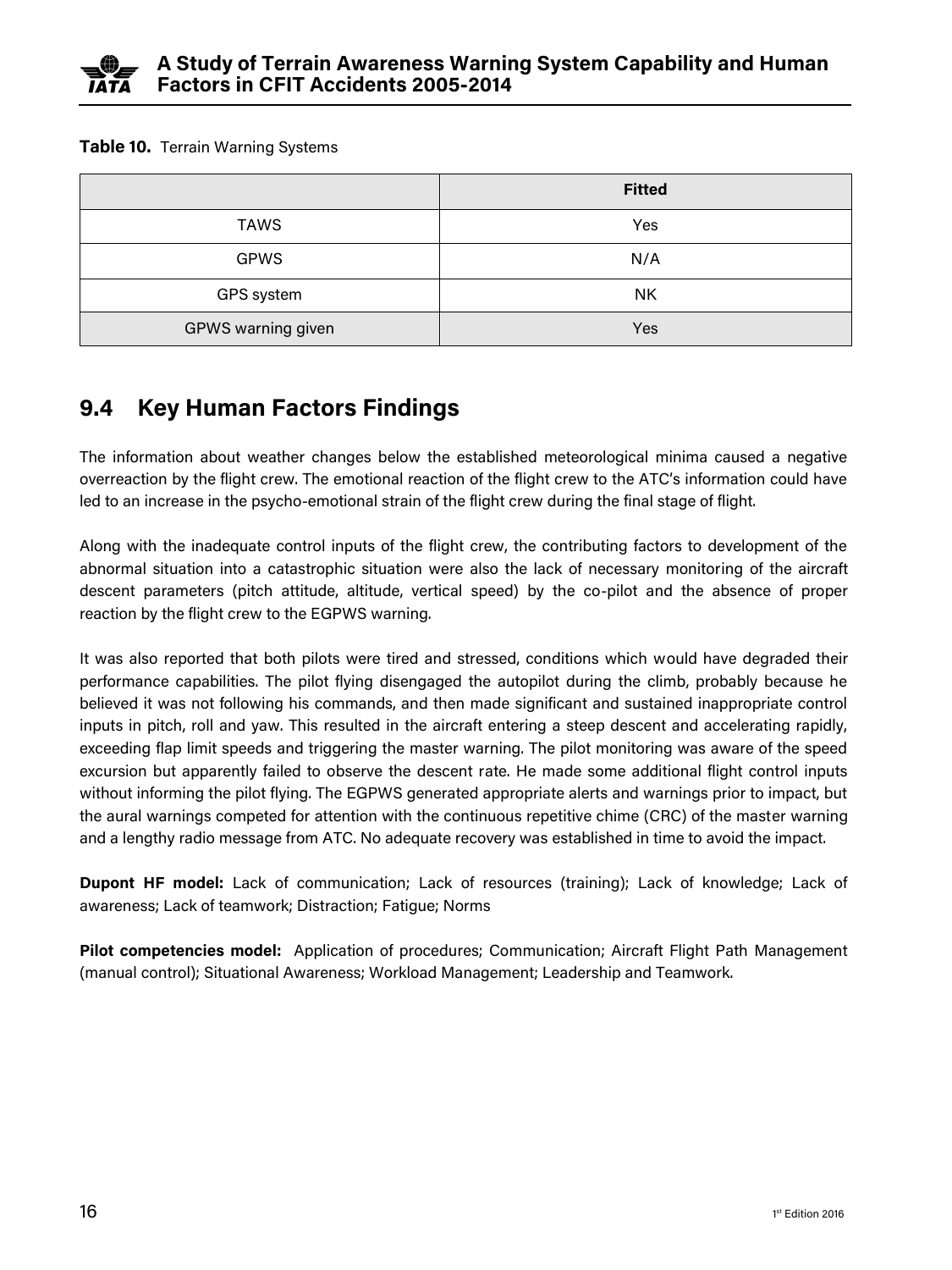

#### **Table 11.** Human Performance issues/precursors

| <b>Dupont</b>                | <b>Pilot Competencies</b>                        |
|------------------------------|--------------------------------------------------|
| Lack of communication        | <b>Application of Procedures</b>                 |
| Lack of resources (training) | Communication                                    |
| Lack of knowledge            | Aircraft Flight Path Management (manual control) |
| Lack of awareness            | <b>Situational Awareness</b>                     |
| Lack of teamwork             | Leadership and Teamwork                          |
| <b>Distraction</b>           | <b>Workload Management</b>                       |
| Fatigue                      |                                                  |
| <b>Norms</b>                 |                                                  |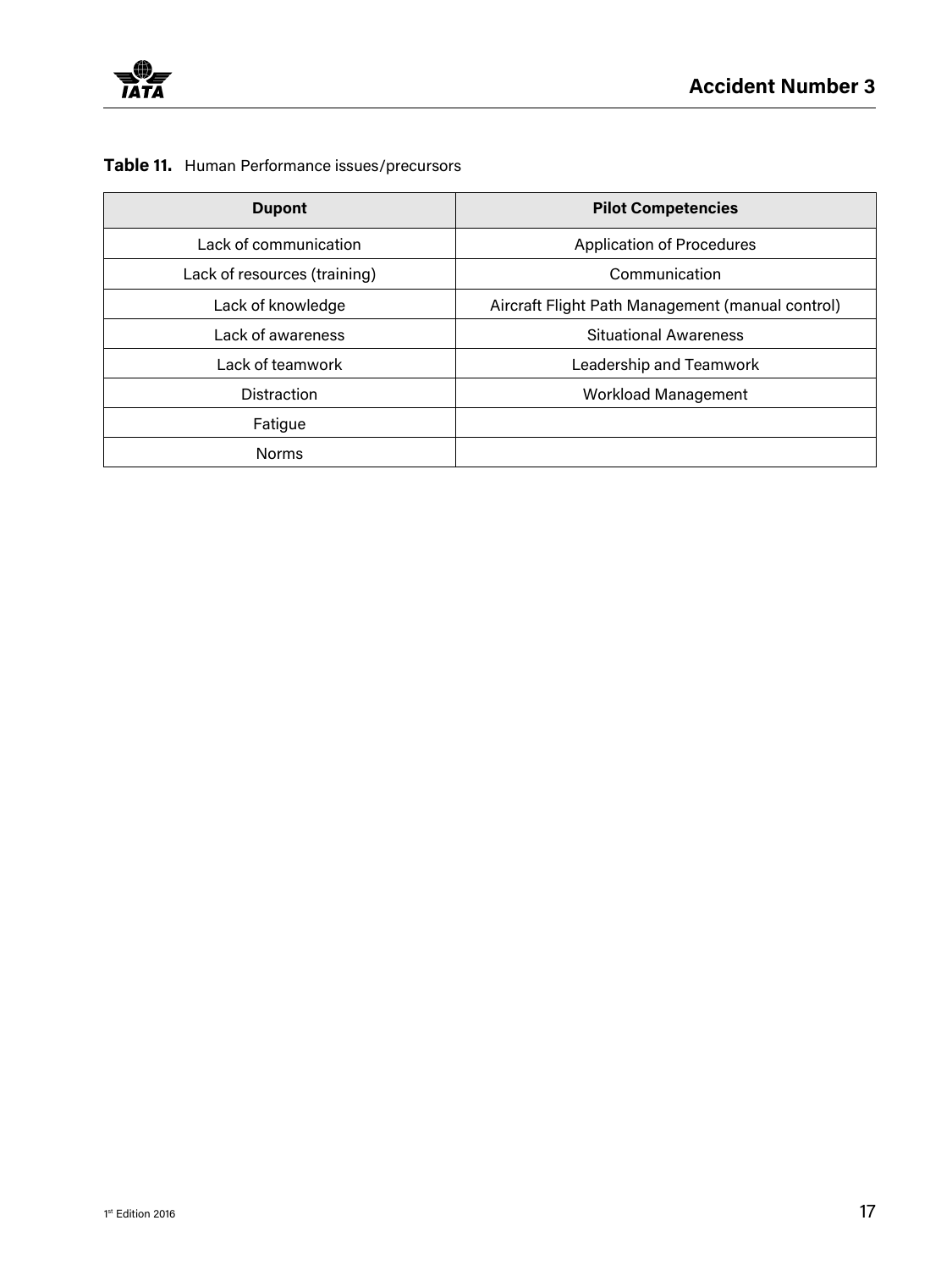

## <span id="page-29-0"></span>Section 10—**Accident Number 4**

## <span id="page-29-1"></span>**10.1 Sequence of Events**

On 24 August, 2008, a commercial jet aircraft was flying a scheduled passenger flight at night in visual meteorological conditions with a total of 90 occupants. The aircraft flew into terrain and was destroyed by fire and 64 of the 85 passengers on board died. Shortly after take-off, the flight crew reported that the cabin would not pressurize and they decided to return back to the departure airport. While they were descending for visual approach, about 10 km from the airport, radar contact with the airplane was lost. The airplane collided with the ground, was catastrophically damaged on impact and burnt.

The flight trajectory analysis showed that when the aircraft was turning left, the flight crew lost visual contact with both the runway and ground references. The flight crew failed to report this to ATC, nor make the decision to continue the flight using Instrument Flight Rules.

The pilot in command decided to make a visual straight-in approach, without taking into account the aircraft position with reference to the runway in terms of altitude, distance and descent profile. The flight crew did not follow the published instrument flight rules for visual approach. Performing flight in the visual maneuvering area the flight crew did not maintain the established minimum descent altitude required by the visual approach pattern.

Furthermore, the flight crew did not maintain the established minimum descent altitude before the final turn for the landing course, and lost visual contact with the runway and/or ground references. In addition, the flight crew did not exercise a missed approach from any point of the visual approach when they lost visual contact with the runway and/or ground references in accordance with the established IFR missed approach pattern.

#### **Table 12.** Flight Rules

| <b>VFR</b> | <b>IFR</b> |
|------------|------------|
|            | Yes        |

### <span id="page-29-2"></span>**10.2 Weather**

The weather was favorable for the flight at the departure airport and at the destination airport and did not impede flight operations.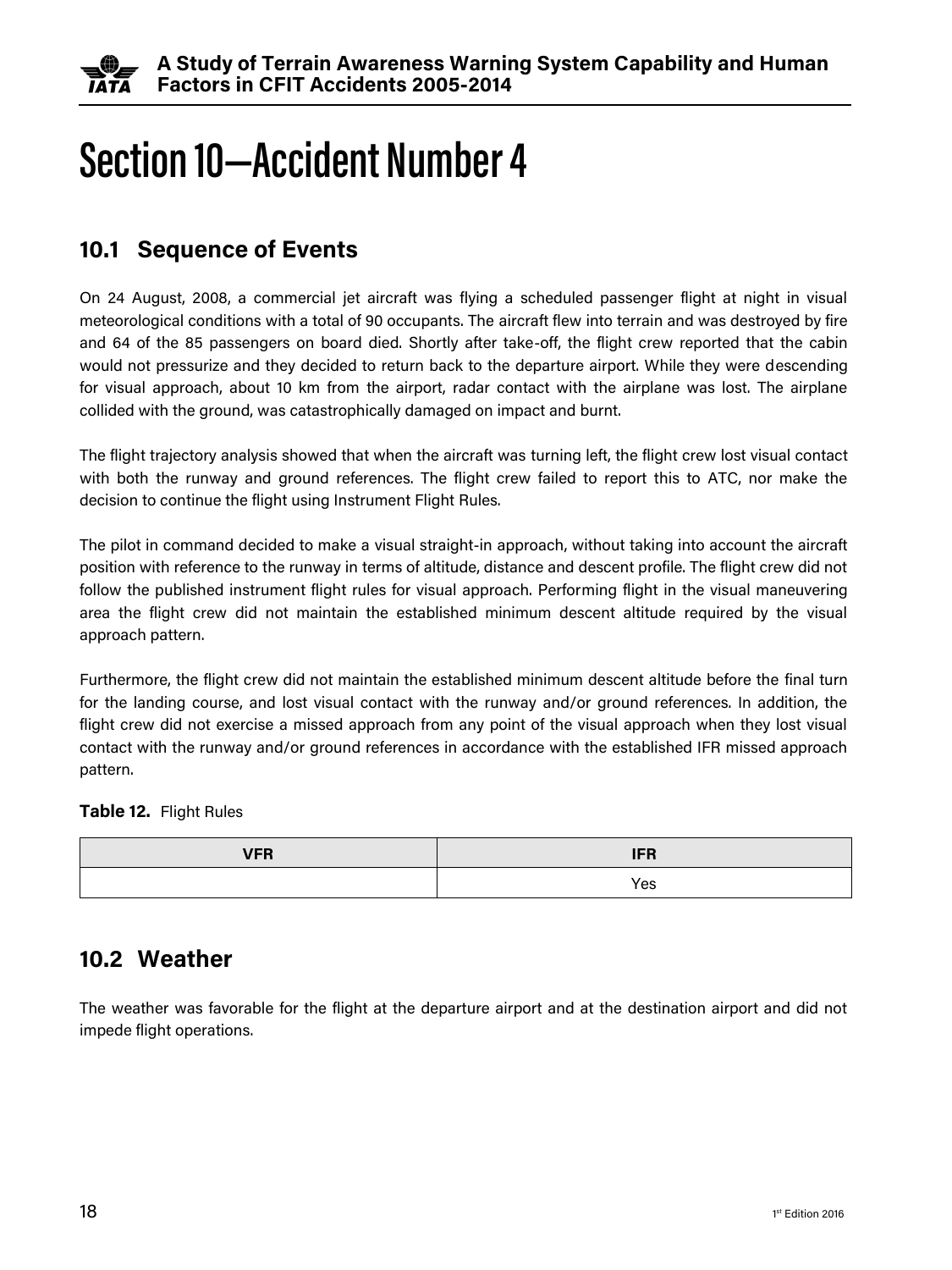

#### **Table 13.** Light as a function of weather

|            | <b>Day</b> | <b>Night</b> |
|------------|------------|--------------|
| <b>IMC</b> |            |              |
| <b>VMC</b> |            | Yes          |

### <span id="page-30-0"></span>**10.3 Terrain Awareness Warning System**

Terrain Awareness Warning System (TAWS) was installed on the aircraft and was functioning correctly. The turn back was performed in level flight (without descending). In this case there would be no triggering of the TAWS warning. The system activates if the aircraft descends with a certain vertical speed or if the level flight is over an elevating terrain. The elevation of the accident site is 10 m lower than the elevation of the airport.

#### **Table 14.** Terrain Warning Systems

|                    | <b>Fitted</b> |
|--------------------|---------------|
| <b>TAWS</b>        | Yes           |
| <b>GPWS</b>        | N/A           |
| GPS system         | Yes           |
| GPWS warning given | Yes           |

### <span id="page-30-1"></span>**10.4 Key Human Factors Findings**

The cause of the accident was loss of visual reference during a night time visual approach and descent below the minimum descent altitude (MDA). Numerous ground proximity alerts and warnings were ignored, prior to the impact.

A combination of the following factors contributed to the accident:

- Deviation from SOP and pilot flying/pilot monitoring (PF/PM) task sharing principles;
- Non-adherence to visual approach rules failure to maintain visual contact with the runway and/or ground references and to follow prescribed procedures after visual contact was lost;
- Loss of altitude control during the visual approach;
- Non-adherence to procedures after the GPWS alerts and warnings activated;
- The flight crew lost visual contact with the runway and/ or its ground references and failed to inform ATC that visual contact with runway was lost.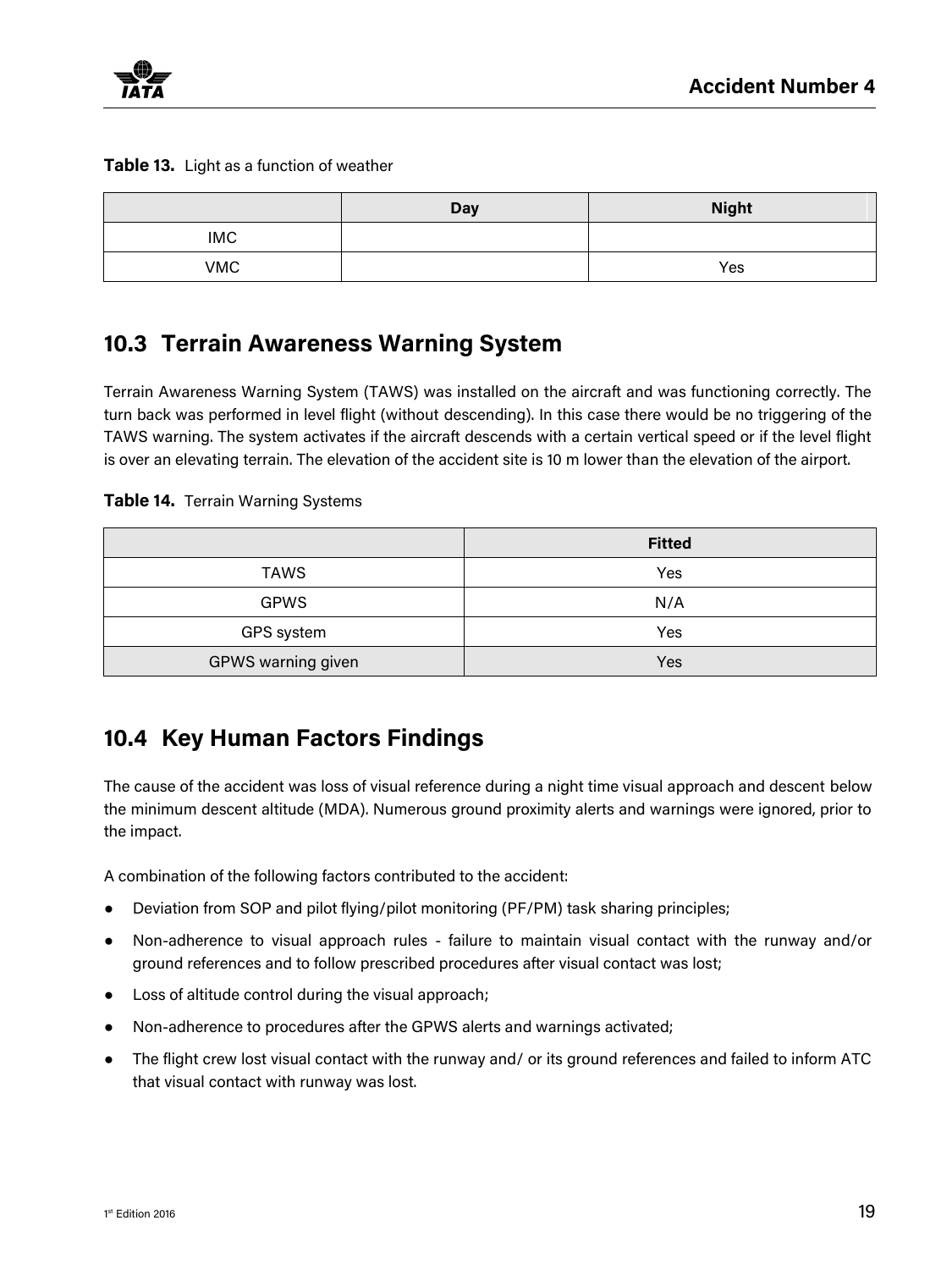

#### **A Study of Terrain Awareness Warning System Capability and Human Factors in CFIT Accidents 2005-2014**

Analysis of the flight crew's actions during the approach and their answers during subsequent interviews suggest that they were not properly trained for visual approaches. The pilot in command (PIC) elected to conduct a visual approach when an instrument approach was available, although the pressurization failure which led to the air return did not imply any need for haste. During the descent the PIC failed to recognize that there was insufficient distance in which to descend and slowdown in order to make a straight in approach. The pilots did not utilize the precision approach path indicator (PAPI) system to provide approach slope information.

**Dupont HF model:** Lack of knowledge; Lack of awareness; Lack of resources (training); Complacency; Norms

**Pilot competencies model:** Application of procedures; Aircraft Flight Path Management (automation); Aircraft Flight Path Management, manual control; Problem Solving & Decision Making; Situational Awareness.

|  |  |  |  | Table 15. Human Performance issues/precursors |  |  |
|--|--|--|--|-----------------------------------------------|--|--|
|--|--|--|--|-----------------------------------------------|--|--|

| <b>Dupont</b>                | <b>Pilot Competencies</b>                        |
|------------------------------|--------------------------------------------------|
| Lack of knowledge            | Application of procedures                        |
| Lack of awareness            | Aircraft Flight Path Management (automation)     |
| Lack of resources (training) | Aircraft Flight Path Management (manual control) |
| Complacency                  | Problem Solving & Decision Making                |
| Norms                        | <b>Situational Awareness</b>                     |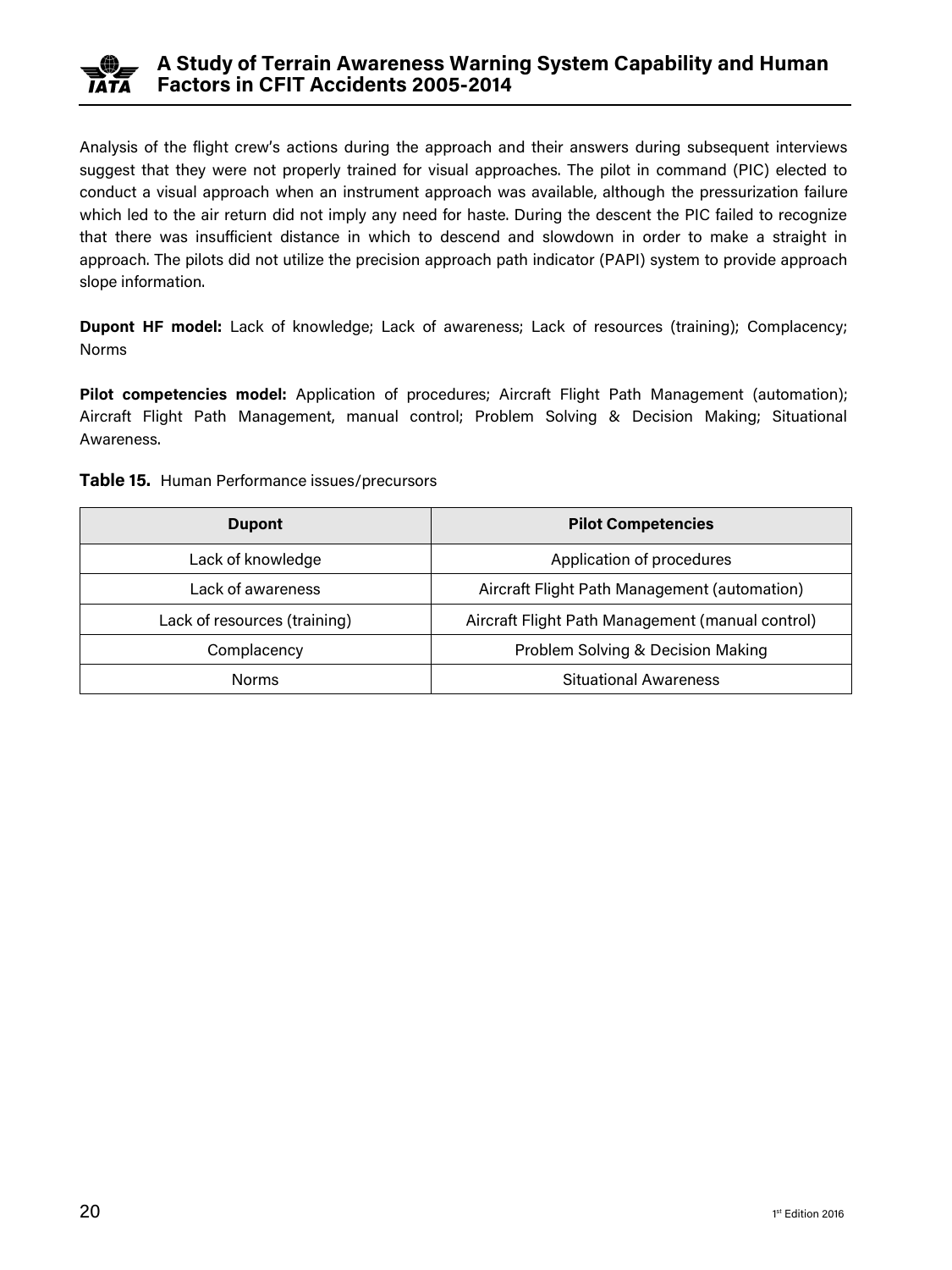

## Section 11—**Accident Number 5**

### <span id="page-32-0"></span>**11.1 Sequence of Events**

The subject jet aircraft was operating a scheduled international flight on May 12th 2010 to an airport which had no instrument landing system available. At this airport, the subject runway had non-precision VOR and NDB approaches available. However, according to a NOTAM in effect, the VOR signal may have been unreliable. Of the 104 passengers and crew on board, there was a sole survivor. During final approach towards runway 09, the flight crew initiated go-around and commenced the missed approach procedure with the knowledge and confirmation of the destination tower. During the missed approach phase, the aircraft responded to the flight crew's inputs, velocity and altitude increased above the minimum descent altitude (MDA), then the aircraft descended dramatically until it collided with the ground about 1200 meters from the threshold of the runway and 150 meters right of the runway center line. The impact and the subsequent postimpact fire caused complete destruction of the aircraft.

The cockpit voice recorder (CVR) indicated a general lack of adherence to procedures during the flight and ineffective communications between the pilots. There were apparent differences in expectations between the PF and PNF during the final approach, especially regarding the flight management modes engaged. Neither of the pilots recognized that the final descent was commenced too early and therefore the aircraft was consistently below the required approach slope. Poor communications were exacerbated by a nonoperational radio call from another aircraft to the Captain shortly before MDA, which distracted him and inhibited communications at a critical phase of flight.

The EGPWS 'too low, terrain' alert prompted the Captain to command a go-around, which was duly initiated by the pilot flying but thereafter the procedures for go-around were not followed. The autopilot was disengaged and due to inadequate nose-up pitch input, the aircraft rapidly accelerated. The investigation concluded that this induced a somatogravic illusion of excessive rotation and the pilots both made large flight control inputs on their sidesticks. The Captain pressed the sidestick push button, thereby disabling the other sidestick, and applied significant nose-down inputs, in spite of numerous EGPWS alerts and warnings, until the aircraft struck the ground.

The investigation concluded that the accident resulted from

- The lack of a common action plan during the approach and a final approach continued below the MDA without required visual reference.
- The inappropriate application of flight control inputs during a go-around and on activation of TAWS warnings.
- The lack of monitoring and controlling of the flight path.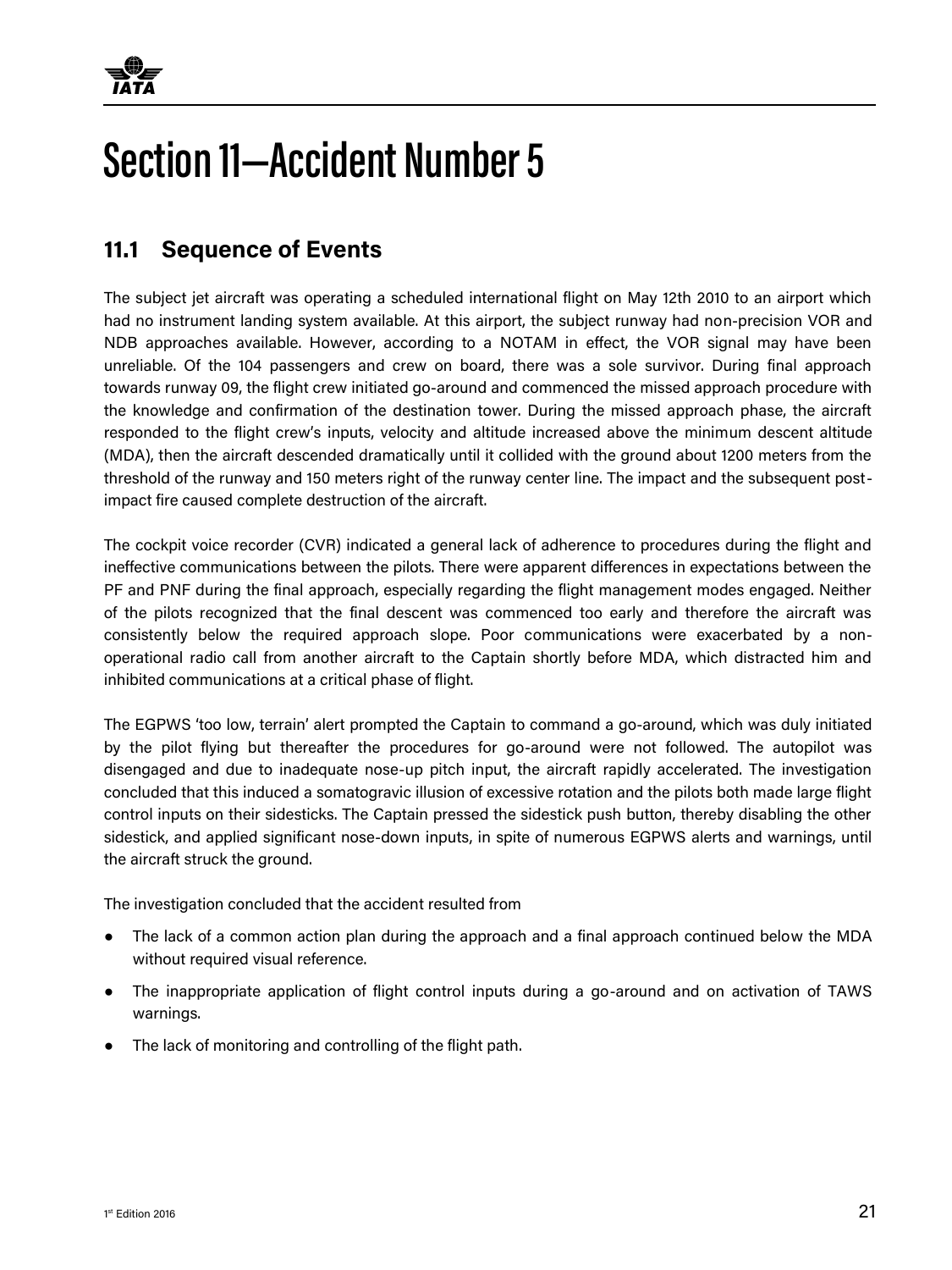

These events can be explained by the following factors:

- Limited CRM on approach that degraded further during the missed approach. This degradation was probably amplified by numerous radio communications during the final approach and the crew's state of fatigue,
- Aircraft control inputs typical of somatogravic perceptual illusions,
- Non adherence to the company operation manual, SOP and standard phraseology.

In addition, the investigation committee found the following as contributing factors to the accident:

- Weather conditions reported to the crew did not reflect the actual weather situation in the final approach.
- Inadequacy of training received by the crew.
- <span id="page-33-0"></span>● Radio frequency congestion due to use by both air and ground movements control.

### **11.2 Weather**

The weather conditions reported to the flight crew did not reflect the actual weather situation at the time of the accident.

**Table 16.** Light as a function of weather

|            | <b>Day</b> | <b>Night</b> |
|------------|------------|--------------|
| <b>IMC</b> | Yes        |              |
| <b>VMC</b> |            |              |

### <span id="page-33-1"></span>**11.3 Terrain Awareness and Warning System**

TAWS performance was not a factor in this accident. The approach was continued below the Minimum Descent Altitude of 620 feet but the crew still did not have the runway in sight. At an altitude of 280 feet the GPWS sounded ('too low terrain'). The captain then instructed the co-pilot to execute a go-around, after which he informed the tower controller. The aircraft began to climb, reaching an altitude of 450 feet above ground level. The aircraft then nosed down, causing the captain to take priority over the flight controls and the aircraft was fully under the captain's control who applied a sharp nose down input. The captain did not verbally state that he was taking control. He applied both pitch-up and pitch-down inputs on his stick, until the airplane impacted the ground.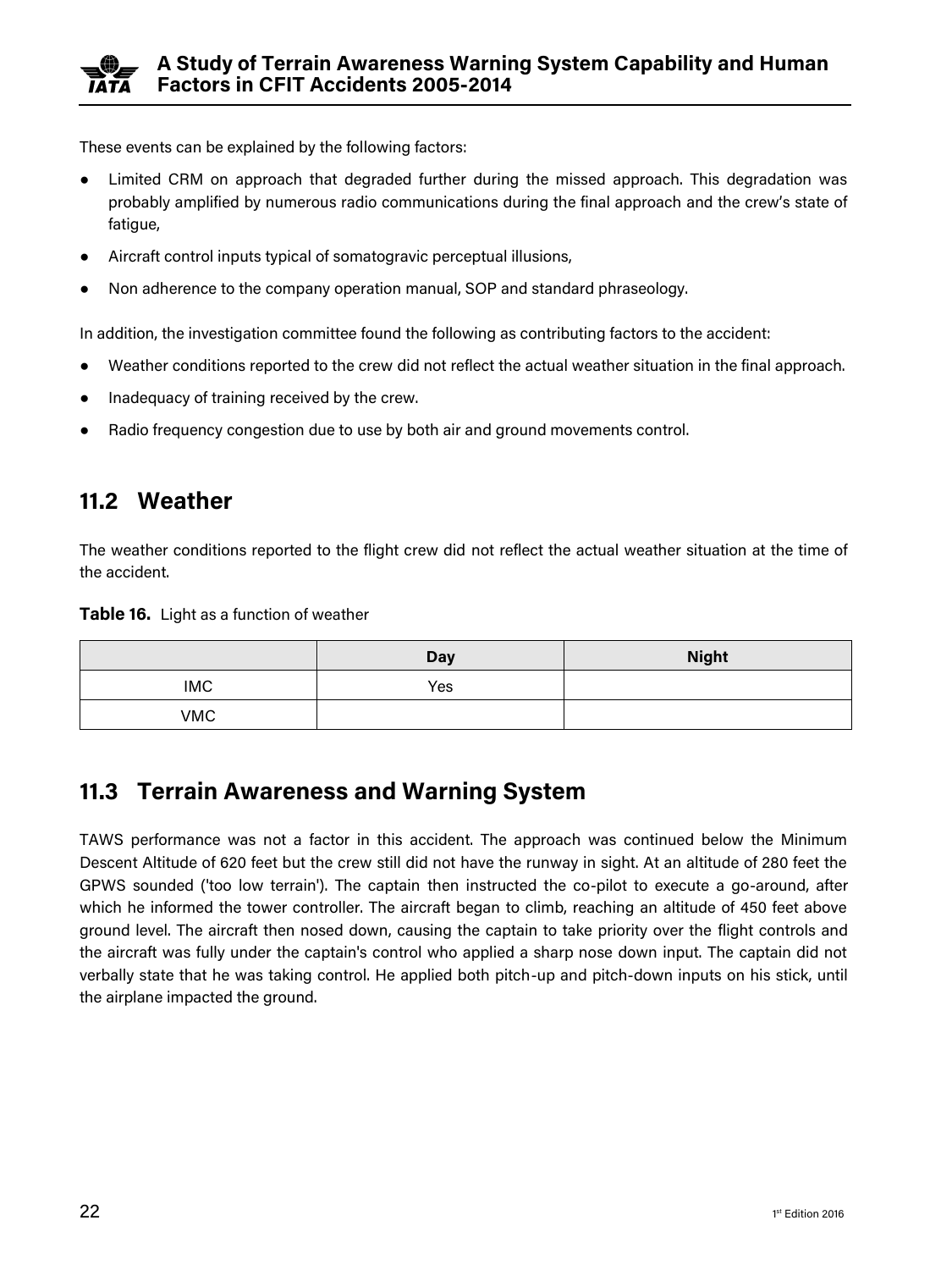



#### **Table 17.** Terrain Warning Systems

|                    | <b>Fitted</b> |
|--------------------|---------------|
| <b>TAWS</b>        | Yes           |
| <b>GPWS</b>        | N/A           |
| GPS system         | <b>NK</b>     |
| GPWS warning given | Yes           |

### <span id="page-34-0"></span>**11.4 Key Human Factors findings**

The sequence of events leading to the accident showed a lack of crew coordination, a lack of cross-checking and deviations from procedures. The investigation identified 'significant procedural drift' which impacted upon flight path management and flight strategy. The Captain as PNF did not monitor the flight path. For example, it is possible he was not aware of the selection of the glide path angle on the FCU before crossing TW locator. Similarly, the PF's callout "overhead TW" did not prompt the Captain to monitor the altitude, or detect that the aircraft was lower than specified in the procedure. During the go-around, he did not call out any deviations of flight parameters. This lack of monitoring may be explained by distraction from communication with the crew of another aircraft. The approach to a familiar airport may have also induced a degree of complacency, potentially exacerbated by fatigue following a long night flight after a daytime rest period. The element of surprise from the loss of visual references at MDA and the activation of the "TOO LOW TERRAIN" alert hampered the PNF in returning to the control loop during the missed approach. Overall, the management of tasks during the approach deteriorated very quickly.

The communication between the two crew members was limited from the initial approach onwards and as a result they no longer shared the same action plan. Inaccuracies in the terms used to define the approach strategy ('managed' or 'selected' guidance modes) were symptomatic of the loss of coordination. The radio communication from another aircraft also distracted the Captain and deprived the crew of the opportunity to restore coordination.

The Captain's callouts and answers to the co-pilot suggest that the activation of the "TOO LOW TERRAIN" warning had startled him. His actions did not correspond to what is required in such a situation. On several occasions the co-pilot had to urge the Captain to perform the tasks normally assigned to the PNF. The investigation found no evidence that the relief pilot made any intervention during the approach and concluded that he was probably looking outside.

The various flight modes available to the crew to perform the non-precision approach, combined with weak CRM and poor briefing, increased the risk of errors and misunderstanding.

Analysis of a previous flight operated by the same crew showed similarities to the accident flight, with an unstabilized approach and a loss of situational awareness during go-around. The investigation found that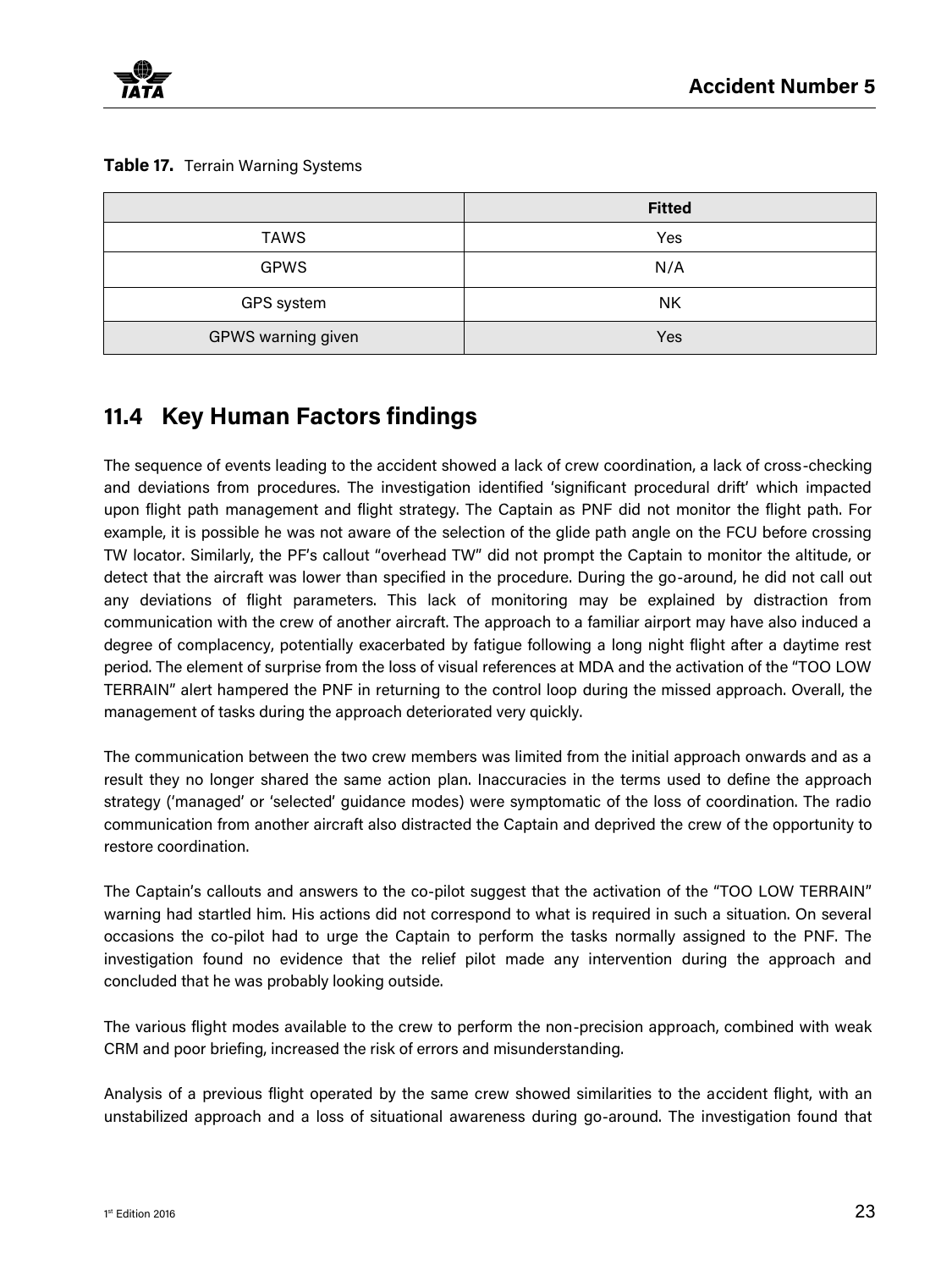analysis of the earlier flight had not been performed before the crash and the crew had not been given the opportunity to review and learn from what happened.

The previous go-around and the accident flight revealed some apprehension on the part of PF with regard to the go-around maneuver, and possibly on the part of the Captain as well. In addition, during the go-around neither pilot made callouts in relation to deviation of flight parameters, indicative of inadequate monitoring. The approach was conducted with the autopilot engaged until the go-around was initiated on both flights but could not determine whether this behavior was specific to this crew or more generally adopted through training.

**Dupont HF model:** Lack of communication; Lack of teamwork; Lack of knowledge; Lack of awareness; Lack of assertiveness; Distraction; Fatigue; Complacency

**Pilot competencies model:** Application of procedures; Communication; Aircraft Flight Path Management (automation); Aircraft Flight Path Management (manual control); Leadership & Teamwork; Situational Awareness; Workload Management

|  |  | Table 18. Human Performance issues/precursors |  |  |
|--|--|-----------------------------------------------|--|--|
|--|--|-----------------------------------------------|--|--|

| <b>Dupont</b>         | <b>Pilot Competencies</b>                        |
|-----------------------|--------------------------------------------------|
| Lack of communication | Application of procedures                        |
| Lack of teamwork      | Communication                                    |
| Lack of knowledge     | Aircraft Flight Path Management (automation)     |
| Lack of awareness     | Aircraft Flight Path Management (manual control) |
| Lack of assertiveness | Leadership & Teamwork                            |
| <b>Distraction</b>    | <b>Situational Awareness</b>                     |
| Fatigue               | <b>Workload Management</b>                       |
| Complacency           |                                                  |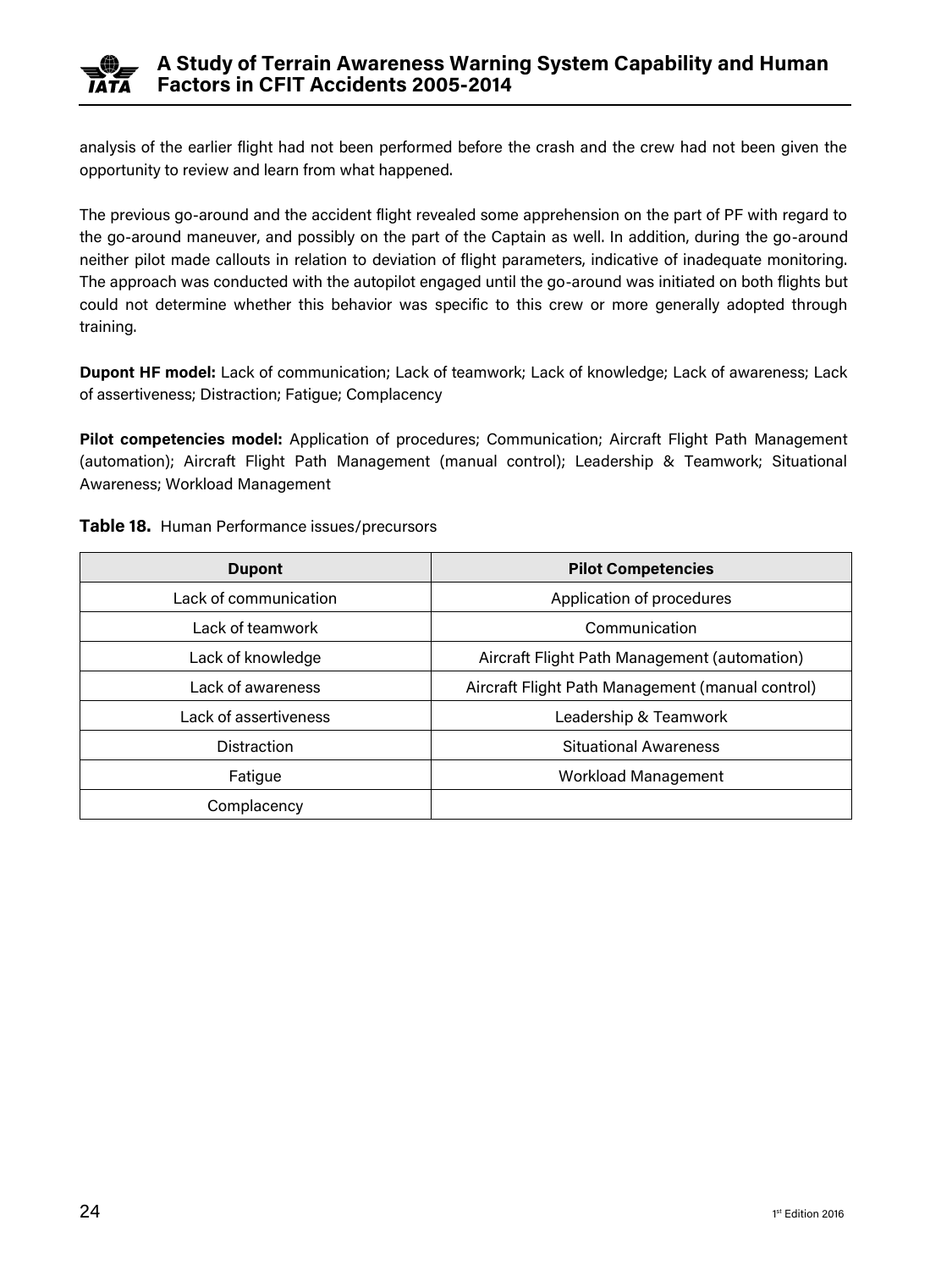

# Section 12—**Accident number 6**

## **12.1 Sequence of events**

On 28 July 2010, a jet passenger aircraft was scheduled to fly a domestic sector at night. The aircraft was on approach to destination airport in poor weather conditions (monsoon rain and low visibility) when the airplane impacted a mountain about 10 nm north of the airport at a height of about 1000 feet above the city/airport. Air traffic controllers reportedly lost contact with the flight crew during its attempt to land in dense fog and heavy rain. This accident was categorized as CFIT and there were 152 fatalities reported.

The ILS to a circling approach was flown normally but the Captain twice requested for a right-hand downwind for runway 12, which was refused by ATC. The aircraft was levelled at 2,500 feet and continued on the localiser towards the airfield. The pilots eventually established visual contact with the runway, and ATC also had sight of the aircraft before it was turned to the right to join downwind for runway 12. At the same time the selected altitude was changed to 2,300 feet, contrary to SOP, which required the circling minima to be maintained until base leg. The Captain engaged NAV mode to follow the previously inserted waypoints, as opposed to using heading (HDG) mode as required by his procedures. The FO queried the Captain as to whether he was visual or not and the Captain abruptly replied that he was.

When 3.5 miles right of the runway the Captain selected the heading left to parallel the runway downwind but did not engage HDG mode, so the aircraft continued in NAV mode towards the selected waypoint. This took them close to a restricted area and ATC instructed a left turn. Shortly thereafter an EGPWS 'terrain ahead' alert activated and the FO pointed out terrain to the Captain, advising him to turn left. The Captain became 'jittery', displaying confusion, frustration and anxiety. He continued to turn the heading selector to the left but failed to engage HDG mode and therefore the aircraft did not respond. When he finally did engage HDG, the selected heading was to the right of the aircraft's actual heading and it began to turn right towards higher ground.

Further EGPWS alerts and warnings activated and the FO advised the need to pull up but did not take control or initiate the necessary recovery action. The Captain advanced the thrust and disengaged the autopilot but his subsequent actions appeared confused and contradictory and after a brief climb, the aircraft began to descend further. It impacted hills at approximately 2,800 feet QNH almost 10 miles north of the runway, heading northwest.

#### **Table 19.** Flight Rules

| <b>VED</b><br><b>VFM</b> | <b>IFR</b> |
|--------------------------|------------|
|                          | Yes        |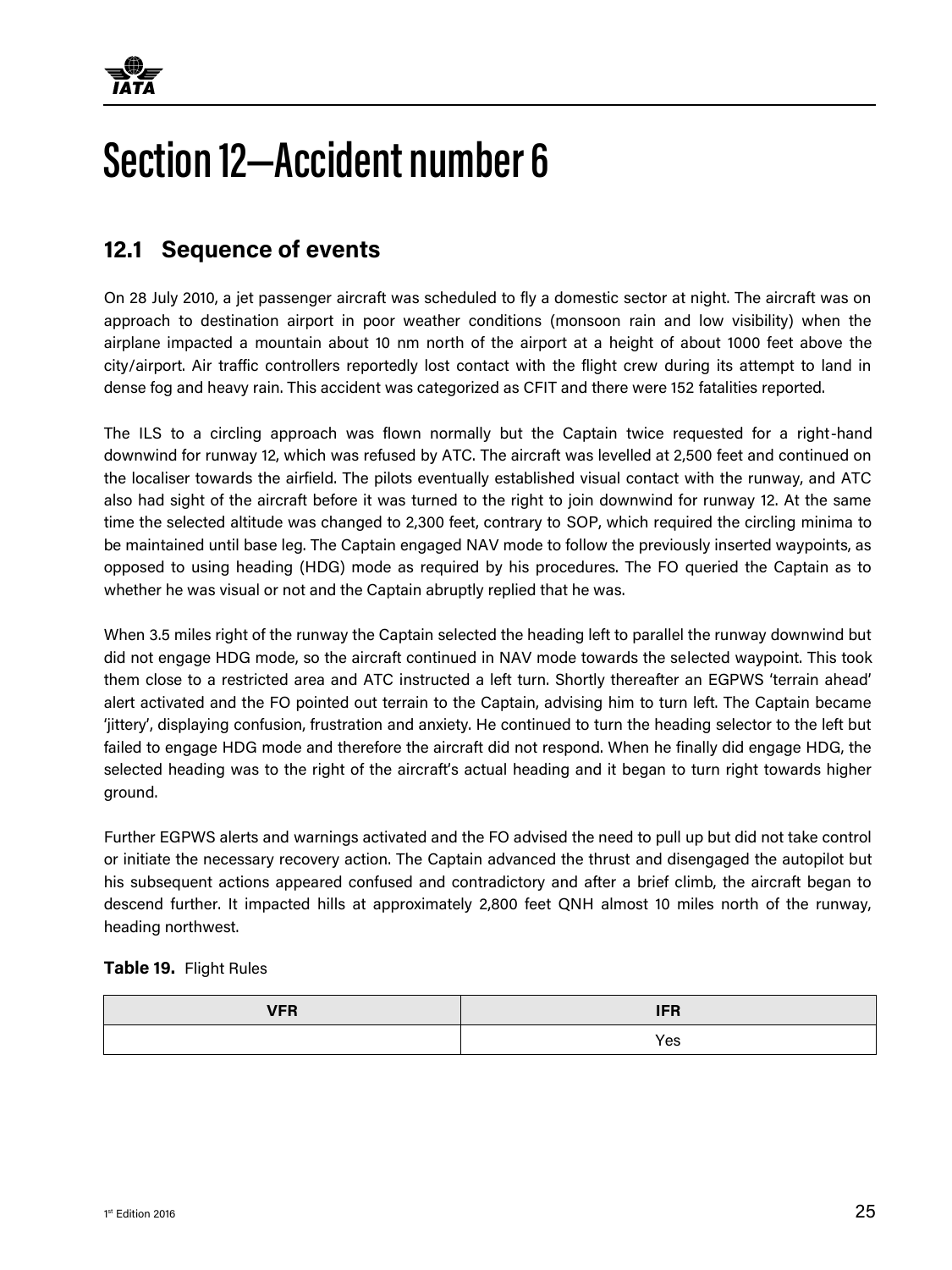## **12.2 Weather**

The weather at the destination was cloudy and the wind favoured runway 12 for landing. On first contact with ATC, the flight crew was advised that they would be cleared for the ILS approach to runway 30, with visual circling to land on runway 12. The published visual circling minima for that particular aircraft was 2,510 feet on QNH. As pilot flying the Captain instructed the FO to insert waypoints into the FMS to create a left-hand downwind circuit for runway 12, contrary to the SOP for a visual circling approach.

**Table 20.** Light as a function of weather

|            | <b>Day</b> | <b>Night</b> |
|------------|------------|--------------|
| <b>IMC</b> |            |              |
| <b>VMC</b> |            | Yes          |

## **12.3 Terrain Awareness and Warning System**

The aircraft was equipped with an Enhanced Ground Proximity Warning System. A global terrain database with 100% coverage was installed and functional within the EGPWS. The captain did not respond to 21 EGPWS warnings related to approaching rising terrain and pull up.

|  | Table 21. Terrain Warning Systems |
|--|-----------------------------------|
|--|-----------------------------------|

|                    | <b>Fitted</b> |
|--------------------|---------------|
| <b>TAWS</b>        | Yes           |
| <b>GPWS</b>        | N/A           |
| GPS system         | Yes           |
| GPWS warning given | Yes           |

# **12.4 Key Human Factors findings**

The investigation report identified the following human performance considerations:

- From the outset of the flight, the Captain quizzed the FO in a 'harsh' manner, which intimidated the FO and hindered effective communication and CRM thereafter.
- The Captain showed signs of anxiety, preoccupation, confusion and geographical disorientation in various phases of flight, especially after commencement of descent.
- The Captain descended below circling minima while tracking out to the downwind leg, contrary to the procedure which required him to maintain 2,510 feet.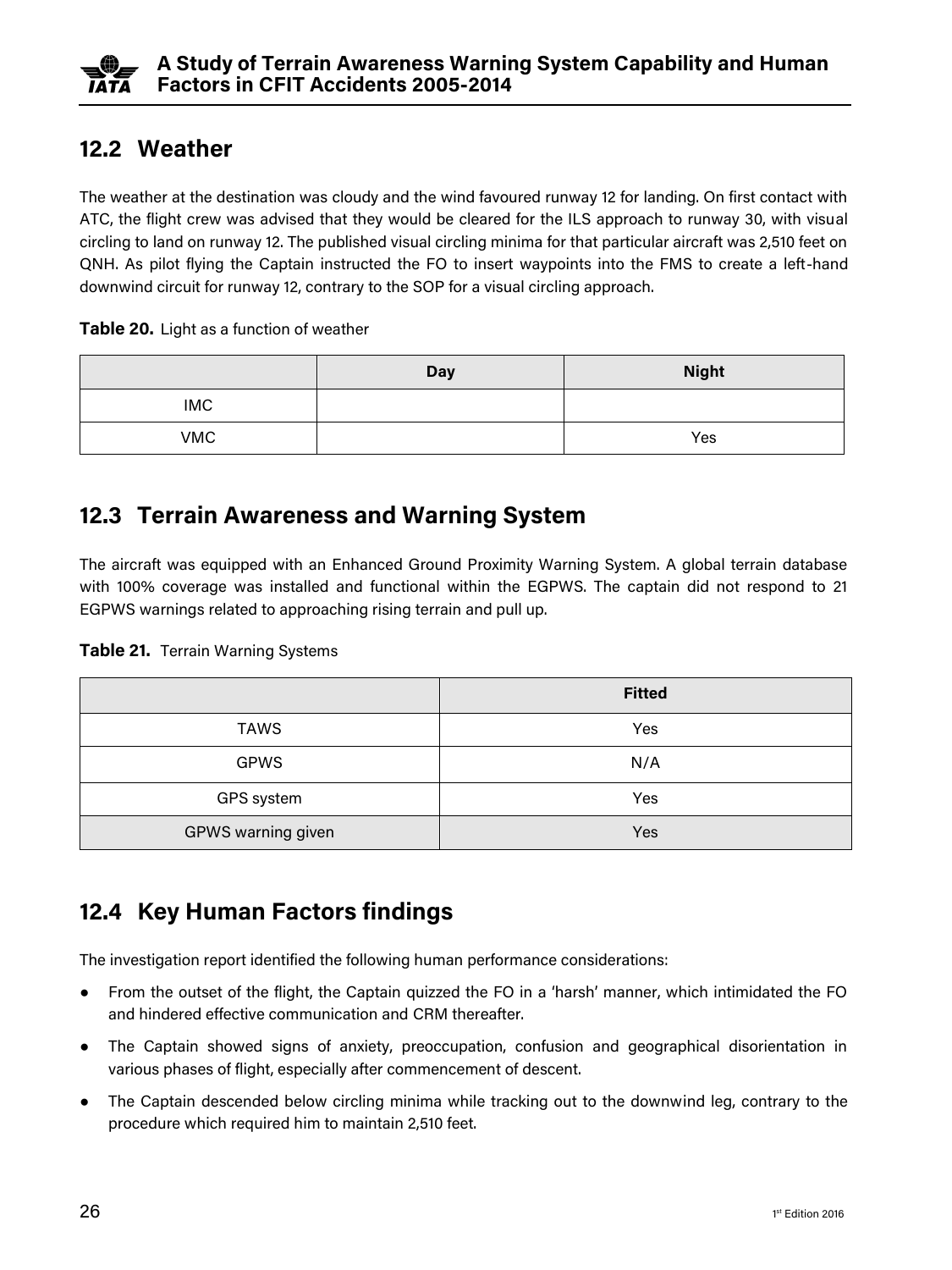

- There was no appropriate response to the first 'terrain ahead' alert.
- During the last 70 seconds, there were multiple EGPWS alerts and warnings, including 15 'pull up' warnings and several warnings from the FO, with no appropriate response; in fact the aircraft began to descend.
- The FO was clearly aware of the imminent danger but took no remedial action.

**Dupont HF Model:** Lack of Communication; Lack of Knowledge; Lack of Awareness; Lack of Teamwork; Lack of Assertiveness; Pressure; Stress.

**Pilot competencies model:** Application of procedures; Communication; Aircraft Flight Path Management (automation); Leadership & Teamwork; Situational Awareness; Workload Management.

**Table 22.** Human Performance issues/precursors

| <b>Dupont</b>                | <b>Pilot Competencies</b>                    |
|------------------------------|----------------------------------------------|
| Lack of Communication        | Application of procedures                    |
| Lack of Knowledge            | Communication                                |
| Lack of Awareness            | Aircraft Flight Path Management (automation) |
| Lack of Teamwork             | Leadership & Teamwork                        |
| <b>Lack of Assertiveness</b> | <b>Situational Awareness</b>                 |
| Pressure                     | <b>Workload Management</b>                   |
| <b>Stress</b>                |                                              |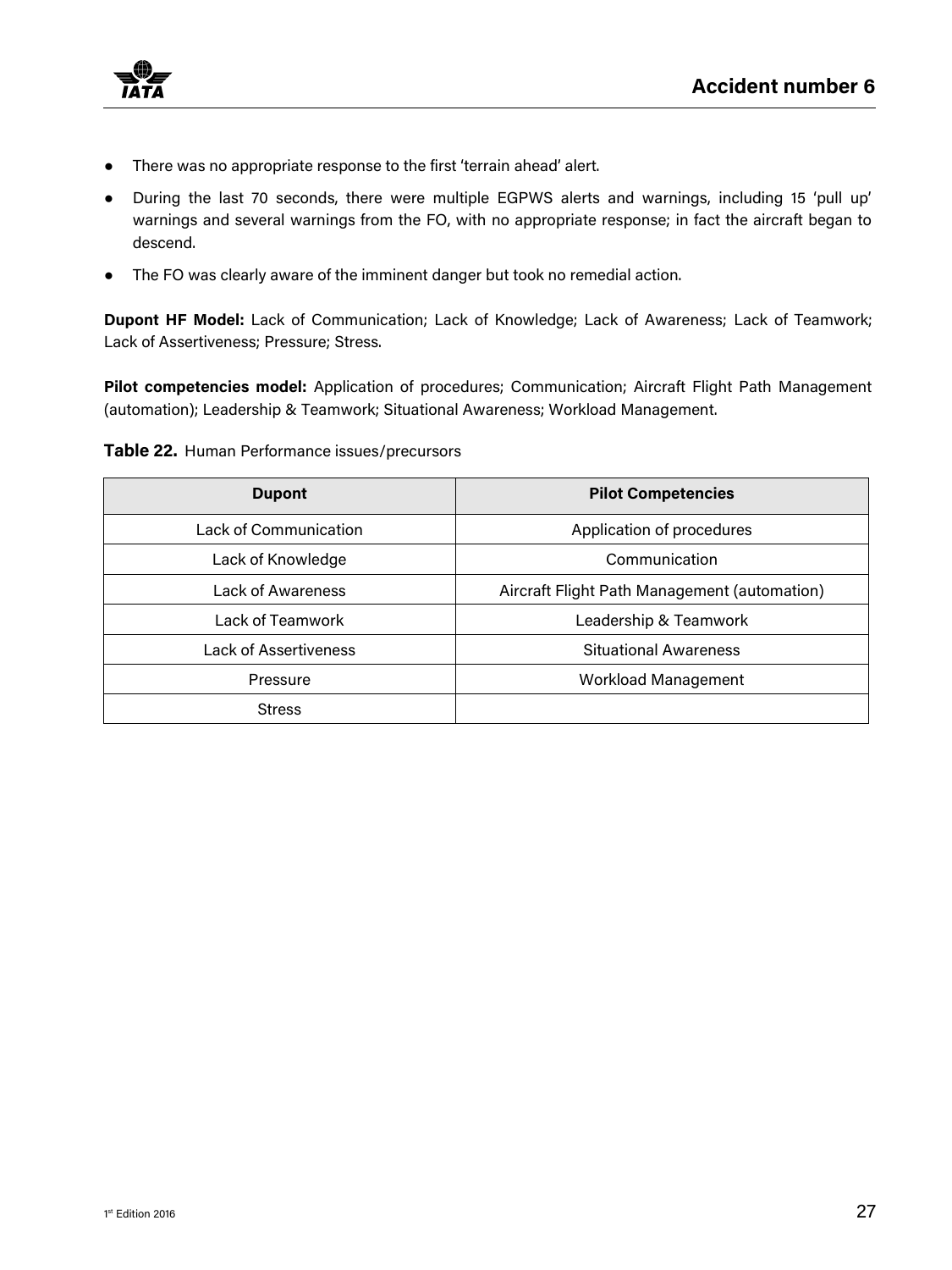

# Section 13—**Accident number 7**

# **13.1 Sequence of events**

On 20 August 2011, the subject jet aircraft was operating a non-scheduled domestic flight with 4 crew members and 11 passengers on board. The approach to runway 35 was flown in daylight but with low cloud and drizzle in the vicinity. The aircraft struck a hill approximately one mile from the runway and was destroyed. Eight of the eleven passengers and all four crew members were killed.

The aircraft was destroyed by impact forces and a subsequent post-crash fire. The flight crew had initiated a go-around just two (2) seconds before impact. At this time, the flaps were set to position 40, the landing gear was down and locked, the speed was 157 knots and the final landing checklist was complete.

The Captain was the pilot flying (PF) and he and the dispatcher discussed the deteriorating weather conditions at Resolute Bay during the course of the flight. It was agreed that the flight should continue to destination. The aircraft's GPS navigation systems were programmed to intercept the inbound course to join the ILS/DME approach and ATC instructed the crew to report at 10 miles final. At 10 miles the crew began to configure for landing and speed was reduced.

Shortly thereafter the pilots engaged in a lengthy discussion about navigation of the aircraft, with the FO clearly uncomfortable with the indications. The Captain appeared to be confused by conflicting information and the FO continued to express his concern that aircraft was not on the desired track and that there was a hill to the right of the approach course. Eventually the FO stated his belief that the approach should be discontinued until they could resolve the navigation anomalies but the Captain replied that he intended to continue the approach. The FO acknowledged his decision and the discussion ended. However, as the aircraft passed 1,000 feet above touchdown the FO again made several statements with regard to the navigation and potential corrective actions.

30 seconds later the FO stated 'I don't like this' and immediately afterwards a GPWS 'sink rate' alert activated. The FO twice called 'go-around' as the GPWS annunciated 'minimums' and finally the Captain announced 'go-around thrust'. As the go-around was initiated the aircraft collided with terrain 1 mile to the east of the airfield. The investigation found that a significant compass error was present, which misled the Captain to believe that the aircraft was converging with the ILS localizer when in fact it was slowly diverging due to an undetected flight mode change.

#### **Table 23.** Flight Rules

| <b>VFR</b> | <b>IFR</b> |
|------------|------------|
|            | Yes        |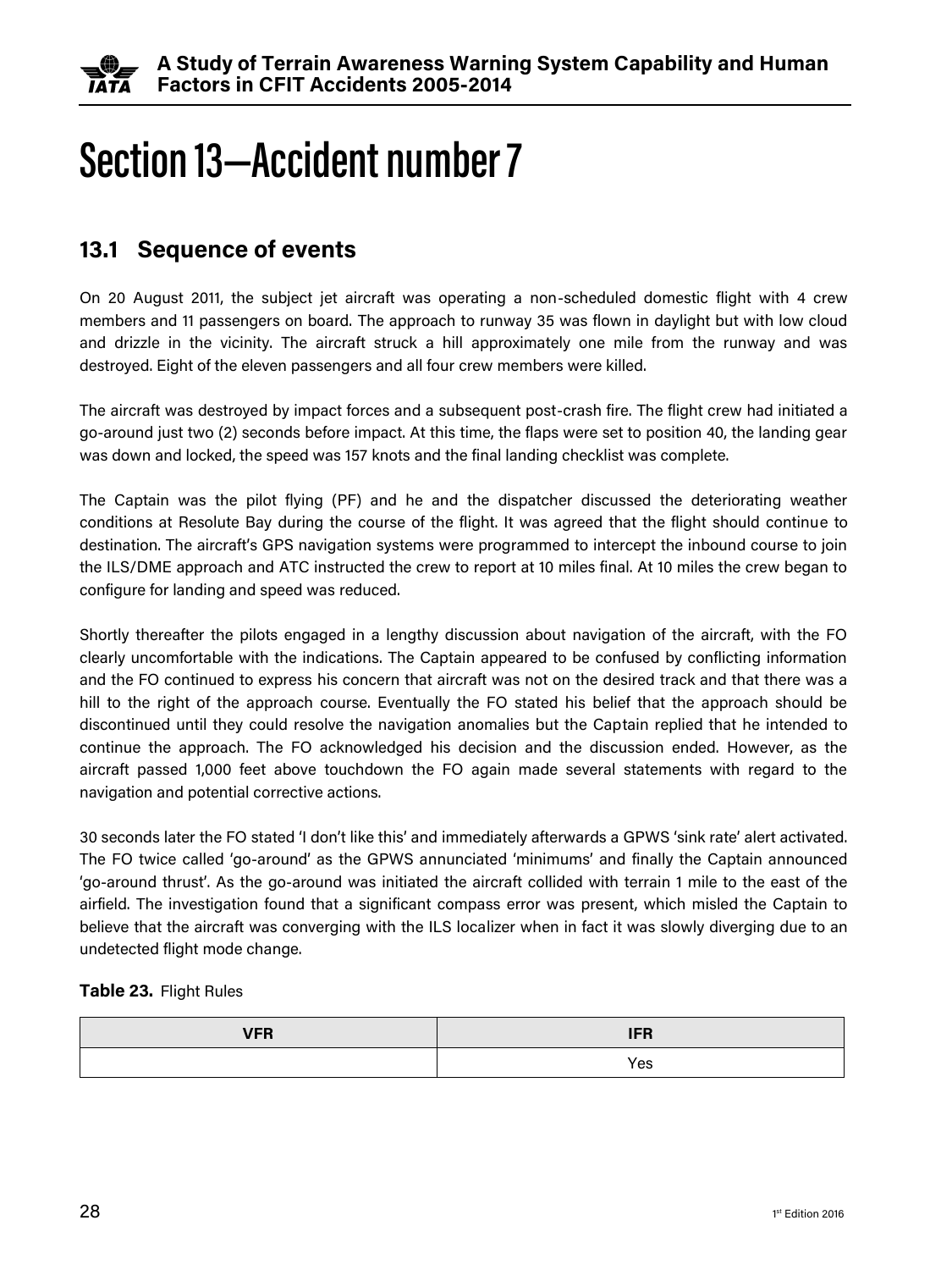



## **13.2 Weather**

In the hours before the accident, the weather at the destination airport was variable, with fluctuations in visibility and cloud ceiling. Forty minutes before the accident, the visibility was ten (10) miles in light drizzle, with an overcast ceiling at 700 feet above ground level. A weather observation taken shortly after the accident, reported visibility of five miles in light drizzle and mist with an overcast ceiling of 300 feet.

| Table 24. Light as a function of weather |  |
|------------------------------------------|--|
|------------------------------------------|--|

|            | <b>Day</b> | <b>Night</b> |
|------------|------------|--------------|
| <b>IMC</b> | Yes        |              |
| <b>VMC</b> |            |              |

## **13.3 Terrain Awareness and Warning System**

The aircraft was equipped with a ground proximity warning system (GPWS). This is an older generation GPWS based on 1970's technology. This system only provides warnings for terrain immediately below the aircraft. When the aircraft is configured for landing (as was the case in this accident) the tolerance limit for the safety warnings is desensitized to prevent nuisance warnings as the aircraft approaches the ground for landing. The first GPWS aural alert 'sink rate' was annunciated 4.1 seconds before impact. At 2.6 seconds before impact, the aural alert 'minimums' was annunciated.

The aircraft was scheduled to have EGPWS installed at the next major maintenance check. This generation of terrain awareness equipment provides an aural as well as visual warning of terrain in front of the aircraft. In this occurrence, the crew's situational awareness would have been enhanced had the aircraft been equipped with EGPWS.

| Table 25. Terrain Warning Systems |  |
|-----------------------------------|--|
|-----------------------------------|--|

|                    | <b>Fitted</b> |
|--------------------|---------------|
| <b>TAWS</b>        | No            |
| <b>GPWS</b>        | Yes           |
| GPS system         | No            |
| GPWS warning given | Yes           |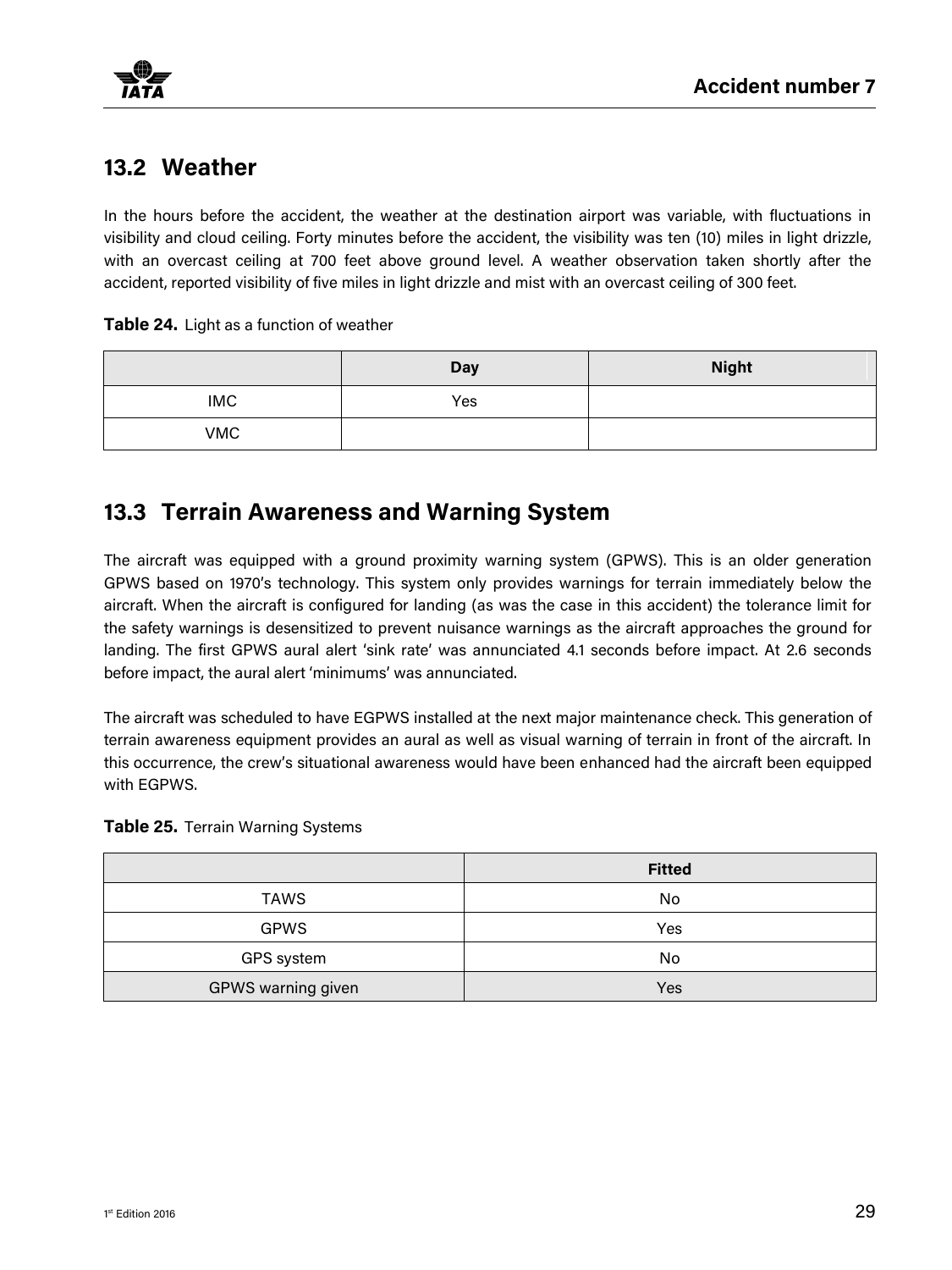# **13.4 Key Human Factors findings**

Shared situational awareness, communication, workload management, problem solving and decision making are all integral components of CRM. The crew did not successfully employ any of these practices, therefore their CRM was found to be ineffective. Investigation report findings included:

- Late initiation of descent led to the aircraft turning onto final approach 600 feet above the glideslope, thereby increasing the crew's workload.
- The mental models of the two pilots differed significantly during the approach, with the Captain believing the aircraft was converging with the localizer whereas the FO understood that it was not.
- The pilots did not maintain a shared situational awareness and did not effectively communicate their respective perception.
- The FO was task saturated and had less time and cognitive capacity to communicate his concerns.
- Due to attentional narrowing and task saturation, the Captain did not have a high level overview of the situation.
- SOP adaptations resulted in ineffective communications, increased workload and contributed to the breakdown of shared situational awareness.

**Dupont HF Model:** Lack of Awareness; Lack of Communication; Lack of Teamwork; Lack of Resources; Lack of Assertiveness; Pressure; Norms

**Pilot competencies model:** Application of Procedures; Communication; Aircraft Flight Path Management (automation); Leadership & Teamwork; Problem Solving & Decision Making; Situational Awareness; Workload Management.

| <b>Dupont</b>                | <b>Pilot Competencies</b>                    |
|------------------------------|----------------------------------------------|
| Lack of Awareness;           | <b>Application of Procedures</b>             |
| Lack of Communication        | Communication                                |
| Lack of Teamwork             | Aircraft Flight Path Management (automation) |
| Lack of Resources            | Leadership & Teamwork                        |
| <b>Lack of Assertiveness</b> | Problem Solving & Decision Making            |
| Pressure                     | <b>Situational Awareness</b>                 |
| <b>Norms</b>                 | <b>Workload Management</b>                   |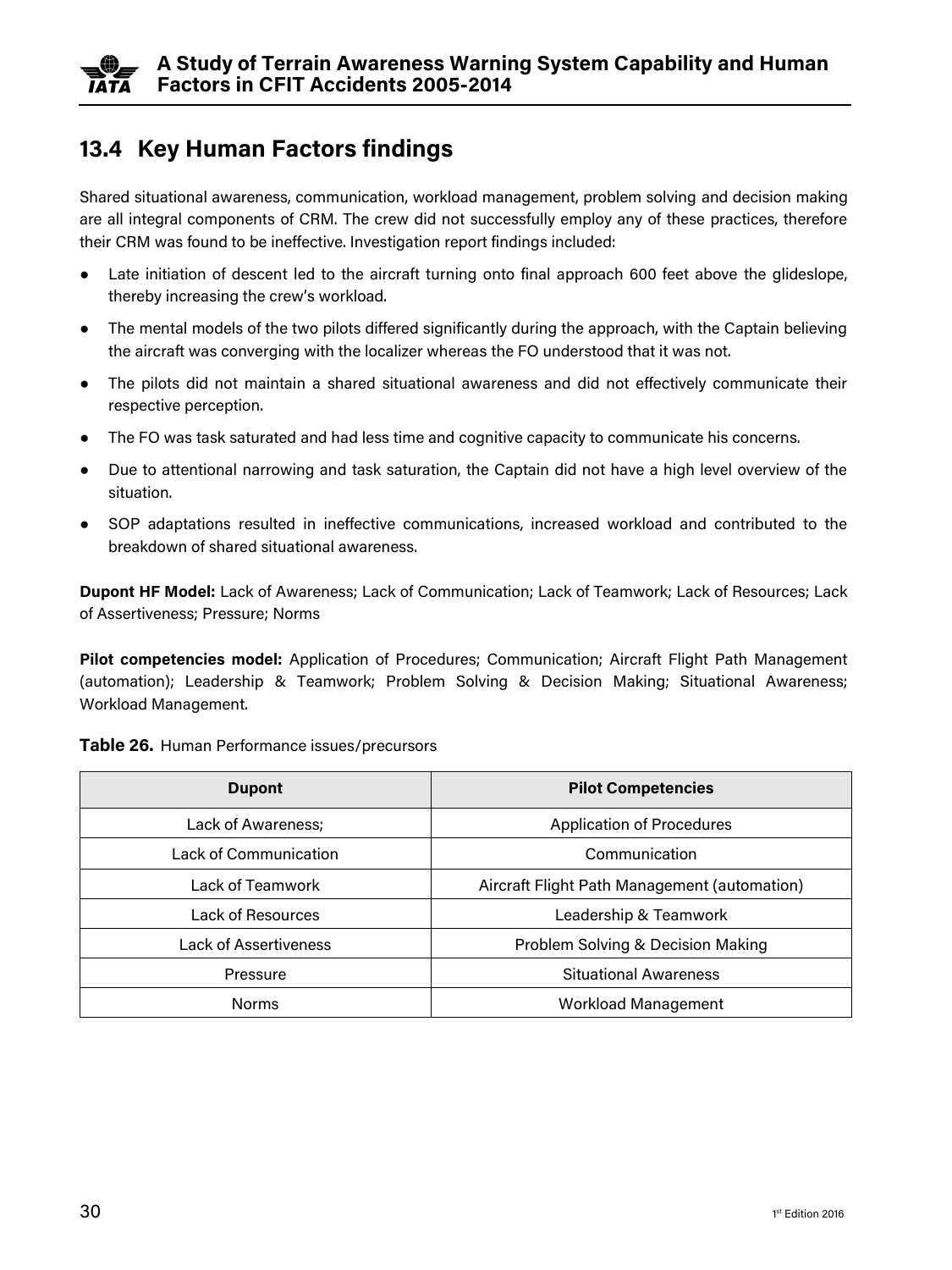

# Section 14—**Accident number 8**

## **14.1 Sequence of events**

The aircraft was operating a scheduled domestic passenger flight with 2 pilots, 5 cabin crew and 101 passengers onboard. The FO was designated as pilot flying (PF) and the Captain as pilot monitoring. The flight was uneventful in climb, cruise and descent and joined the VOR/DME non-precision approach to runway 09, in cloud and rain.

Passing 1,300 feet, the aircraft was cleared to land and at 900 feet the Captain said that he had the approach lights in sight, whereas the FO did not. The approach was continued and following the altitude auto-callout 'minimum', the FO disengaged the autopilot - the minimum descent altitude for the approach was 465 feet. Passing 300 feet, the view from the cockpit reportedly went 'totally dark' and the CVR recorded the sound of heavy rain on the windscreens. At 150 feet the FO said that he could not see the runway and the Captain took over the controls. As the altitude auto-callout 'twenty' (20 feet radio altitude) annunciated, the Captain called for a go-around.

The aircraft impacted the sea surface and came to rest partially submerged on rocky coastline close to the airport perimeter. All on board survived although there were numerous injuries, 4 of them serious. The investigation concluded that the aircraft entered heavy rainfall from a thunderstorm on short final and lost virtually all visibility. The operator's SOP stated that whenever visual reference was lost below MDA, a goaround should be initiated.

| <b>VFR</b>           | <b>IFR</b> |  |
|----------------------|------------|--|
| In use (against SOP) | Yes        |  |

**Table 28.** Light as a function of weather

|            | <b>Day</b> | <b>Night</b> |
|------------|------------|--------------|
| <b>IMC</b> | Yes        |              |
| <b>VMC</b> |            |              |

## **14.2 Terrain Avoidance and Warning System**

The aircraft was equipped with EGPWS. However, examination of the flight data recorder (FDR) and CVR information indicated that no EGPWS warnings occurred during the accident sequence. Also, after further examination of the FDR data, it was indicated that the aircraft did not enter the EGPWS alert/warning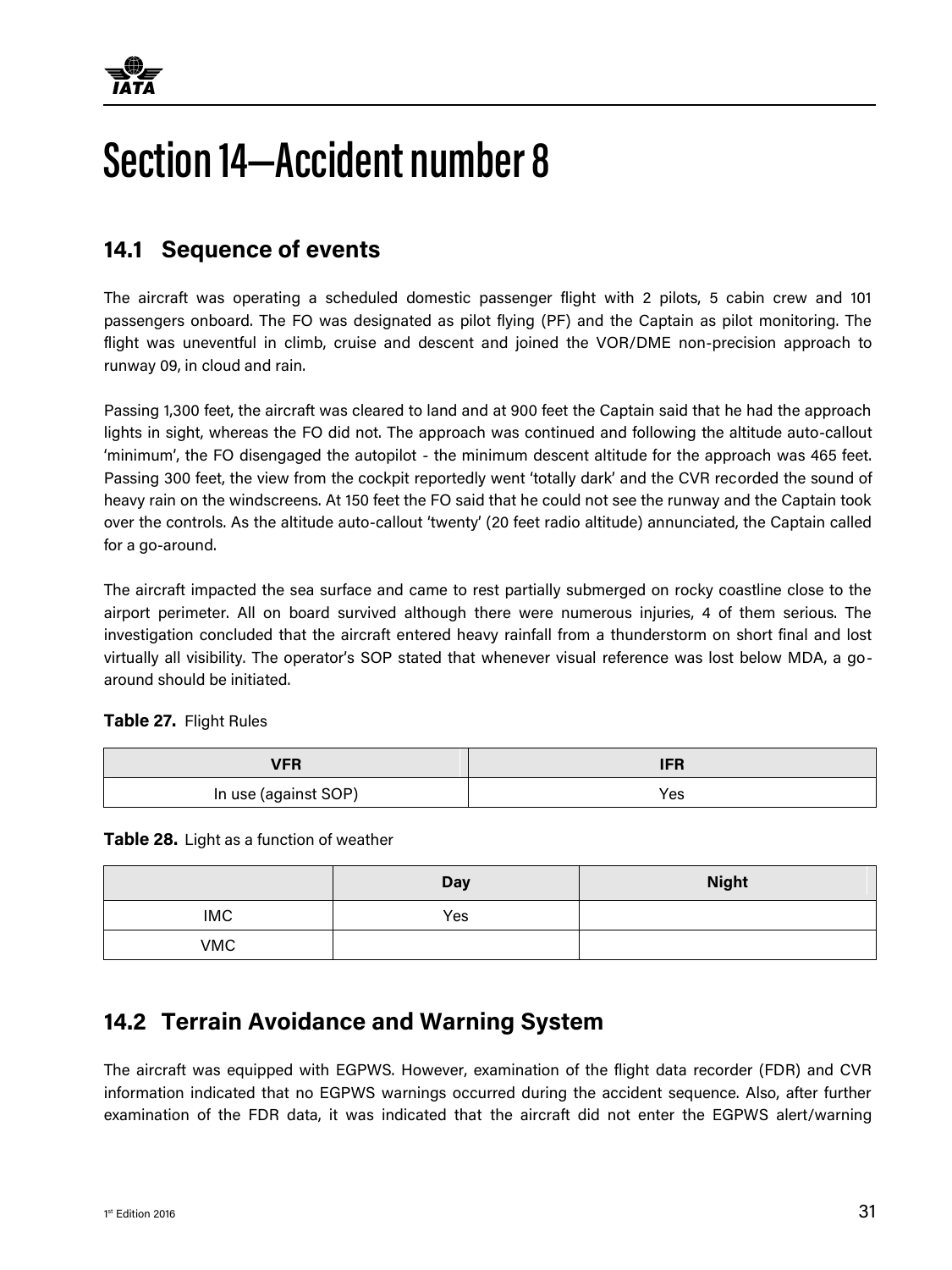envelope during the approach. The final approach phase of the flight profile was outside the envelope. Therefore, there was no EGPWS 'terrain' warning.

#### **Table 29.** Terrain Warning Systems

|                                  | <b>Fitted</b> |  |
|----------------------------------|---------------|--|
| <b>TAWS</b>                      | Yes           |  |
| <b>GPWS</b>                      | N/A           |  |
| No (not pertinent)<br>GPS system |               |  |
| GPWS warning given               | No            |  |

It was only when the EGPWS annunciated a 20 ft. height alert that the pilot in command called for a goaround but, just one second later, the aircraft impacted the water. The report indicates that the captain's go around decision came far too late.

# **14.3 Key Human Factors findings**

The investigation identified a number of human performance factors:

- On final approach, the crew was faced with a high workload and in such circumstances good CRM and good situational awareness were required to identify and communicate any unsafe conditions. Although both pilots had undergone CRM training, their CRM was not effective in identifying and managing risks during this approach.
- During the last part of the approach neither of the pilots could see the runway and according the operator's procedures, this required an immediate go-around.
- Once the autopilot was disengaged, the rate of descent increased to more than 1,000 feet per minute. This was outside of the operator's stabilized approach criteria and required an immediate go-around.
- The go-around was initiated too late to be successful.

**Dupont HF Model:** Lack of Awareness; Lack of Communication; Lack of Teamwork; Lack of Assertiveness; complacency

**Pilot competencies model:** Application of Procedures; Communication; Aircraft Flight Path Management (manual control); Leadership & Teamwork; Problem Solving & Decision Making; Situational Awareness.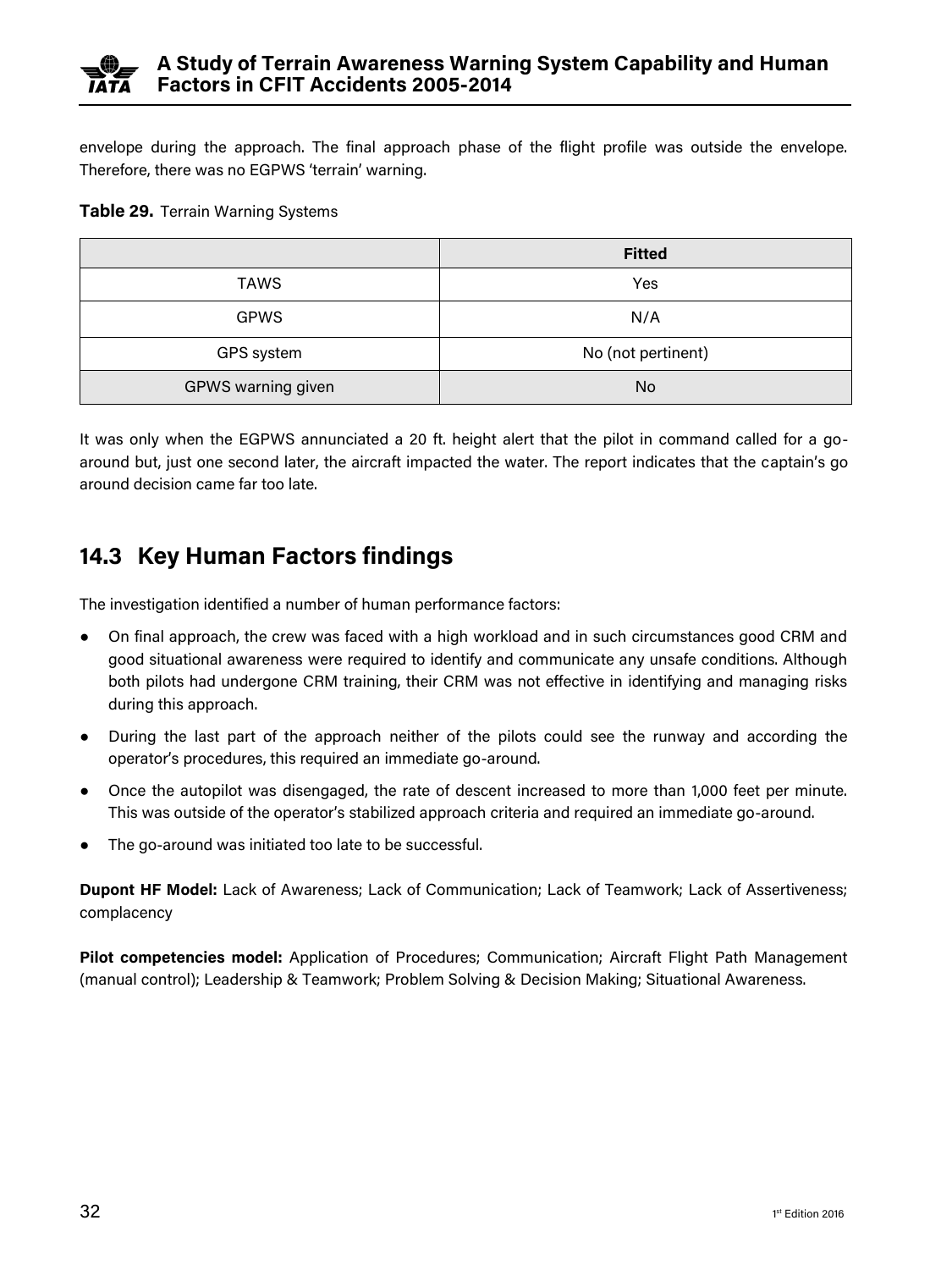

#### **Table 30.** Human Performance issues/precursors

| <b>Dupont</b>            | <b>Pilot Competencies</b>                        |  |
|--------------------------|--------------------------------------------------|--|
| <b>Lack of Awareness</b> | <b>Application of Procedures</b>                 |  |
| Lack of Communication    | Communication                                    |  |
| Lack of Teamwork         | Aircraft Flight Path Management (manual control) |  |
| Lack of Assertiveness    | Leadership & Teamwork                            |  |
| Complacency              | Problem Solving & Decision Making                |  |
|                          | <b>Situational Awareness</b>                     |  |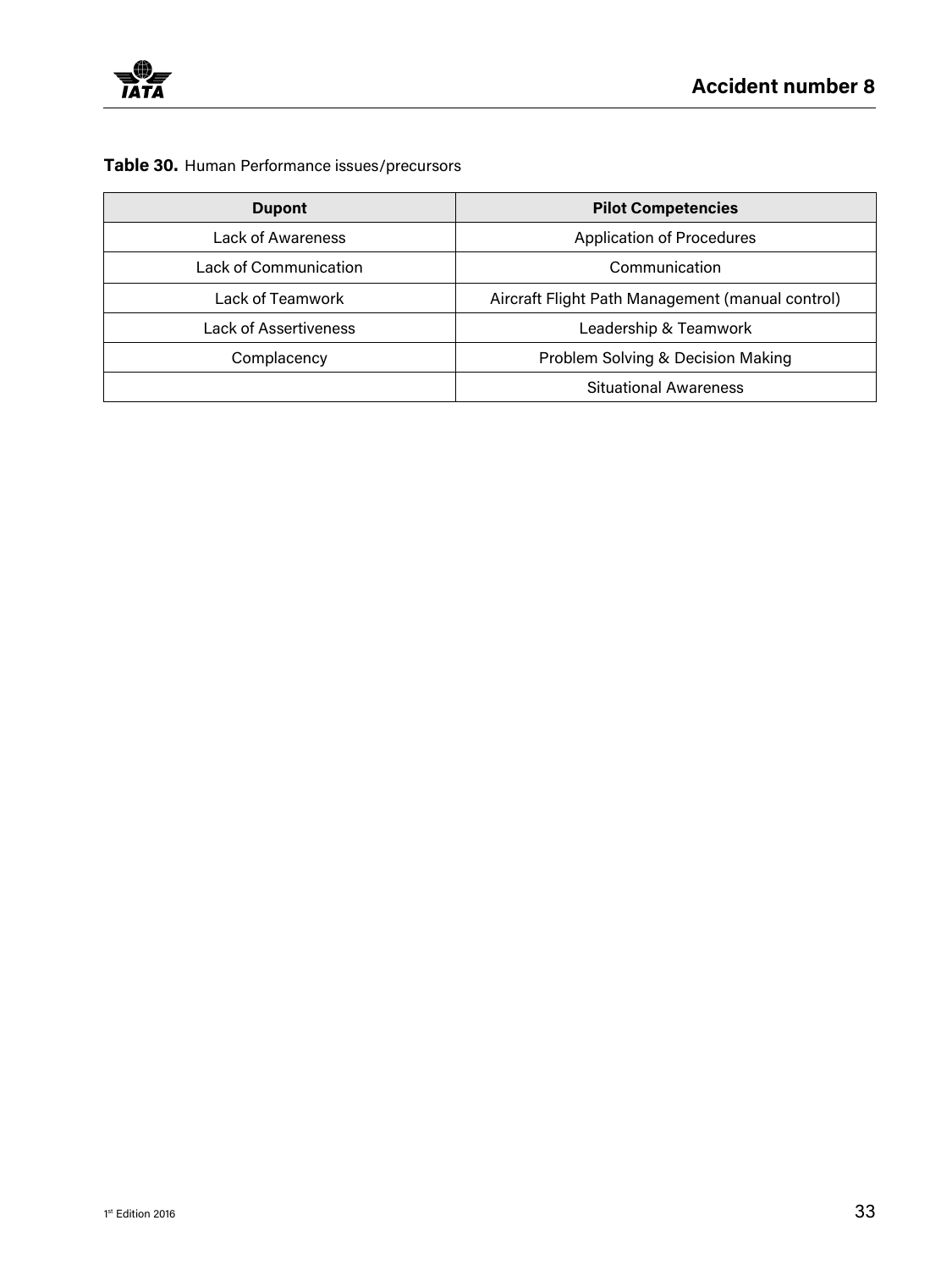

# Section 15—**Accident number 9**

# **15.1 Sequence of events**

On August 14, 2013, a scheduled cargo flight crashed short of runway 18 during a localizer non-precision approach. The Captain and FO were fatally injured, and the airplane was destroyed by impact forces and post-crash fire. The flight was operating on an instrument flight rules flight plan, and night visual meteorological conditions (VMC) prevailed at the airport; variable instrument meteorological conditions with a variable ceiling were present north of the airport on the approach course at the time of the accident.

A notice to airmen (NOTAM) in effect at the time of the accident indicated that runway 06/24, the longest runway at the airport and the one with a precision approach, would be closed from 0400 to 0500 CDT. Because of the flight's scheduled arrival time only the shorter runway 18 with a non-precision approach was available to the crew. Forecast weather at arrival airport indicated that the low ceilings upon arrival required an alternate airport, but the dispatcher did not discuss the low ceilings, the single-approach option to the airport, or the reopening of runway 06/24 about 0500 with the flight crew. Further, during the flight, information about variable ceilings at the airport was not provided to the flight crew.

The captain was the pilot flying, and the first officer was the pilot monitoring. Before descent, while on a direct-to-arrival leg of the flight, the captain briefed the localizer runway 18 non-precision profile approach, and the first officer entered the approach into the airplane's flight management computer (FMC). The intended method of descent (a "profile approach") used a glidepath generated by the FMC to provide vertical path guidance to the crew during the descent from the final approach fix (FAF) to the decision altitude, as opposed to the step-down method ("dive and drive") that did not provide continuous vertical guidance. When flown as a profile approach, the localizer approach to runway 18 had a decision altitude of 1,200 ft. mean sea level (msl), which required the pilots to decide at that point to continue descending to the runway if the runway was in sight or execute a missed approach.

As the airplane neared the FAF, the air traffic controller cleared the flight for the localizer 18 approach. However, although the flight plan for the approach had already been entered in the FMC, the captain did not request and the first officer did not verify that the flight plan reflected only the approach fixes; therefore, the direct-to-arrival leg that had been set up during the flight from departure airport remained in the FMC. This caused a flight plan discontinuity message in the FMC flight plan, which rendered the glideslope generated for the profile approach meaningless. The controller then cleared the pilots to land on runway 18, and the first officer performed the Before Landing checklist. The airplane approached the FAF at an altitude of 2,500 ft. msl, which was 200 ft. higher than the published minimum crossing altitude of 2,300 ft.

Had the FMC been properly sequenced and the profile approach selected, the autopilot would have engaged the profile approach and the airplane would have begun a descent on the profile glidepath to the runway. This did not occur but neither pilot recognized that the flight plan was incorrect. Further, because of the meaningless FMC glidepath, the vertical deviation indicator (VDI), which is the primary source of vertical path correction information, would have been pegged at the top of its scale (a full-scale deflection), indicating the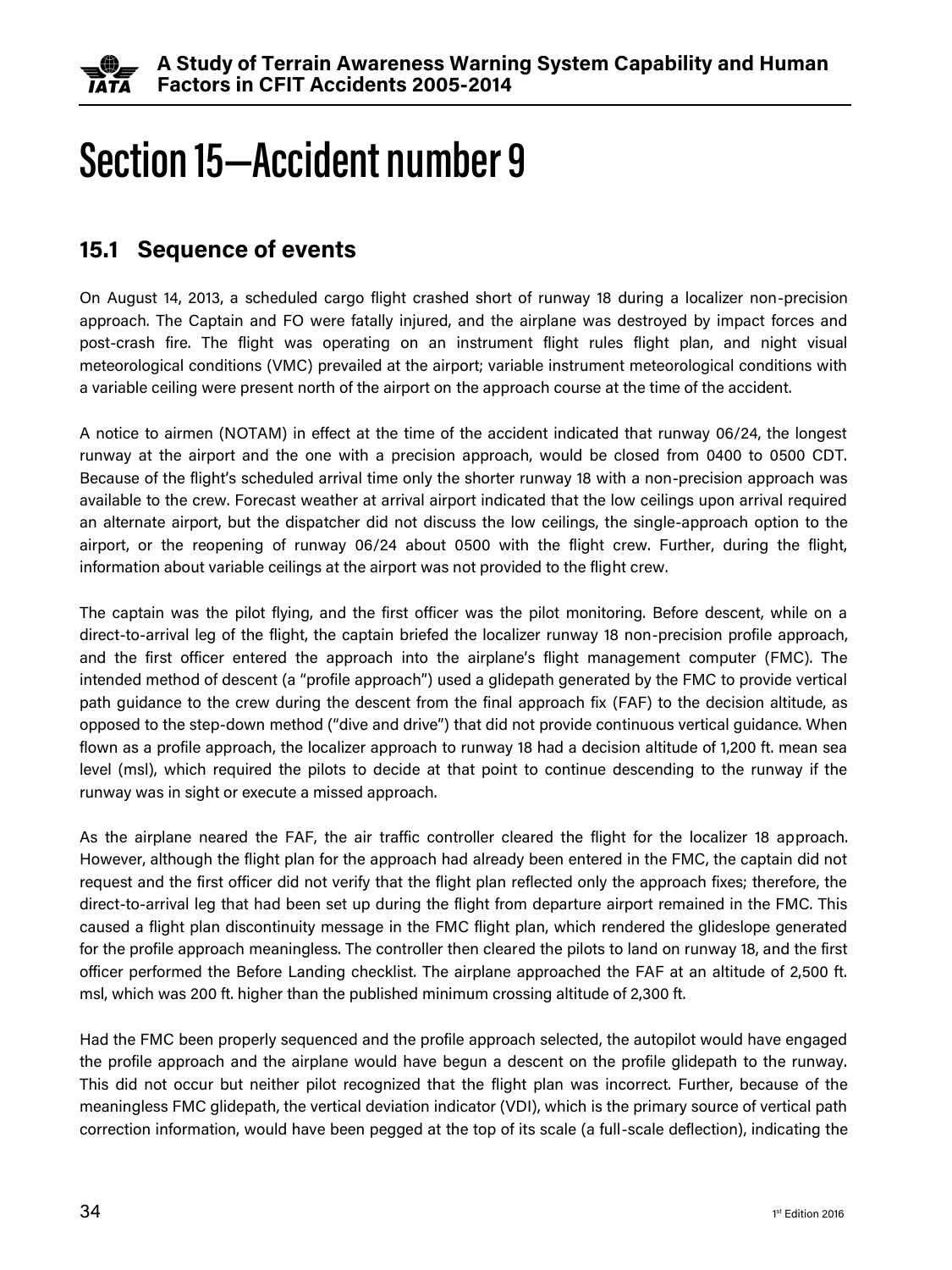

airplane was more than 200 ft. below the (meaningless) glidepath. Once again, neither pilot recognized the meaningless information even though they knew they were above, not below, the glideslope at the FAF. When the autopilot did not engage in profile mode, the captain changed the autopilot mode to vertical speed mode but did not brief the first officer of the mode change. Further, by selecting vertical speed mode, the approach essentially became a "dive and drive" approach. In a profile approach, a go-around is required upon arrival at the decision altitude (1,200 ft.) if the runway is not in sight; in a "dive-and-drive" approach, the pilot descends the airplane to the minimum descent altitude (also 1,200 ft. in the case of the localizer approach to runway 18) and levels off. Descent below the minimum descent altitude is not permitted until the runway is in sight and the aircraft can make a normal descent to the runway. A go-around is not required for a "dive and drive" approach until the airplane reaches the missed approach point at the minimum descent altitude and the runway is not in sight. Because the airplane was descending in vertical speed mode without valid vertical path guidance from the VDI, it became even more critical for the flight crew to monitor their altitude and level off at the minimum descent altitude.

About 7 seconds after completing the Before Landing checklist, the FO noticed that the Captain had switched to vertical speed mode; shortly thereafter, the Captain increased the vertical descent rate to 1,500 feet per minute (fpm). The FO made the required 1,000-ft. above-airport-elevation callout, and the captain noted that the decision altitude was 1,200 ft. msl but maintained the 1,500 fpm descent rate. Once the airplane descended below 1,000 ft. at a descent rate greater than 1,000 fpm, the approach would have violated the stabilized approach criteria defined in the flight operations manual and would have required a go-around. As the airplane descended to the MDA, the FO did not make the required callouts regarding approaching and reaching the MDA but the Captain did not arrest the descent.

At about 250 ft. above ground level, an enhanced ground proximity warning system (EGPWS) "sink rate" alert was triggered. The Captain began to adjust the vertical speed in accordance with trained procedure, and he reported the runway in sight about 3.5 seconds after the "sink rate" caution alert. The airplane continued to descend at a rate of about 1,000 fpm. The FO then confirmed that she also had the runway in sight. About 2 seconds after reporting the runway in sight, the Captain further reduced the commanded vertical speed, but the airplane was still descending rapidly on a trajectory that was about 1 nautical mile short of the runway. Neither pilot appeared to be aware of the airplane's altitude after the FO's 1,000-ft. callout. The cockpit voice recorder then recorded the sound of the airplane contacting trees followed by an EGPWS "too low terrain" alert.

The investigation determined that the probable cause of this accident was the flight crew's continuation of an unstabilized approach and their failure to monitor the aircraft's altitude during the approach, which led to an inadvertent descent below the MDA and subsequently into terrain.

According to the investigation report, contributing to the accident were:

- (1) The flight crew's failure to properly configure and verify the flight management computer for the profile approach;
- (2) The Captain's failure to communicate his intentions to the FO once it became apparent the vertical profile was not captured;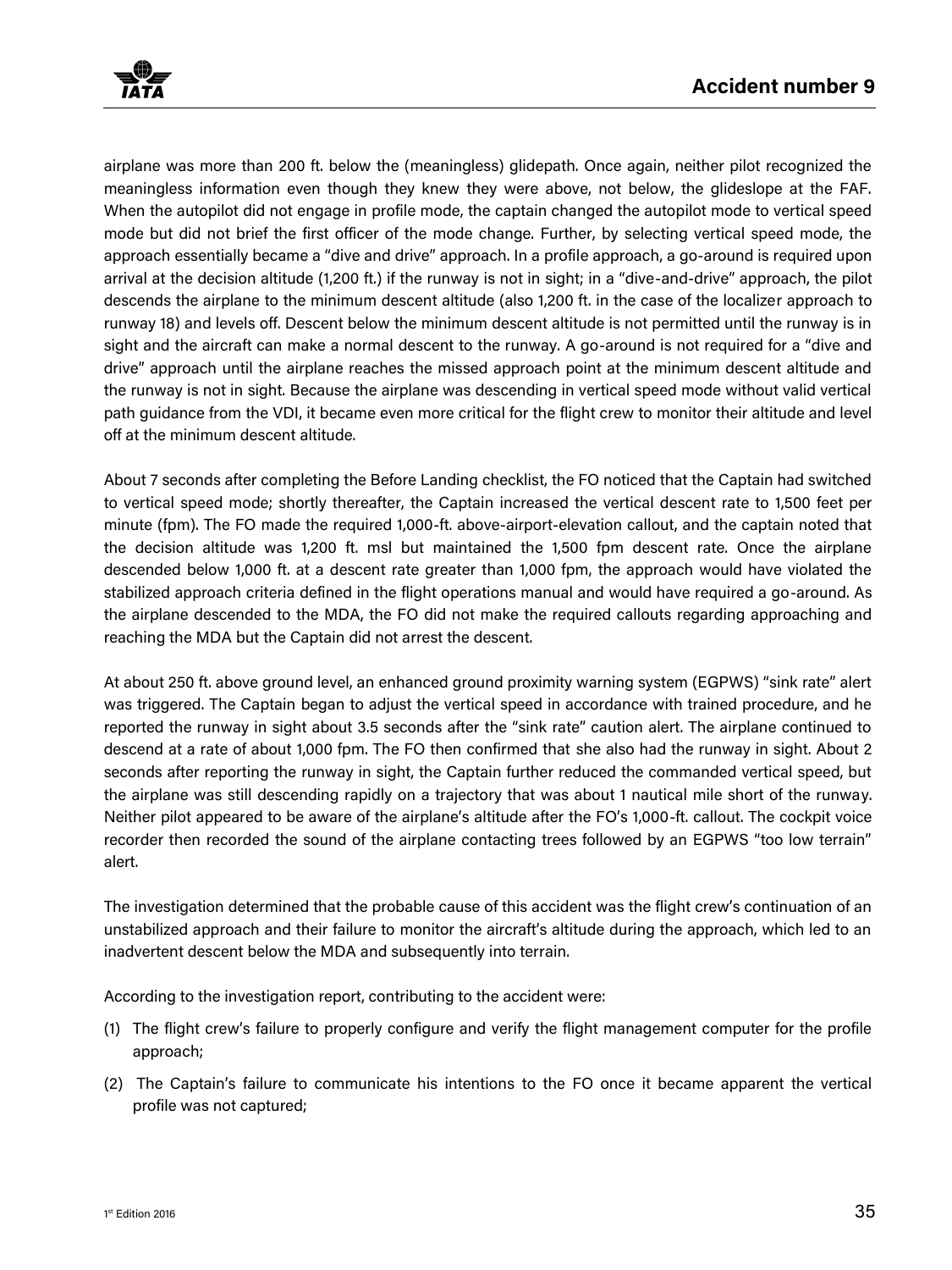

- (3) the flight crew's expectation that they would break out of the clouds at 1,000 feet above ground level due to incomplete weather information;
- (4) The FO's failure to make the required minimums callouts;
- (5) The Captain's performance deficiencies likely due to factors including, but not limited to, fatigue, distraction, or confusion, consistent with performance deficiencies exhibited during training; and
- (6) The FO's fatigue due to acute sleep loss resulting from her ineffective off-duty time management and circadian factors.

**Table 31.** Flight Rules

| <b>VFR</b> | <b>IFR</b> |
|------------|------------|
|            | Yes        |

## **15.2 Weather**

Forecast weather at destination airport indicated that the low ceilings upon arrival required an alternate airport, but the dispatcher did not discuss the low ceilings, the single-approach option to the airport, or the closure of runway 06/24 with the flight crew. Furthermore, during the flight, information about variable ceilings at the airport was not provided to the flight crew. The investigation revealed that VMC was officially reported over the airport at the time of the accident.

**Table 32.** Light as a function of weather

|            | <b>Day</b> | <b>Night</b> |
|------------|------------|--------------|
| <b>IMC</b> |            |              |
| <b>VMC</b> |            | Yes          |

## **15.3 Terrain Avoidance and Warning System**

The aircraft was equipped with EGPWS, which provided two types of alerts: caution and warning. These alerts include "sink rate," "don't sink," "too low terrain," and "terrain ahead" alerts, among others. The warning alerts call attention to terrain or obstacles and also issue a command to the pilot; these alerts include the "pull up," "terrain, terrain, pull up," "terrain ahead, pull up," and "obstacle ahead, pull up" alerts.

It was reported that at about 250 ft. above ground level, an EGPWS "sink rate" alert was triggered. The Captain began to adjust the vertical speed in accordance with company procedure. The airplane continued to descend at a rate of about 1,000 fpm. The First Officer (FO) confirmed the runway in sight. About 2 seconds after this, the Captain further reduced the commanded vertical speed, but the airplane was still descending rapidly on a trajectory that was about 1 nautical mile short of the runway. Neither pilot appeared to be aware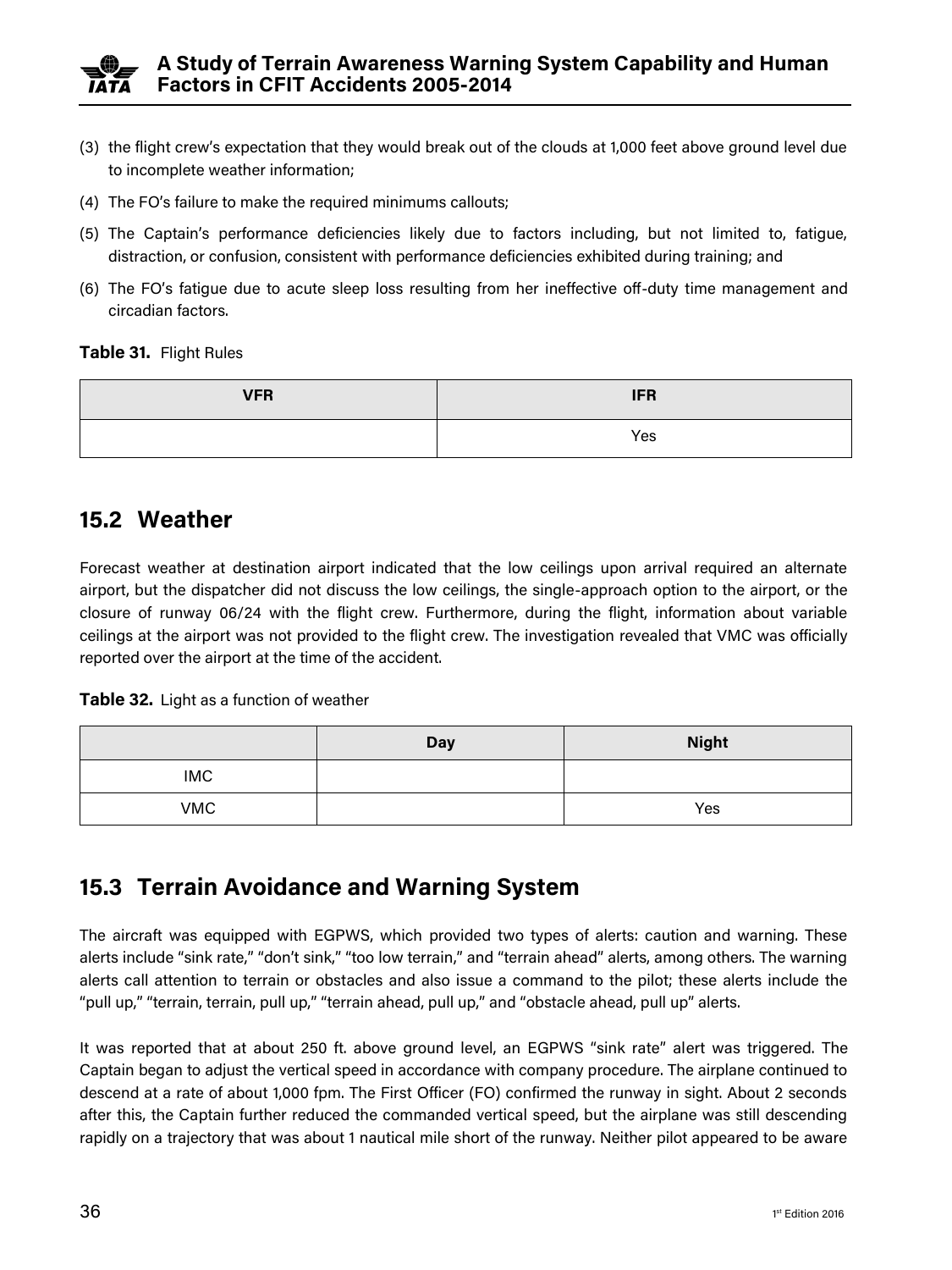

of the airplane's altitude after the FO's 1,000-ft. callout. The cockpit voice recorder then recorded the sound of the airplane contacting trees followed by an EGPWS "too low terrain" alert.

The investigation determined that a later version of the EGPWS software (than that used on the accident airplane) would have improved the terrain clearance floor alert envelope and provided earlier alerts. However, its effect on the outcome of this accident is unknown because it cannot be determined how aggressively the pilots would have responded to an earlier "too low terrain" alert.

An automated "minimums" and/or altitude above terrain alert would have potentially provided the flight crew with additional situational awareness upon their arrival at the minimum descent altitude and made them aware that their continued descent would take them below the minimum descent altitude.

|  | Table 33. Terrain Warning Systems |
|--|-----------------------------------|
|--|-----------------------------------|

|                    | <b>Fitted</b> |  |
|--------------------|---------------|--|
| <b>TAWS</b>        | Yes           |  |
| <b>GPWS</b>        | N/A           |  |
| GPS system         | Not indicated |  |
| GPWS warning given | Yes           |  |

## **15.4 Key Human Factors findings**

The investigation identified several areas in which communication was lacking, both before and during the flight, which played a role in the development of the accident scenario:

- Before departure, the dispatcher and the flight crew did not verbally communicate with each other concerning runway closure.
- The captain's failure to communicate his intentions to the first officer once it became apparent that the vertical profile was not captured;
- The first officer's failure to make the required minimums callouts;
- The captain's performance deficiencies likely due to factors including, but not limited to, fatigue, distraction and confusion
- The first officer's fatigue due to acute sleep loss resulting from ineffective off-duty time management and circadian factors.
- Errors were likely the result of confusion over why the profile did not engage, the captain's belief that the airplane was too high, and his lack of compliance with standard operating procedures.
- The captain's belief that they were high on the approach and his distraction from the captain's flying duties likely contributed to his failure to adequately monitor the approach.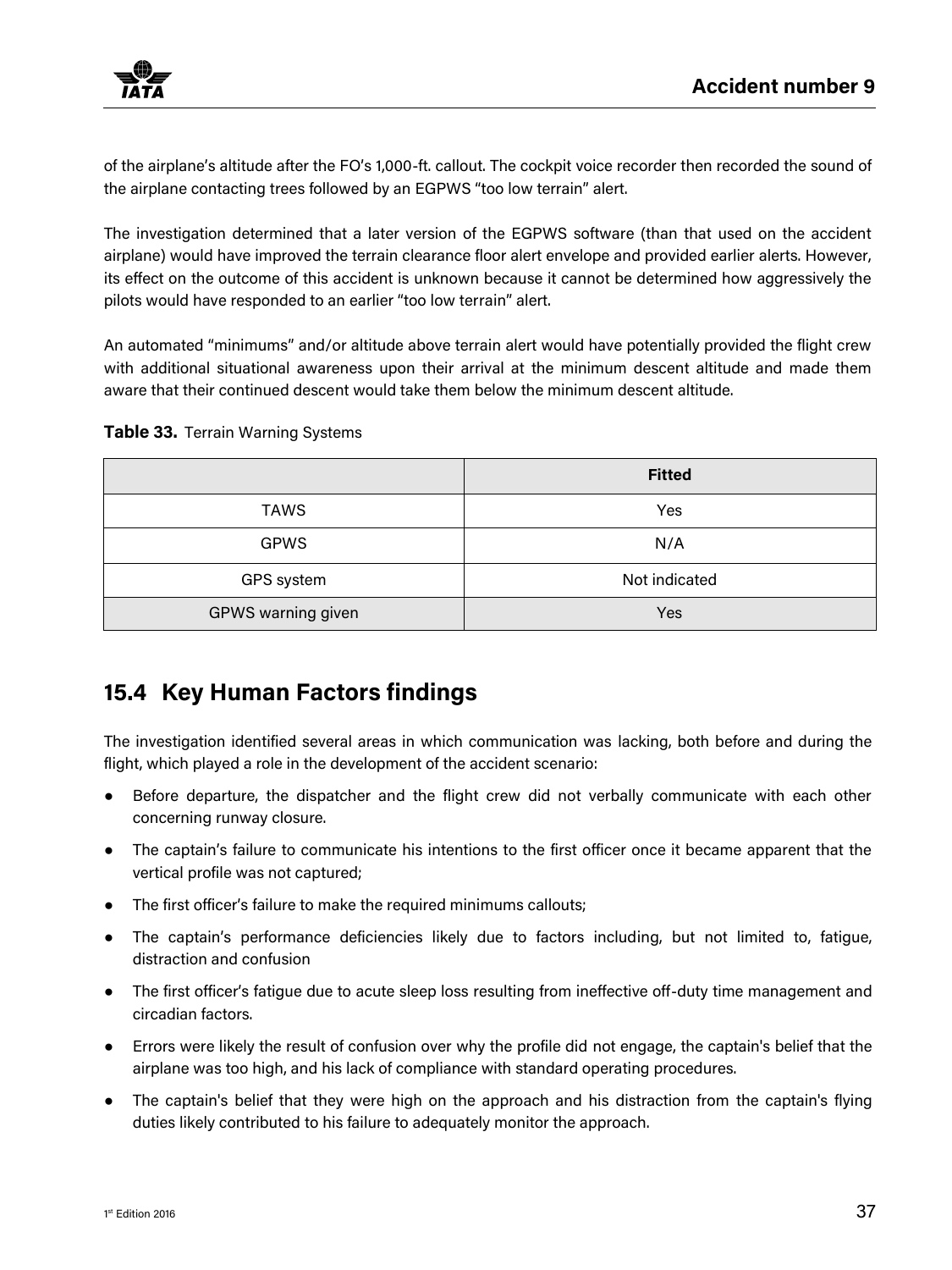The investigation determined that the probable cause of this accident was the flight crew's continuation of an unstabilized approach and their failure to monitor the aircraft's altitude during the approach, which led to an inadvertent descent below the minimum approach altitude and subsequently into terrain.

**Dupont HF model:** Lack of communication; Lack of teamwork; Lack of knowledge; Lack of awareness; Lack of Resources; Fatigue

**Pilot competencies model:** Application of procedures; Communication; Aircraft Flight Path Management (automation); Leadership & Teamwork; Situational Awareness.

|  |  | Table 34. Human Performance issues/precursors |  |  |
|--|--|-----------------------------------------------|--|--|
|--|--|-----------------------------------------------|--|--|

| <b>Dupont</b>         | <b>Pilot Competencies</b>                    |  |  |
|-----------------------|----------------------------------------------|--|--|
| Lack of Communication | <b>Application of Procedures</b>             |  |  |
| Lack of teamwork      | Communication                                |  |  |
| Lack of Knowledge     | Aircraft Flight Path Management (automation) |  |  |
| Lack of awareness     | Leadership & Teamwork                        |  |  |
| Lack of Resources     | <b>Situational Awareness</b>                 |  |  |
| Fatigue               |                                              |  |  |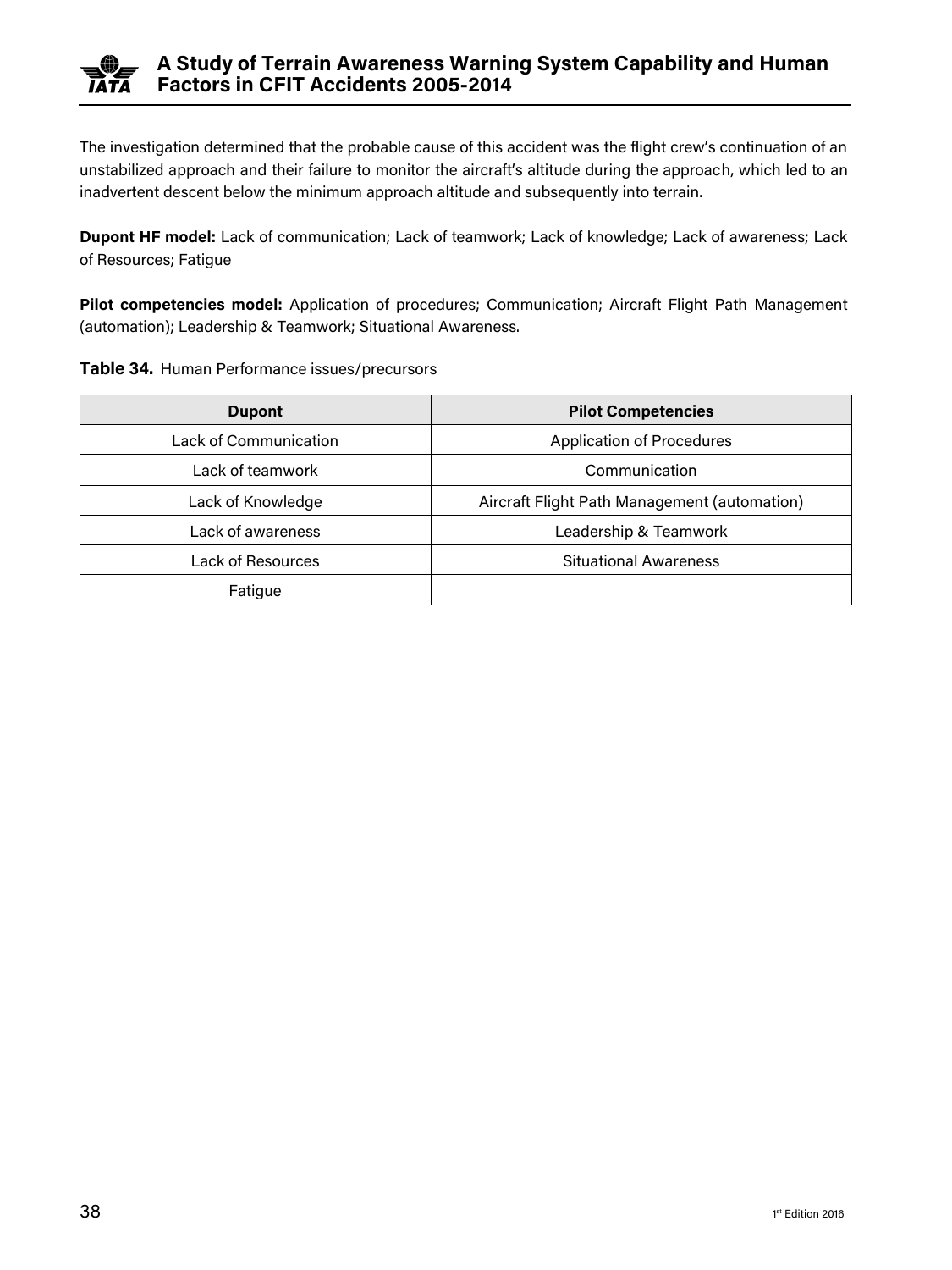

# Section 16—**Consolidated Analysis of EGPWS Information**

The terrain awareness and warning capabilities of the aircraft involved in the foregoing accidents ranged from 1970's technology to the latest generation of EGPWS, and therefore the strengths and weaknesses of the systems exposed by the accidents were equally varied. Furthermore, the stated intention of the study to determine more detail regarding software standards, terrain and runway databases, GPS input and geometric altitude was largely frustrated by the absence of such information from the majority of accident investigation reports.

There was no evidence that GPWS/EGPWS on any of the accident aircraft malfunctioned or performed in any way other than as designed. This highlights one common inherent design weakness, more significant in GPWS logic but nevertheless a factor with EGPWS as well. Terrain alerting and warning functions are, of necessity, less protective in the very final segment of an approach. Clearly the ultimate goal of the approach is to make contact with the surface and therefore the systems must allow for that condition. GPWS achieves this by reducing the sensitivity of the Mode 2 terrain functions when the aircraft senses that it is in the landing configuration and EGPWS by creating a terrain clearance floor (TCF) which slopes down towards the surface in the vicinity of runways within the database. These features prevent nuisance warnings on every landing but in some cases prevent the systems from warning pilots in time to initiate an escape maneuver. This is illustrated in Accident 2, where it was reported that there would have been insufficient time for the flight crew and aircraft to effectively respond to the GPWS annunciations. Furthermore, in Accident 8, in which the aircraft impacted the sea close to the runway without ever penetrating the EGPWS alert or warning envelopes.

The issue of 'nuisance warnings' is also a significant factor for operators and pilots whose network requires them to operate under VFR in mountainous terrain. For them 'normal' operations may often take the aircraft into the alerting and warning envelopes of EGPWS or GPWS, without any breach of VFR or any unacceptable reduction in margins of safety (in terms relative to the demands of the operation). A proliferation of warnings when the aircraft is not in imminent danger of terrain contact is likely to lead pilots to either switch the systems off or to simply ignore the warnings – in both cases rendering the system effectively useless. The same is true of terrain awareness displays, whether associated with warnings or not, in that the displays will frequently be yellow or even red in close proximity to the aircraft during routine operations. Two separate accidents illustrate this factor, both operating in mountainous regions, the first with no terrain awareness system and the second with a simple display but no warning logic. The two accidents bear a disturbing similarity.

In one of the accidents, the investigators considered it possible that the Captain had experienced GPWS warnings on the same approach, when he previously flew it in VMC. This hypothesis was supported by subsequent evidence from other pilots who reported that they could not fly the approach without encountering warnings, even though ground contact was not an imminent risk. Once again, 'nuisance' warnings may have played a part in the genesis of a CFIT accident, by conditioning pilots to expect them. The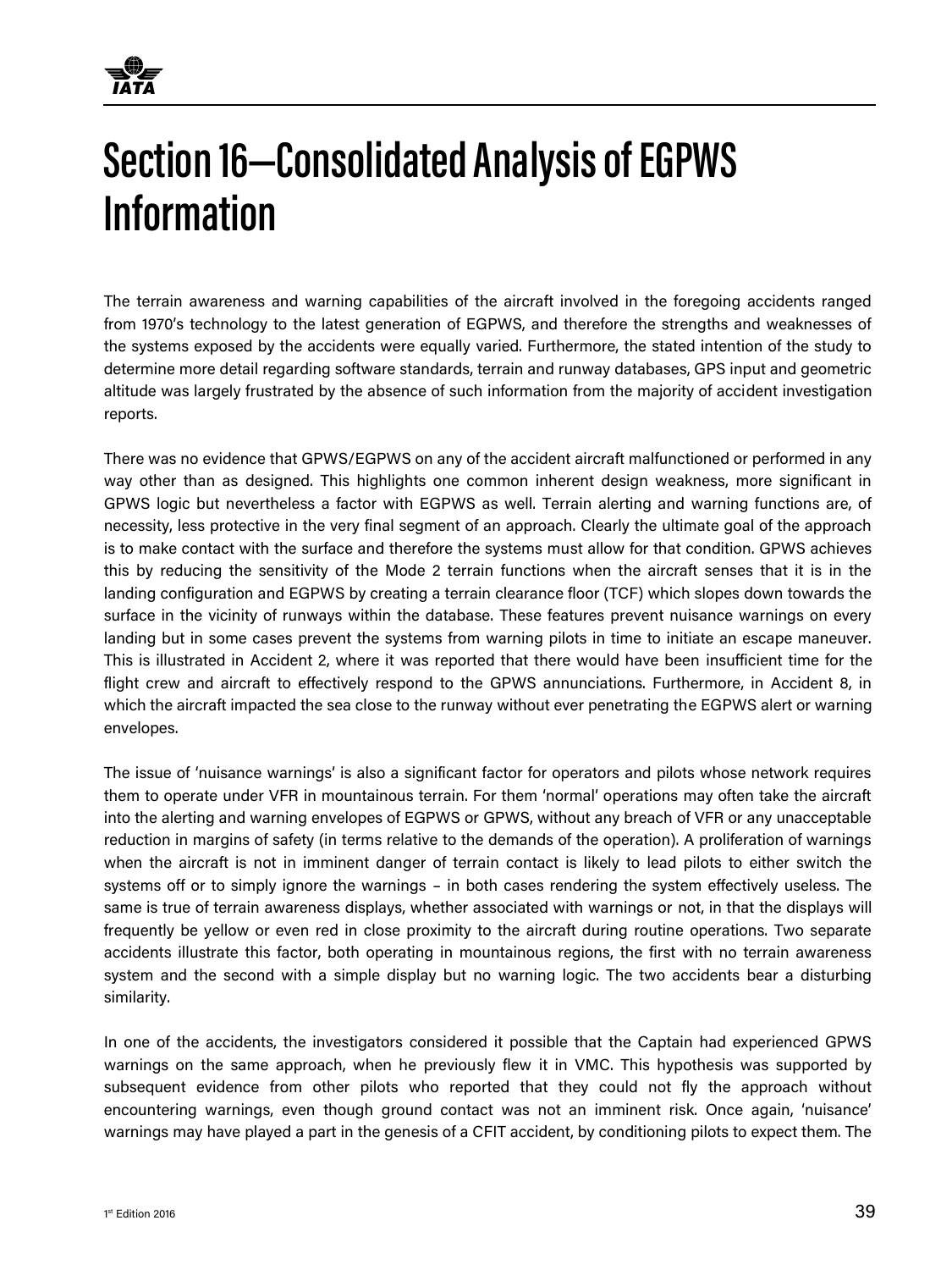design of approaches, especially modern GNSS approaches which can offer previously impossible instrument guidance to runways in challenging terrain, should always take account of the warning logic of the GPWS/TAWS equipment likely to be installed on the aircraft using them – and *vice versa*.

As part of the commissioned brief for this report, the following questions were posed for each accident under analysis:

- Which GPWS/EGPWS software version was in use?
- Were the terrain and runway databases updated?
- Was the GPS wired to EGPWS/EGPWS and enabled?
- Was the geometric altitude function activated?

The following table gives this information for each accident, where available:

#### **Table 35.** GPWS/EGPWS information

| #              | <b>Software Version</b>                                                          | Database Up to<br><b>Date</b>                                                             | <b>GPS Wired and</b><br><b>Enabled</b>                                                 | <b>Geometric Altitude</b><br><b>Function Activated</b>                              |
|----------------|----------------------------------------------------------------------------------|-------------------------------------------------------------------------------------------|----------------------------------------------------------------------------------------|-------------------------------------------------------------------------------------|
| $\mathbf{1}$   | <b>NK</b>                                                                        | <b>NK</b>                                                                                 | <b>NK</b>                                                                              | <b>NK</b>                                                                           |
| $\overline{2}$ | Sundstrand MK VI<br>Software version 024<br>TDB version 440 PACIFIC              | N/A                                                                                       | N/A (GPWS fitted)                                                                      | N/A (GPWS fitted)                                                                   |
| 3              | N/A - no GPWS system fitted<br>(not required)                                    | N/A                                                                                       | N/A                                                                                    | N/A                                                                                 |
| 4              | TAWS/RMI SANDEL ST3400                                                           | Not recorded<br>but not<br>considered an<br>issue (pilots did<br>not follow<br>protocols) | Not recorded but<br>not considered an<br>issue (pilots did<br>not follow<br>protocols) | Not recorded but not<br>considered an issue<br>(pilots did not follow<br>protocols) |
| 5              | Not recorded but not considered<br>an issue (pilots did not follow<br>protocols) | Not recorded<br>but not<br>considered an<br>issue (pilots did<br>not follow<br>protocols) | Not recorded but<br>not considered an<br>issue (pilots did<br>not follow<br>protocols) | Not recorded but not<br>considered an issue<br>(pilots did not follow<br>protocols) |
| 6              | Honeywell<br>965-0976-003-206-206                                                | Not recorded<br>but not<br>considered a<br>factor (pilots did<br>not follow<br>protocols) | Not recorded but<br>not considered a<br>factor (pilots did<br>not follow<br>protocols) | Not recorded but not<br>considered a factor<br>(pilots did not follow<br>protocols) |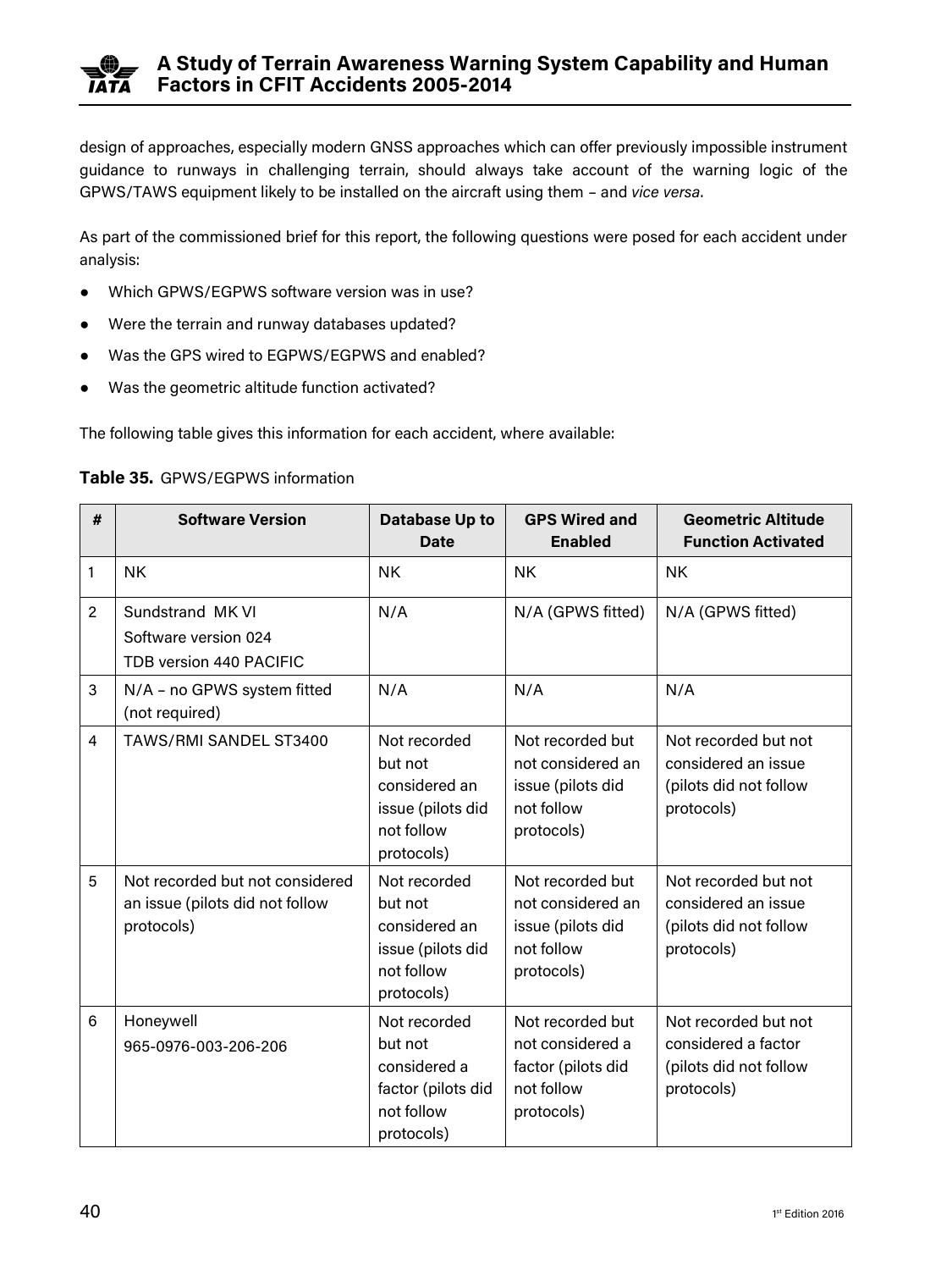

| #              | <b>Software Version</b>                                                                                                                                    | Database Up to<br><b>Date</b>                                                                                                                                                                                                                            | <b>GPS Wired and</b><br><b>Enabled</b>                                                     | <b>Geometric Altitude</b><br><b>Function Activated</b>         |
|----------------|------------------------------------------------------------------------------------------------------------------------------------------------------------|----------------------------------------------------------------------------------------------------------------------------------------------------------------------------------------------------------------------------------------------------------|--------------------------------------------------------------------------------------------|----------------------------------------------------------------|
| $\overline{7}$ | Sundstrand Mk II GPWS<br>Software not recorded                                                                                                             | GPWS-no<br>terrain database                                                                                                                                                                                                                              | <b>GPWS</b>                                                                                | <b>GPWS</b>                                                    |
| 8              | <b>Honeywell EGPWS</b><br>965-1690-055                                                                                                                     | Not recorded<br>but aircraft did<br>not enter<br>warning<br>envelope                                                                                                                                                                                     | Not recorded but<br>aircraft did not<br>enter warning<br>envelope                          | Not recorded but aircraft<br>did not enter warning<br>envelope |
| 9              | 965-0976-003-218-218<br>Not latest but not considered a<br>factor as sink rate was too fast<br>and even enhanced warnings<br>would have been to compressed | No.<br>"Although it<br>cannot be said<br>for certain that<br>these upgrades<br>would have<br>prevented the<br>crash can say<br>for certain that it<br>would have<br>provided the<br>crew with a<br>greater<br>opportunity for<br>avoiding the<br>crash." | Due to nuisance<br>alerts, no Mode 2<br>or terrain look-<br>ahead alerts were<br>generated | Yes                                                            |

# **16.1 Consolidated Human Performance Analysis**

Human performance deficiencies were identified in the investigations of all the accidents and human factors overwhelmingly dominated the lists of causes and contributory factors. The study set out to analyze these deficiencies against two separate models, Dupont and the Pilot Competencies, as described at the outset. All of the accidents had identifiable factors from both models; indeed some accidents appeared to include deficiencies in virtually all of the Pilot Competencies together with many of the Dupont precursors.

The graph below shows the number of accidents from the accidents, in which each of the markers from the Pilot Competencies Model was found to be deficient: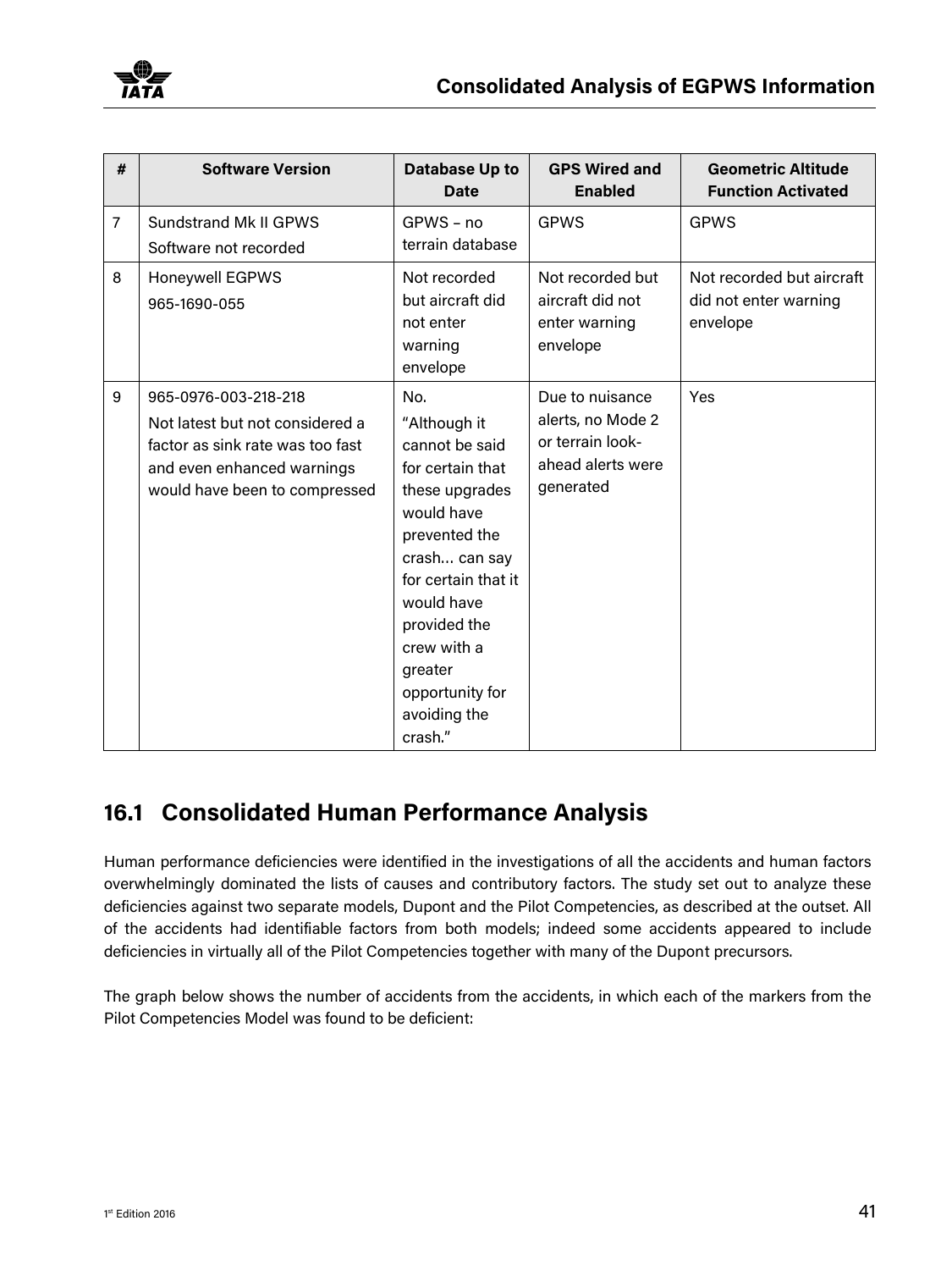





It is perhaps not surprising that the pilots in every accident exhibited deficient Situational Awareness: had they been more aware of the situation it seems likely that they would have taken more appropriate action to avoid terrain. It is disappointing to see that the pilots in all accidents were also deficient in the application of their procedures but on the other hand this may be encouraging, in that procedural compliance is possibly indicated as a significant factor in the mitigation of CFIT risk. Leadership and teamwork was also identified in most (7) of the accidents, supporting a view that CRM in general and communication in particular, are vital for the avoidance of CFIT.

The next graph illustrates the same information for the Dupont precursors:



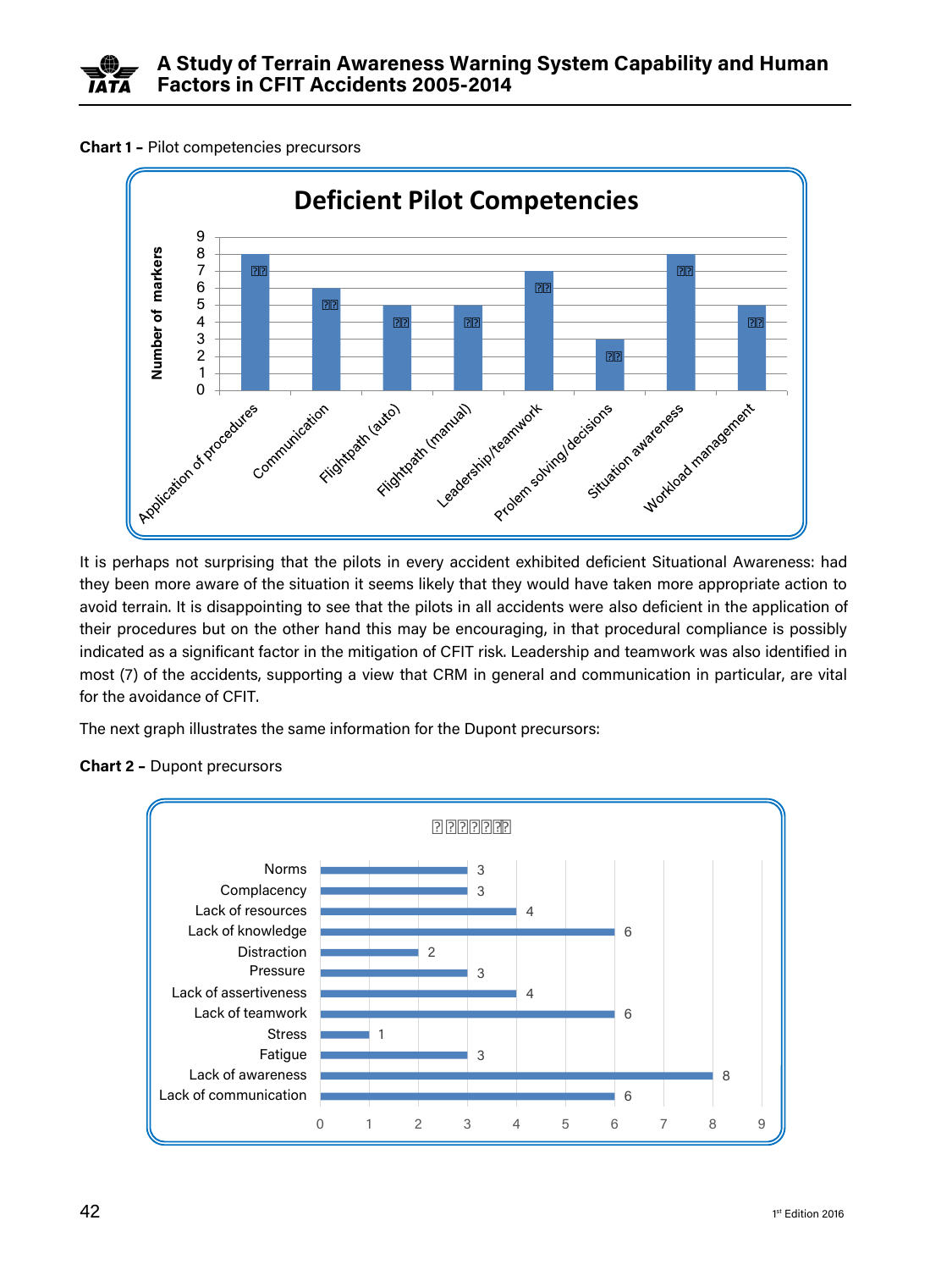

Once again Lack of *Awareness* tops the table, appearing in all of the accidents and reflecting the deficient Pilot Competency of *Situational Awareness*. There is no Dupont marker that corresponds to the Pilot Competency of *Application of Procedures* so we cannot see a correlation *but Lack of Communication* appears in 6 accidents. *Lack of knowledge* was reported in almost all accidents and is indicative of a paucity of training and various flying skills. *Lack of Teamwork, Lack of resources* and *Lack of Assertiveness* were identified in half of all accidents (4 each) and these two markers are in some ways related. If the Captain in particular is not a 'team player' and fails to respect colleagues and their opinions, the FO may become isolated and feel unable to intervene, even to save their own life. This risk is exacerbated by a steep authority gradient in the cockpit. Norms featured as a marker in 37% of the accidents, when pilots developed and employed their own processes, either when they found that the promulgated process was inefficient, ineffective or difficult, or when there was no applicable process for them to employ.

*Stress, Pressure, Fatigue, Complacency* and *Distraction* each appeared in 3 or fewer of the accidents but these conditions are sometimes difficult to identify from investigation reports. Unless the CVR records specific and attributable voice characteristics, or the individual mentions that they are affected by a condition, it may be that the condition goes unnoticed in the investigation.

If we look at the total number of human performance deficiencies in the precursors to each accident, we see a high number, as can be seen on the following chart.



#### **Chart 3 –** combined precursors

It is worthy of note that neither model specifically addresses markers for Monitoring and/or Cross-checking, although *Lack of Awareness* and *Situational Awareness* respectively could be taken to include those competencies. Deficiencies in monitoring and cross-checking were apparent in several of the accidents. It is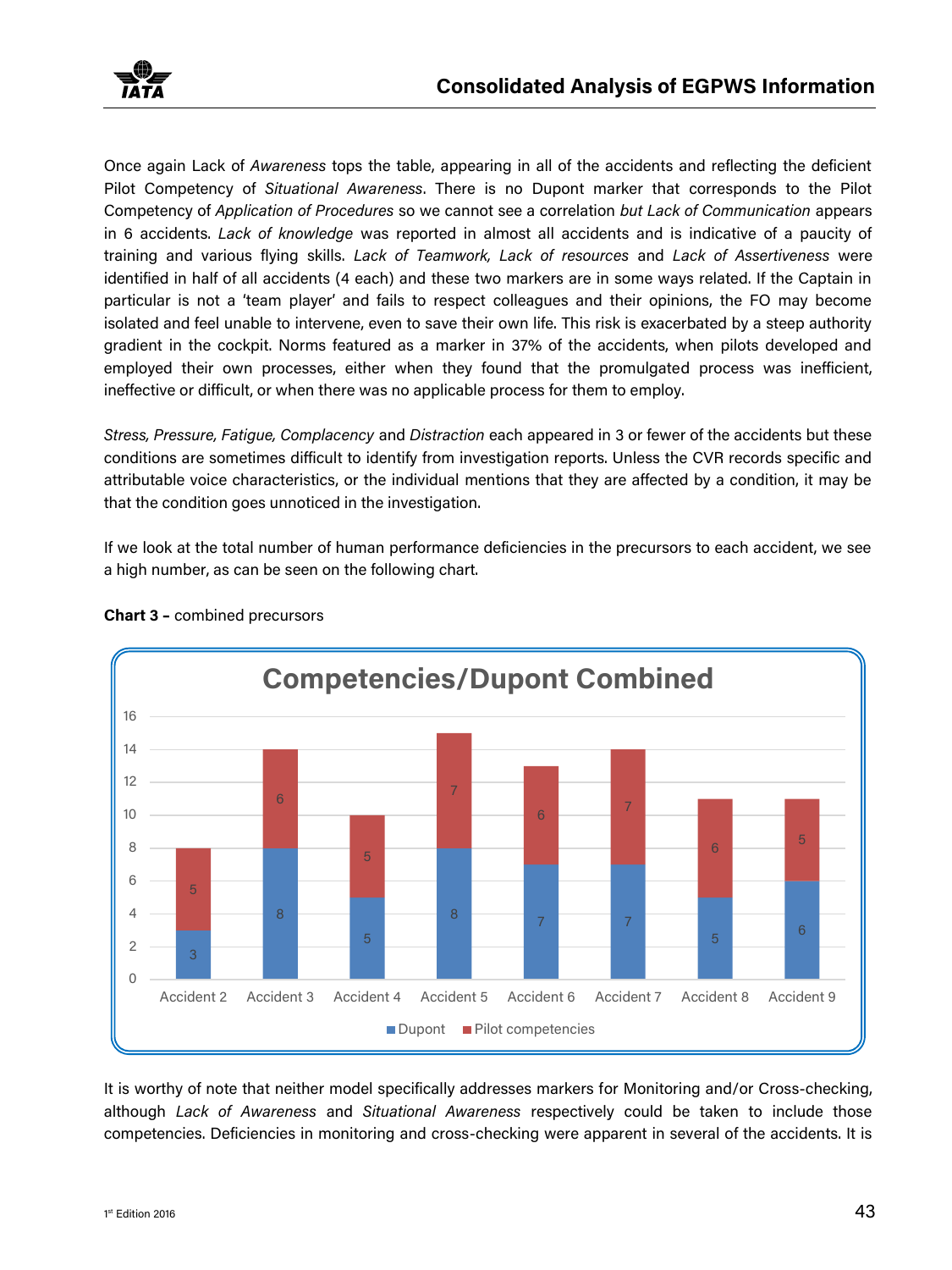

precisely these functions, functions we know humans perform quite poorly, that the GPWS/EGPWS seeks to augment in CFIT prevention.

Accidents with a greater number of markers from one model also appear to have a similarly greater number from the other model – total markers per accident varied from 8 to 15 but the variation between models was never greater than 2. This may indicate that the two models identify similar human performance deficiencies but it may also be a reflection of the amount of information available from the accidents reports upon which the study was based. These varied from a few pages to well over one hundred.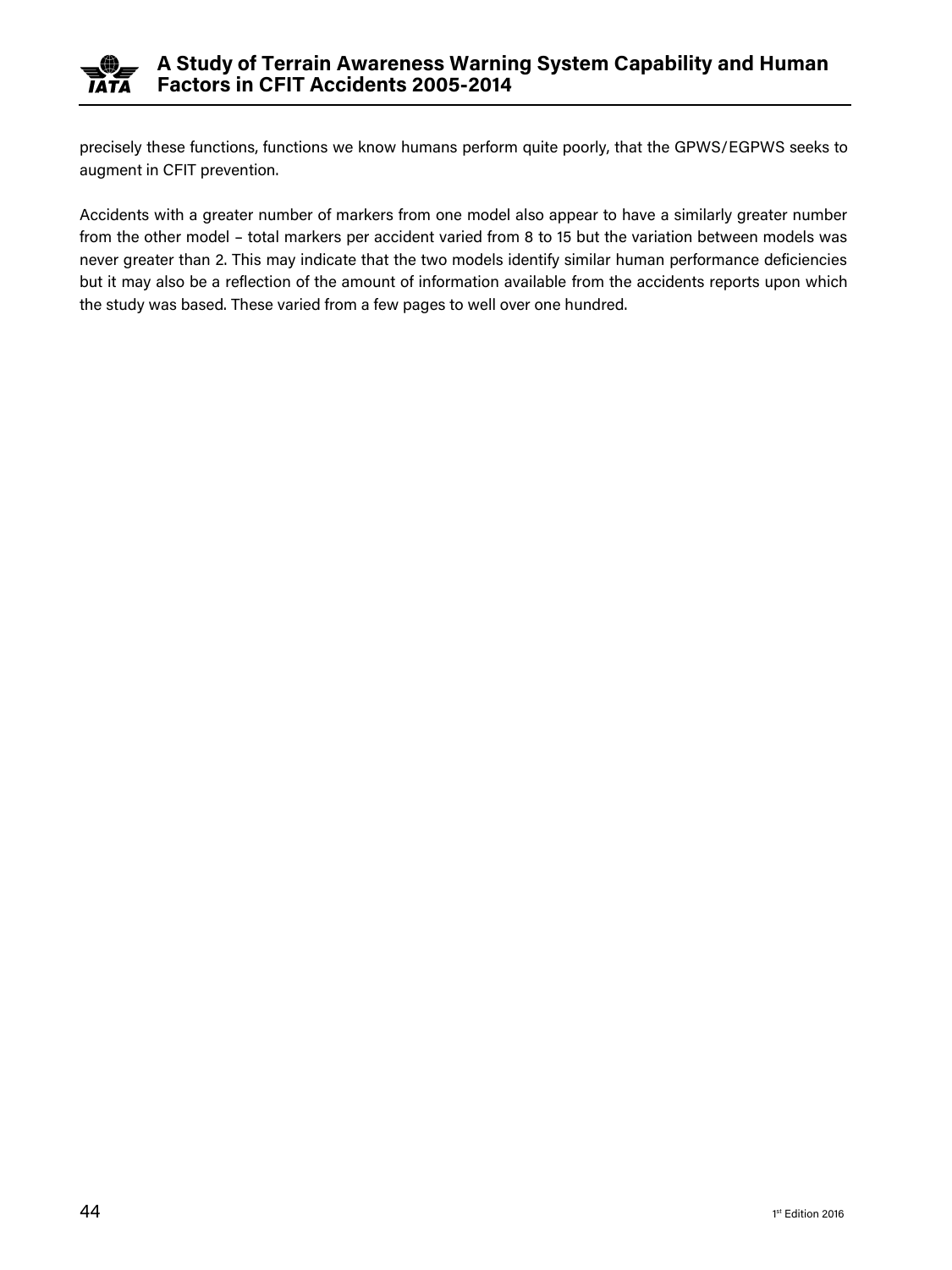

# Section 17—**Consolidated Conclusions**

The sample size of just 9 accidents is too small to produce any statistically meaningful conclusions in terms of mathematical trends but there are some unmistakable commonalities between the factors which contributed to each accident. These factors were analyzed using two separate human factors models and the results were very similar in the areas in which the models overlap.

- 1. There is no evidence that the GPWS/EGPWS fitted to any of the accident aircraft malfunctioned or functioned in a manner other than as it was designed.
- 2. The current forms of GPWS/EGPWS are not best suited to VFR operations in mountainous terrain due to the persistent proximity of terrain.
- 3. For 'normal' commercial transport operations the terrain awareness and warning capability of EGPWS is superior in CFIT prevention terms to the simple 'look down' functionality of GPWS, in that it provides a much earlier and more complete awareness of the terrain.
- 4. 'Nuisance' GPWS/EGPWS warnings can erode the benefits of the systems, either through the consequent need to desensitize the system's warning logic shortly before landing, or by conditioning pilots to expect and disregard alerts and warnings.
- 5. The design of approaches must take account of the prevailing warning logic of terrain awareness and warning systems to avoid 'nuisance' warnings.
- 6. Human performance deficiencies are identifiable in all of the CFIT accidents reviewed and constitute by far the largest contribution to the accident causes.
- 7. The two human performance models used produced similar results in many respects.
- 8. Lack of Awareness (Dupont) and Situational Awareness (Pilot Competencies) were identified as deficient in all of the accidents.
- 9. Some degree of procedural non-compliance (Application of Procedures), either intentional or inadvertent, was identified in all of the accidents – it is probably reasonable to conclude therefore that procedural compliance is a strong CFIT mitigating factor.
- 10. If confronted with a situation for which no procedure has been provided, or when the procedure is (rightly or wrongly) considered to be inappropriate, pilots may develop their own procedures, which risk becoming normalized into routine behavior (Norms).
- 11. Both models indicated that poor CRM, and especially poor communication, was a factor in many of the CFIT accidents reviewed.
- 12. The combination of a Captain with poor teamwork skills and an under-assertive FO is not conducive to good CRM and increases CFIT risk – in several accidents the FO was aware that terrain contact was imminent when the Captain apparently was not.
- 13. Monitoring and cross-checking are not specifically addressed by either of the models used but deficiencies in those functions are identified as factors in several of the CFIT accidents.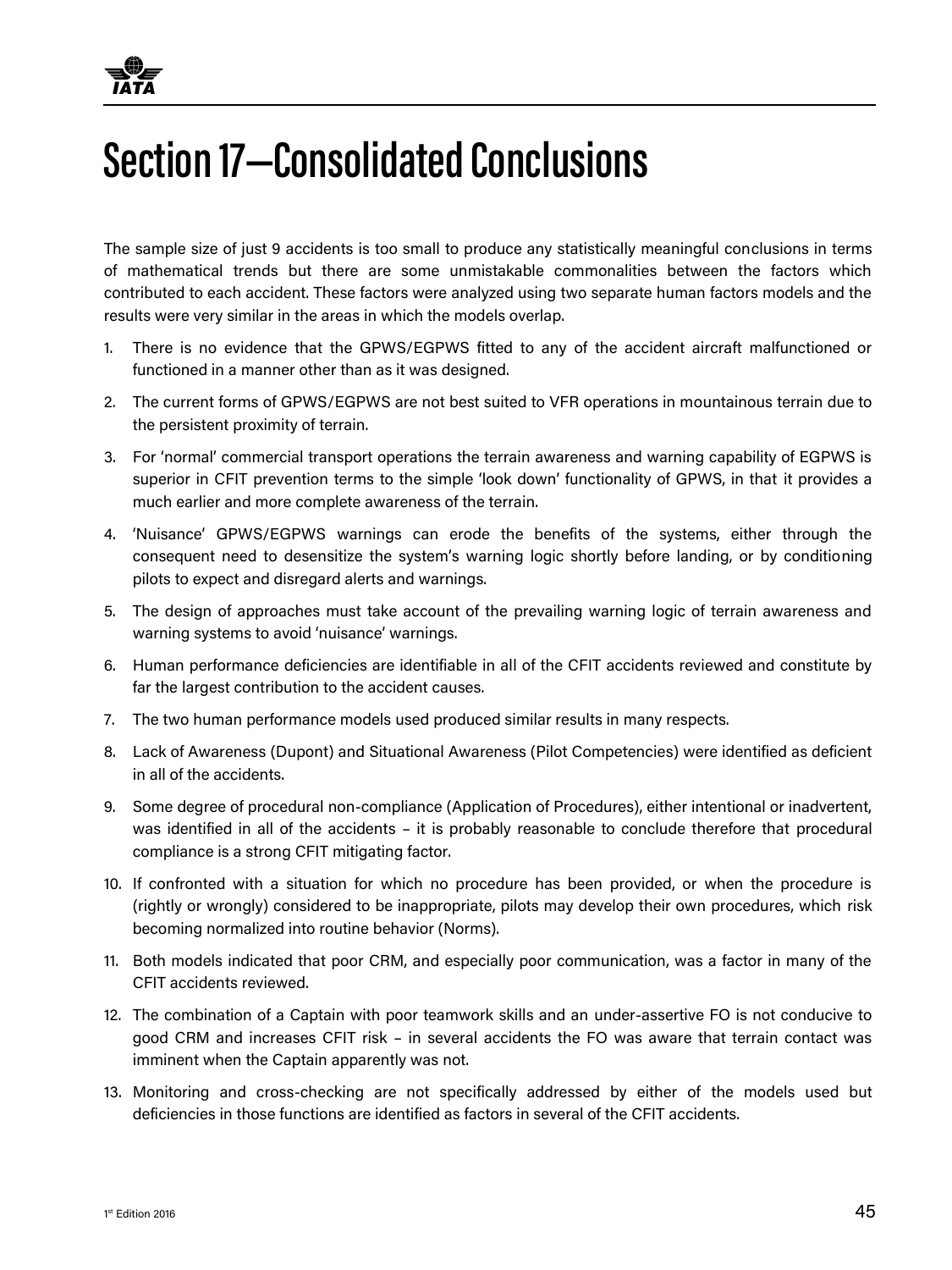

# Section 18—**Recommendations**

Because this study focused on CFIT accidents its findings are related to the 'causes' and 'contributory factors' of CFIT; the 'what not to do' rather than the best practices. In order to identify those best practices in CFIT avoidance, it might be beneficial to study near-misses to determine what prevented them from becoming accidents, and to examine operators with a long operational history in challenging environments who have learnt how best to mitigate CFIT risk. It is therefore suggested that further investigation is carried out to review cases studies on near misses to identify errors and corrective actions. It may also be useful to work with industry to study and identify best practices.

In many cases aircraft equipment standards are dictated not by best practice but by regulation. It is recommended that states ensure that regulations require operators under their jurisdiction to install the most effective CFIT prevention technology on their aircraft, with due regard to the size and type of aircraft and the nature of the operating environment. This would need to be driven by legislation at ICAO.

It is clear from the foregoing analysis that poor CRM frequently contributed to CFIT accidents. It is recommended that states review the relevant regulations and assess the implementation of operator CRM programs, with due regard for the local operational and cultural influences, and offer assistance to operators with the design and delivery of CRM training.

CFIT near misses offer operators the opportunity to learn and develop appropriate mitigations prior to an accident, and the best medium for gathering this data is Flight Data Analysis (FDA). It is recommended that operators implement a comprehensive FDA program which specifically facilitates the detection and analysis of CFIT precursors, and to use the derived knowledge to develop mitigations and inform pilot training programs.

Situational awareness was found to be deficient in all of the accidents analyzed. It is recommended that operators increase training on maintaining situational awareness at all times, especially when close to the ground, and provide pilots with appropriate language and procedures to communicate, and respond to, positional concerns without delay.

Procedural non-compliance is a common factor in CFIT accidents. It is recommended that operators promote and enforce a culture of universal compliance with policies and procedures, unless unusual circumstances directly affecting safety dictates otherwise. Such situations also need to be trained.

Emergency checklists are essential tools that flight crews use to respond to serious and time-critical situations. The lists must be well designed and clear; and adherence to these lists must be trained.

SOPs for communication between pilots on approach frequently give no special authority for the pilot not flying to command a go-around, and this is of particular concern when the pilot not flying is the more junior crew member. It is recommended that operators devise and implement Policies to allow the "Emergency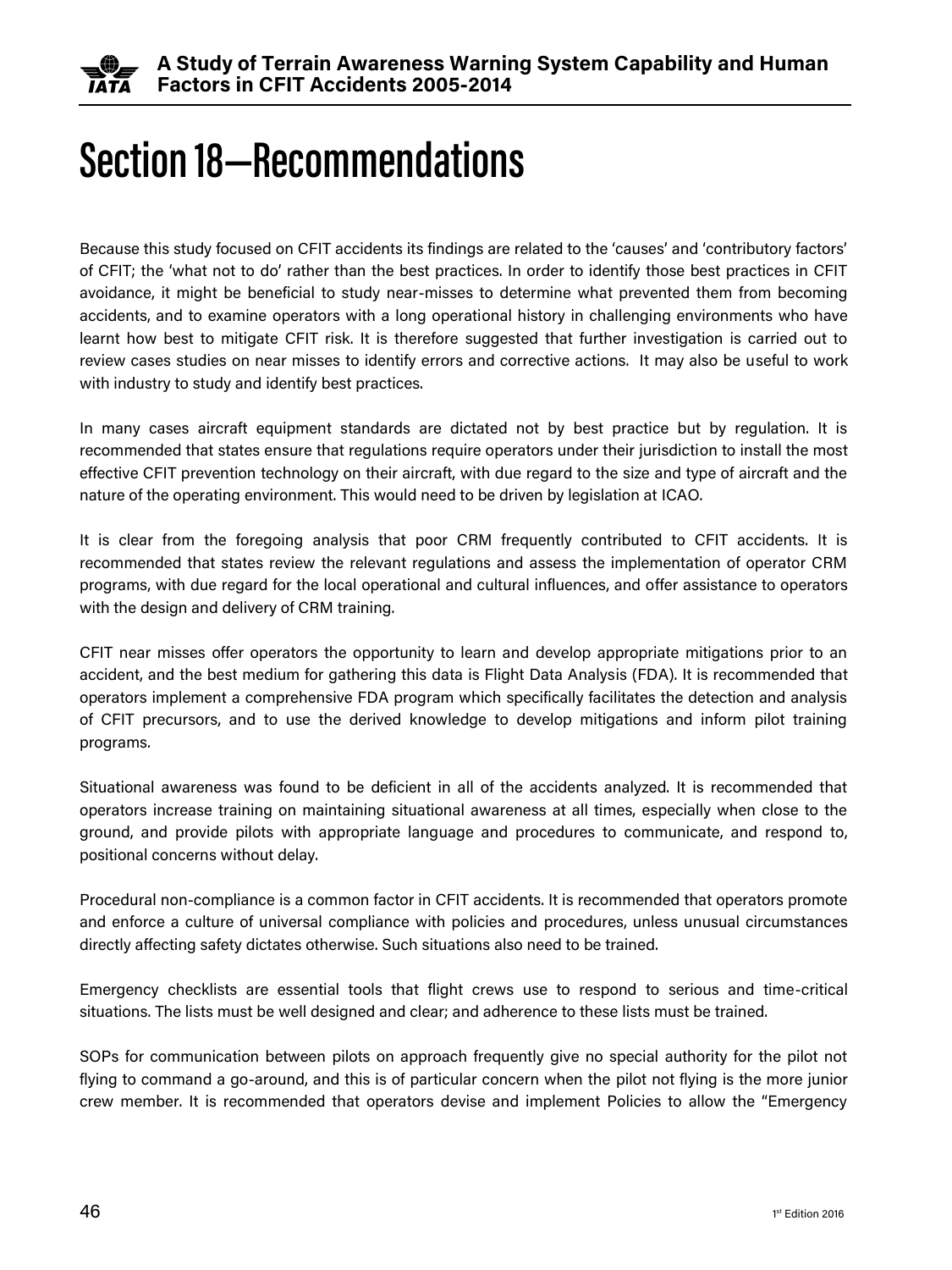

authority" for pilots not in command to take control in emergency situation should be encouraged and enforced.

'Nuisance' warnings have the potential to exacerbate CFIT risk for the reasons described above. It is recommended that system manufacturers review the warning logic to ensure that the frequency of nuisance warnings is minimized, without unduly compromising the systems terrain awareness and warning capabilities.

Most terrain awareness systems currently available are incompatible with VFR operations in mountainous terrain. It is recommended that system manufacturers work with such operators to develop systems and software which can more effectively protect their aircraft from CFIT risk.

'Nuisance' warnings can also be inherent in the design of approach procedures, especially those using satellite based guidance to provide instrument approaches in challenging terrain. It is recommended that air navigation services providers work with terrain awareness system manufacturers to ensure that airspace and approach design minimizes the risk of undue warnings.

However, it needs to be borne in mind that if the obstacles environment is already as challenging as to require an approach outside the standard parameters, adding constrains to the approach to avoid warnings, could increase the distance from standard approaches. This needs to be considered in the overall safety assessment.

In summary, the following recommendations are offered for consideration:

## **18.1 Recommendations from CFIT analysis**

**Recommendation 1:** IATA to carry out or commission further investigation to review case studies on near misses, in order to identify errors and corrective actions.

**Recommendation 2:** IATA to work with industry to study and identify best practices.

**Recommendation 3:** IATA Operations to work with ICAO to explore enhanced legislation on the mandated use of CFIT preventive technologies.

**Recommendation 4:** Commission IATA Flight Operations Group to review current CRM training and implementation to explore potential enhancements

**Recommendation 5:** GADM to continue to actively promote FDA services and carry out analysis to identify CFIT precursors, which may feed into operators' training programs.

**Recommendation 6:** IATA to encourage operators to review training programs with regard to situational awareness and enhance where necessary.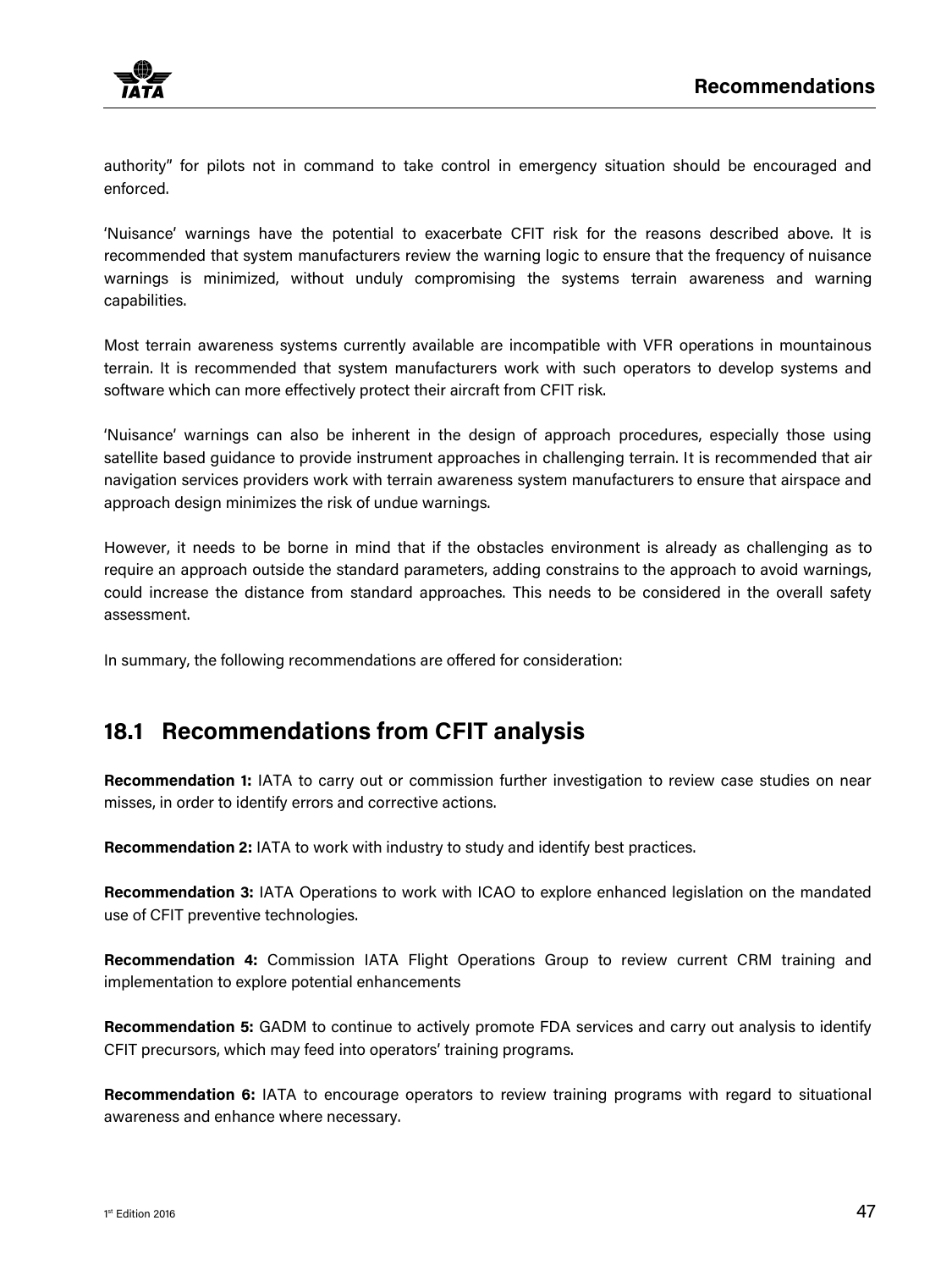

**Recommendation 7:** IATA to encourage operators to review training programs with regard to noncompliance with SOPs, with emphasis on adherence to emergency checklists in all situations.

**Recommendation 8:** IATA to encourage operators to devise and implement procedures that allow PNF to easily and quickly initiate a go-around when circumstances dictate.

**Recommendation 9:** IATA to encourage TAWS system manufacturers to review warning logic to ensure that the frequency of nuisance warnings is minimized, without unduly compromising the system's capabilities.

**Recommendation 10:** IATA to encourage TAWS system manufacturers to develop systems and software which can more effectively protect aircraft from CFIT risk.

**Recommendation 11:** IATA Infrastructure to lobby air navigation services providers to work with TAWS manufacturers to ensure that airspace and approach design minimizes the risk of nuisance warnings.

## **18.2 Recommendations reproduced from survey analysis (Appendix A)**

In appendix A, the results of the survey and associated analysis can be seen. For information, the recommendations from that analysis are as follows:

**Recommendation A1:** encourage operators to fit aircraft with systems capable of aircraft position reference connected to EGPWS/EGPWS

**Recommendation A2:** encourage operators to ensure that a single department has overall control and responsibility for the updating of terrain databases.

**Recommendation A3:** encourage operators to ensure that terrain databases are updated as and when issued by the EGPWS manufacturer (OEM).

**Recommendation A4:** encourage operators to ensure that there is a formal process for updating EGPWS software versions.

**Recommendation A5:** ask the NASIA regional office to urge operators in the region to ensure that there is a formal process for updating EGPWS software.

**Recommendation A6:** through the regional offices (and by distribution of this report) remind operators to have a formal process for updating EGPWS software.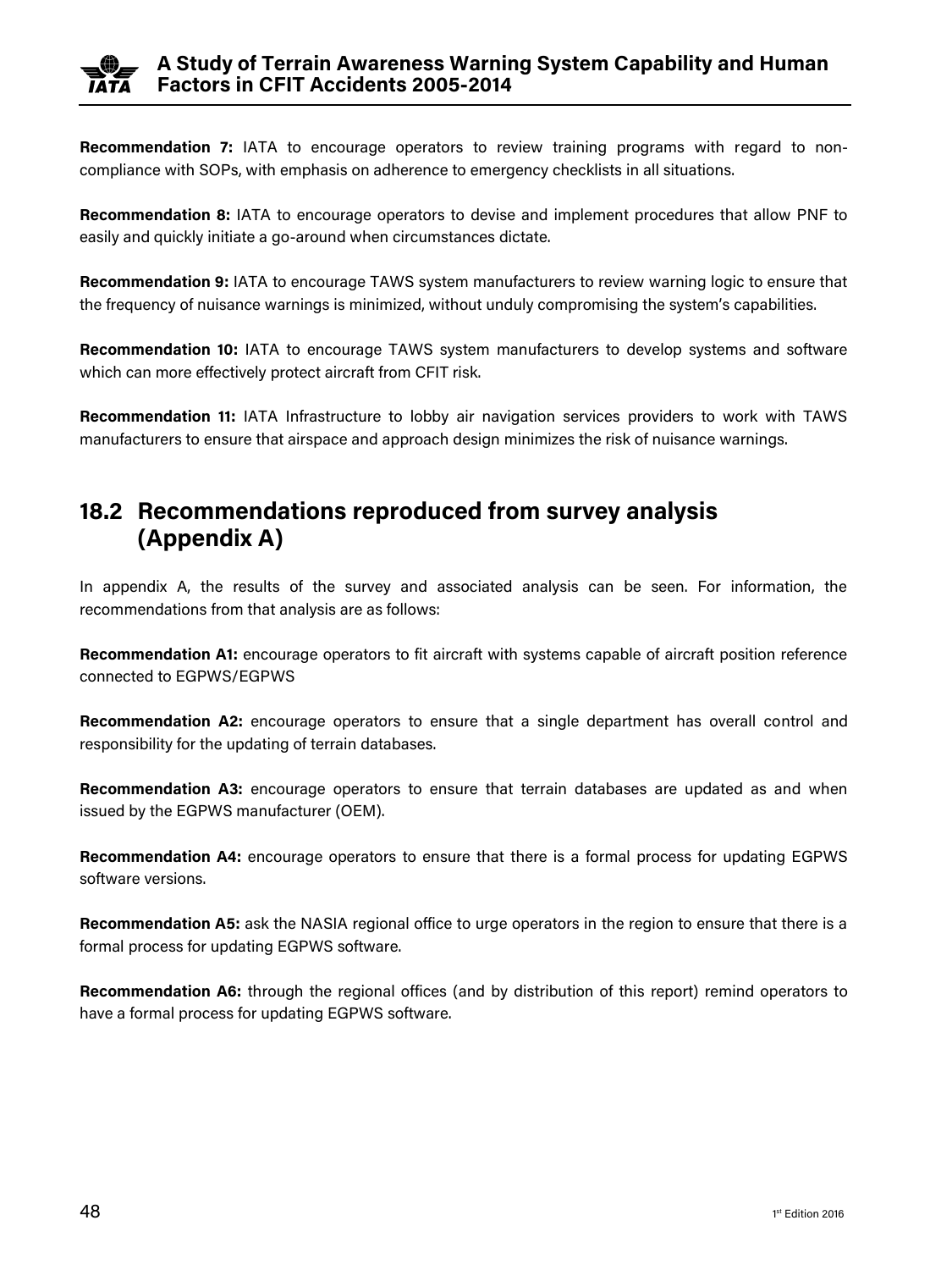

# Section 19—**Appendix A**

## **19.1 Executive summary**

This analysis looks at the implementation of EGPWS technology and how GPS data is integrated into the system. The main findings are that, as expected, EGPWS is very important as a mitigation against CFIT accidents, that timely updating of terrain databases to be encouraged, that there should be a very clear process or procedure for updating and that there should be clear ownership of that process within each airline.

The recommendations are as follows:

**Recommendation 1:** encourage operators to fit aircraft with systems capable of aircraft position reference connected to EGPWS/EGPWS

**Recommendation 2:** encourage operators to ensure that a single department has overall control and responsibility for the updating of terrain databases.

**Recommendation 3:** encourage operators to ensure that terrain databases are updated as and when issued by the EGPWS manufacturer (OEM).

**Recommendation 4:** encourage operators to ensure that there is a formal process for updating EGPWS software versions.

**Recommendation 5:** ask the NASIA regional office to urge operators in the region to ensure that there is a formal process for updating EGPWS software.

**Recommendation 6:** through the regional offices (and by distribution of this report) remind operators to have a formal process for updating EGPWS software.

## **19.2 Terrain Awareness Technology Survey**

The IATA 2015 Safety Report showed that CFIT was far from the most frequent of accident categories in the 10 year period from 2005–2015 but the poor survivability of CFIT accidents (18% of occupants) means that it continues to account for a substantial number of fatalities. During the time under review in the accompanying study to this appendix (2005 – 2014), there were a total of 1,346 fatalities as a result of the 67 CFIT accidents. The fatality rate was 88%.

CFIT mitigations primarily rely upon terrain awareness technologies, such as GPWS/EGPWS. The latest iterations of these technologies provide pilots with real-time terrain information, not only below the aircraft but all around it with Enhanced Ground Proximity Warning System (EGPWS). This enhanced equipment has a forward looking terrain awareness function, is available for most aircraft types. GPWS has been mandated by ICAO standards (Annex 6 Part 1). In order for these systems to be most effective, it is essential that the accompanying software is up-to-date.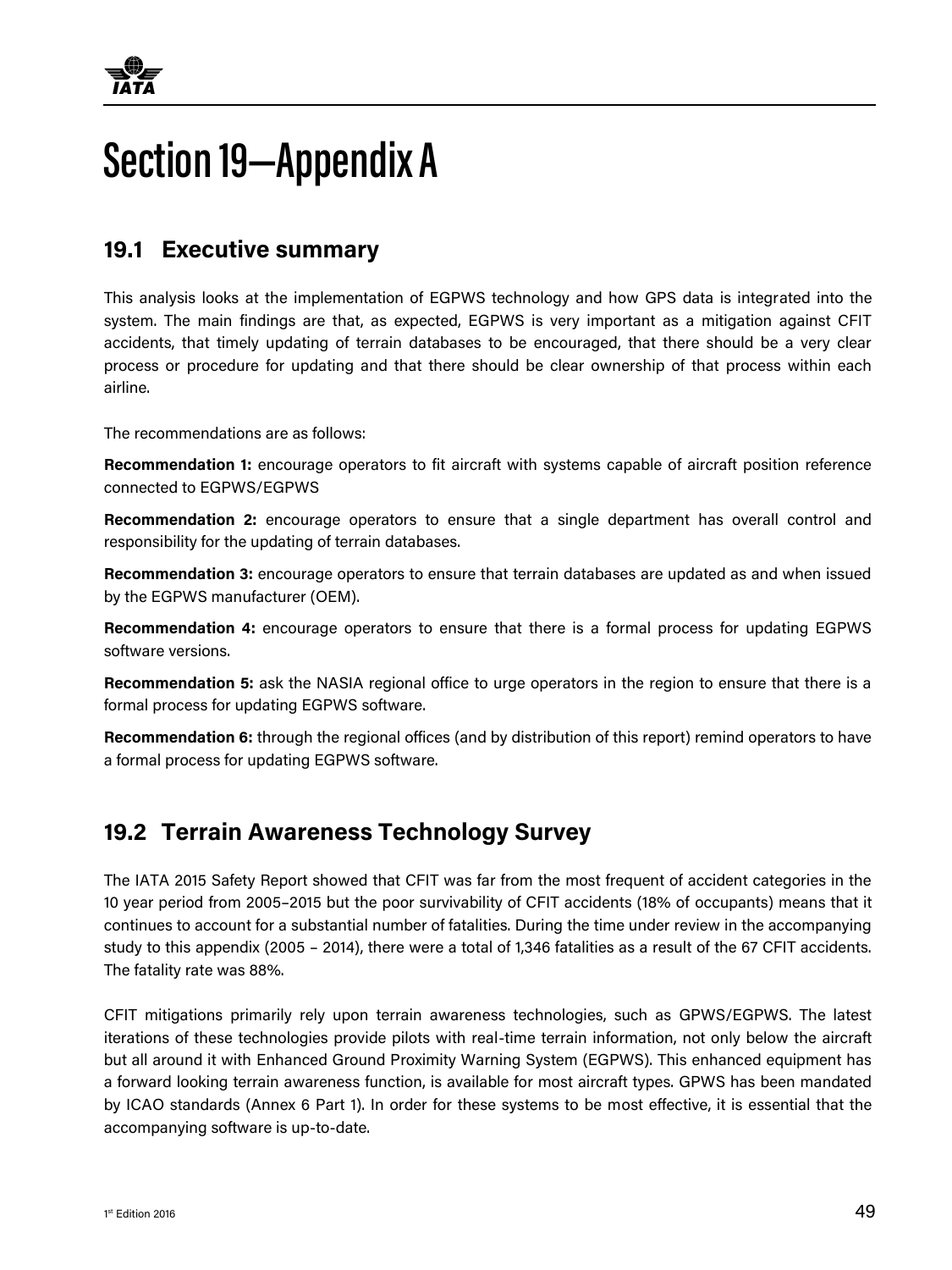IATA has designed a survey to assess the use of available terrain warning technologies and how frequently the software/database is updated. This survey, which included 14 mandatory questions, was sent to IATA member airlines. Between January and May 2016, 157 airlines had responded. This report presents the analysis of the survey responses.

Pleases refer to Appendix B to see the actual questions, as presented to the respondents.

## **19.3 Survey Summary**

### **19.3.1 Question 1**

Question 1 asked who completed the survey. The answers were as follows (percentage and actual number of respondents):

| <b>Avionics Engineer</b>      | 47.1% | 74 |
|-------------------------------|-------|----|
| <b>Engineering Management</b> | 25.5% | 40 |
| Other (please specify)        | 27.4% | 43 |

In the "other" category, there were a total of 43 but 3 identified as avionic engineers with slightly different titles. The full breakdown is as follows:

| <b>Flight Operations</b>                      | 10 |
|-----------------------------------------------|----|
| <b>Maintenance Engineer</b>                   |    |
| Pilot                                         | 13 |
| <b>Safety Manager</b>                         |    |
| <b>Technical Services Engineer</b>            |    |
| <b>Technical Services Engineer (Avionics)</b> |    |
| Total                                         | 43 |

The responses to this question give a broad view that various engineering departments are heavily involved in the maintenance and management of EGPWS as would be expected. If we take the total number of engineering related fields that responded, we see that 127 (80%) of the respondents are from engineering departments, with rest being made up as follows:

| <b>Flight Operations</b> | 10 |
|--------------------------|----|
| Pilot                    | 13 |
| <b>Safety Manager</b>    |    |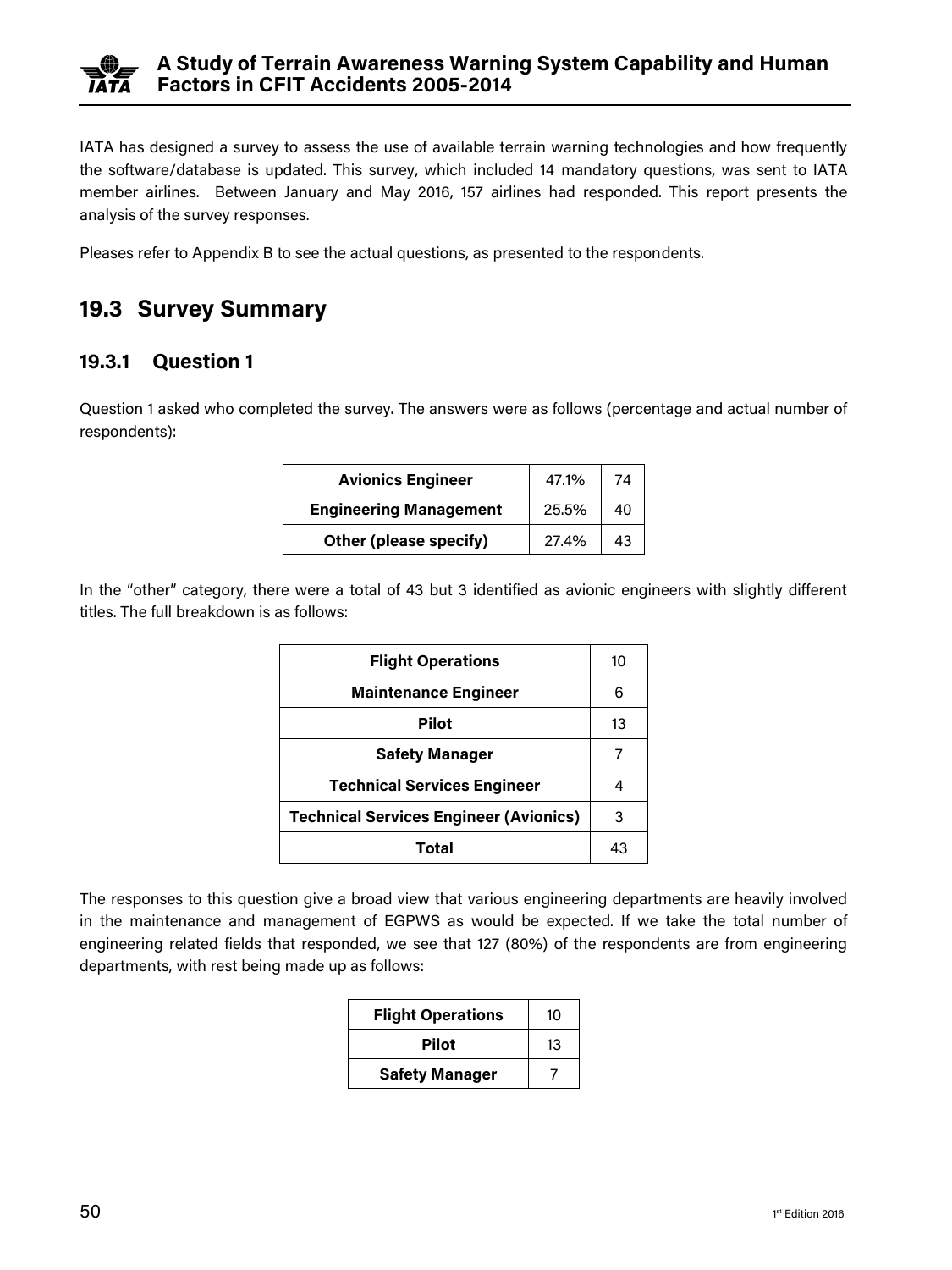

## **19.3.2 Question 2**

Question 2 was to collect name of the company and was designed to ensure that the region was correct and that any duplicates were identified. Survey participants were assured that confidentiality would be maintained, so analysis for this question was intentionally not carried out.

## **19.3.3 Question 3**

This question identified the region where the carrier was based and produced the following results. Of the 157 total responses to this question, the distribution of the survey participants were as follows:

|                                           | <b>Response Percent</b> | <b>Response Count</b> |
|-------------------------------------------|-------------------------|-----------------------|
| Africa (AFI)                              | 8.9%                    | 14                    |
| Asia Pacific (ASPAC)                      | 28.7%                   | 45                    |
| Commonwealth of Independence States (CIS) | 2.5%                    | 4                     |
| Europe (EUR)                              | 27.4%                   | 43                    |
| North America (NAM)                       | 6.4%                    | 10                    |
| North Asia (NASIA)                        | 3.2%                    | 5                     |
| Latin America and the Caribbean (LATAM)   | 12.1%                   | 19                    |
| Middle East and North Africa (MENA)       | 10.8%                   | 17                    |
| <b>Total</b>                              | 100%                    | 157                   |

As can be seen, the highest response was from ASPAC with 45 responses (28.7%), followed by Europe with 43 responses (27.4%). It should be noted that this was an international survey but was conducted in English. Although the international language of aviation is English, there may be some reticence to work in English if it is a second (or third) language.

If we plot this against the global figures, for traffic, we can see how the response rates compare to the number of flights in each region. The results look like this:

|                                           | <b>SURVEY Response</b> | <b>GLOBAL Traffic</b> |
|-------------------------------------------|------------------------|-----------------------|
| Africa (AFI)                              | 8.90%                  | 3.38%                 |
| Asia Pacific (ASPAC)                      | 28.70%                 | 16.59%                |
| Commonwealth of Independence States (CIS) | 2.50%                  | $3.22\%$              |
| Europe (EUR)                              | 27.40%                 | 21.73%                |
| North America (NAM)                       | 6.40%                  | 30.14%                |
| North Asia (NASIA)                        | 3.20%                  | 11.60%                |
| Latin America and the Caribbean (LATAM)   | 12.10%                 | 8.75%                 |
| Middle East and North Africa (MENA)       | 10.80%                 | 4.60%                 |
| <b>Total</b>                              | 100.00%                | 100.00%               |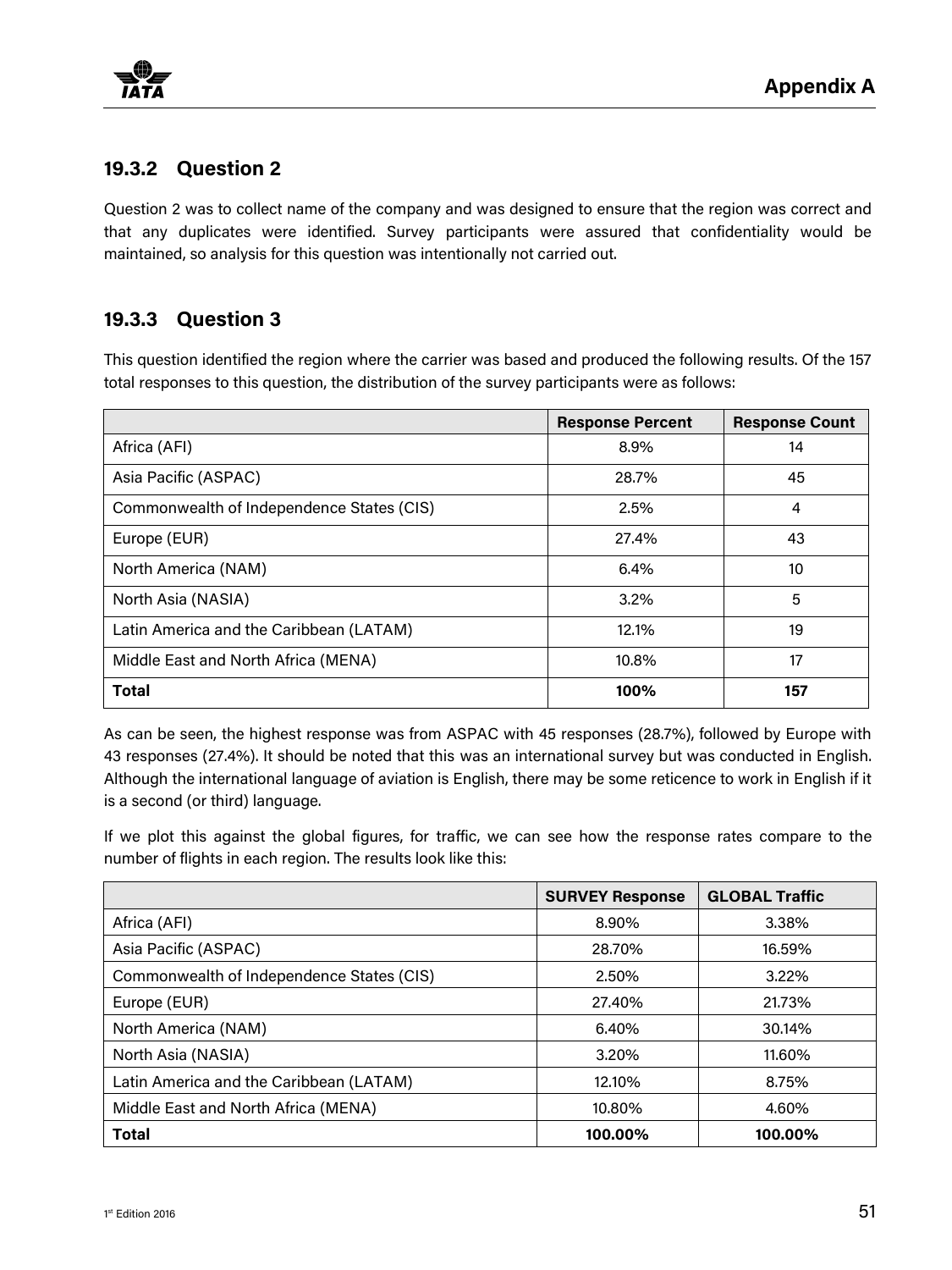### **A Study of Terrain Awareness Warning System Capability and Human Factors in CFIT Accidents 2005-2014**

Again, as response rates were quite low, we do not see any correlation between regional traffic versus global traffic and response rates to questionnaire.

The data displayed graphically looks like this:



### **19.3.4 Question 4**

To get an idea of the sort of operation, question 4 asked if the respondent was involved in long haul, or short haul. This question allowed the participants to check more than one answer and hence the numbers are higher than the number of survey respondents. The distribution of the 157 total respondents are as illustrated below:

|            | <b>Response Percent</b> | <b>Response Count</b> |
|------------|-------------------------|-----------------------|
| Long Haul  | 56.7%                   | 89                    |
| Short Haul | 93.0%                   | 146                   |

This means that almost half (49.7%) operate both long and short haul routes.

### **19.3.5 Question 5**

This question asked about the sphere of operations for the airline. The respondents were asked to record which geographical areas they operated into and to record all such areas. This question allowed the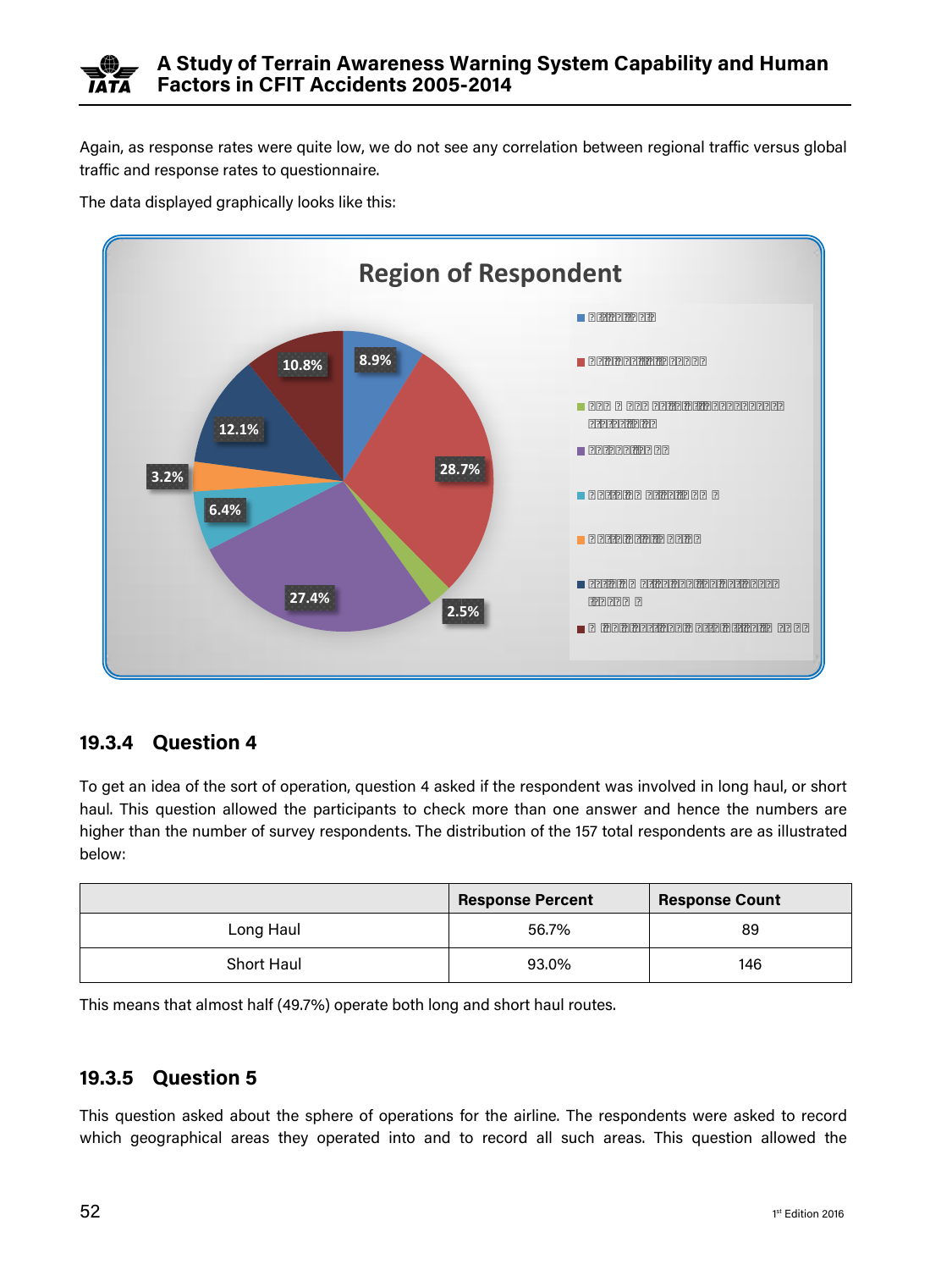

participants to check more than one answer and hence the numbers exceed the total number of survey responses, as seen below. It should be noted that the areas of choice were the IATA geographical areas, as follows:

Africa; Asia Pacific; Commonwealth of Independent States; Europe; North America; North Asia; Latin America and the Caribbean and the Middle East and North Africa.

The results of the 157 total respondents were as follows:

|                                          | <b>Response Percent</b> | <b>Response Count</b> |
|------------------------------------------|-------------------------|-----------------------|
| Africa (AFI)                             | 31.2%                   | 49                    |
| Asia Pacific (ASPAC)                     | 54.8%                   | 86                    |
| Commonwealth of Independent States (CIS) | 19.7%                   | 31                    |
| Europe (EUR)                             | 65.6%                   | 103                   |
| North America (NAM)                      | 46.5%                   | 73                    |
| North Asia (NASIA)                       | 28.0%                   | 44                    |
| Latin America and the Caribbean (LATAM)  | 36.9%                   | 58                    |
| Middle East and North Africa (MENA)      | 40.8%                   | 64                    |

Given the totals seen above (508 regions from 157 respondents), it is clear that there are considerable overlaps, which one would expect from the international nature of modern airline operations. The largest incident of regional operations is Europe, with 65.6% of all polled airlines having operations there. This is followed by Asia Pacific (86 airlines; 54.8%), then North America (73 airlines; 46.5%). Represented graphically, the results are as follows:

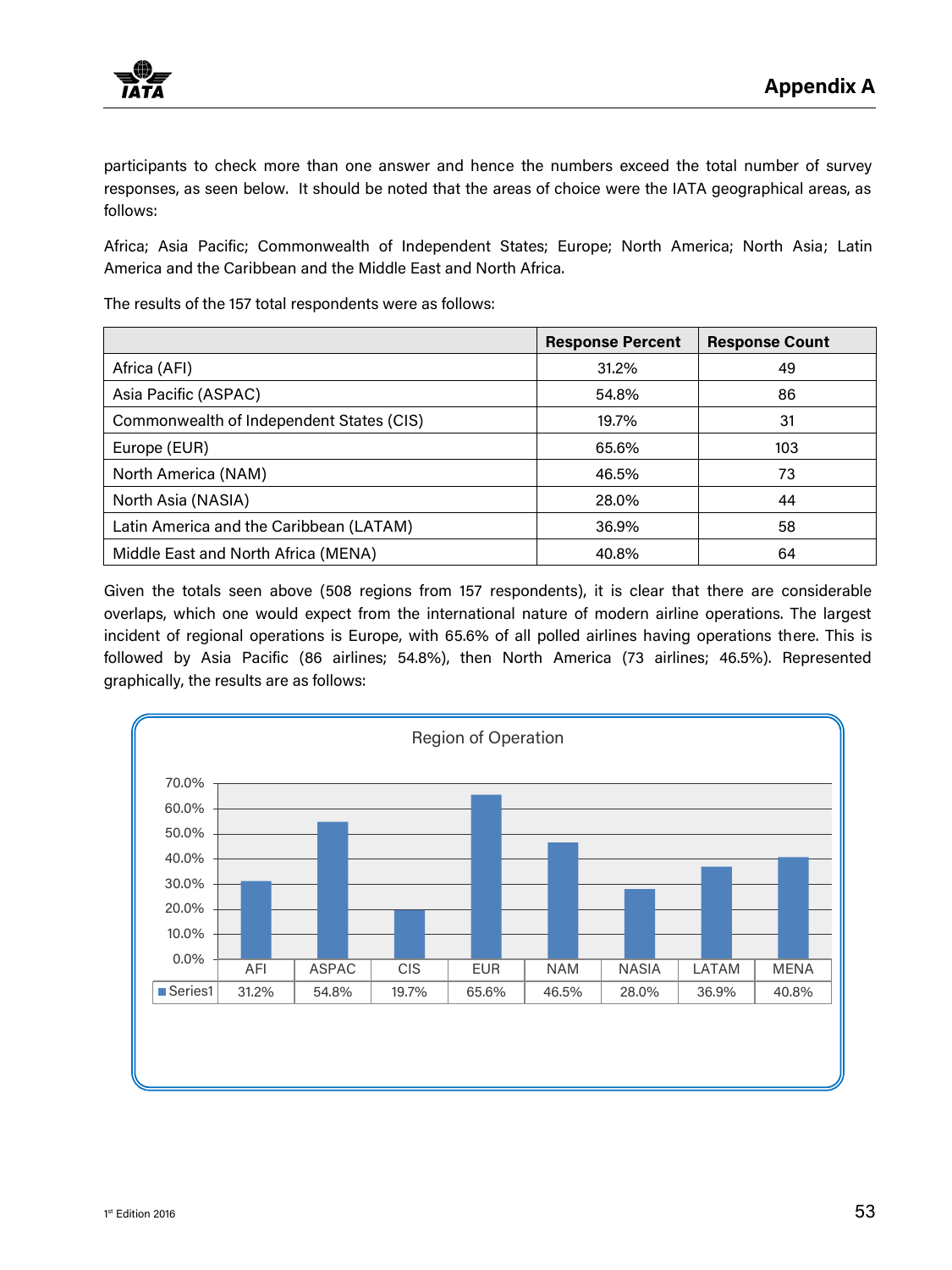## **19.3.6 Question 6**

Question six set about trying to establish the manufacturers of the EGPWS system and the aircraft types they were fitted to. Upon analysis, there was found to be no correlation or conclusions to be drawn from the equipment fitted or which airframe type it was fitted in. Therefore, the only analysis presented here is concerned with the distribution of equipment fitted.

Bearing in mind that there were 157 respondents and each had a mixed fleet, the total number of fleet types fitted was 396, with the break down as follows:

| <b>ACSS</b>               | 9.1%  | 36  |
|---------------------------|-------|-----|
| <b>Allied Signal</b>      | 0.3%  |     |
| <b>Honeywell</b>          | 80.6% | 319 |
| Jeppesen                  | 0.3%  |     |
| <b>Rockwell Collins</b>   | 6.1%  | 24  |
| <b>Thales</b>             | 3.5%  | 14  |
| <b>Universal Avionics</b> | 0.3%  |     |
|                           |       | 396 |

And graphically, we see it as follows:

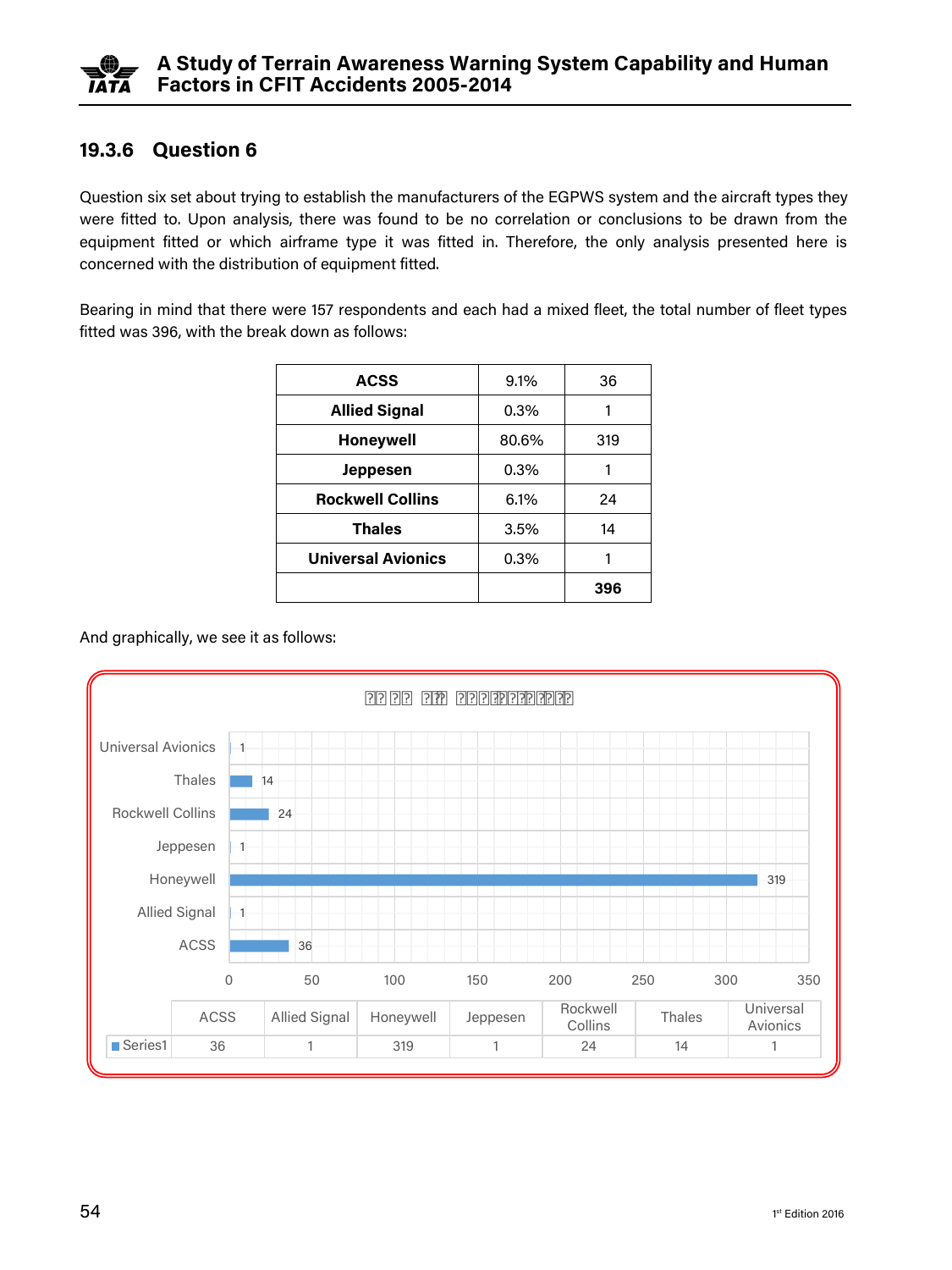

We can see that the biggest majority of equipment fitted across all aircraft types is Honeywell, with over 80 percent of the fleets fitted with this equipment. As there was no investigation into incidents or correlation with events, there are no conclusions to be drawn from this and this merely represents a snapshot of manufacturers. No conclusions are drawn or implied.

## **19.3.7 Question 7**

This question asked for the model number of the equipment fitted and it was broken down by fleet. There is no meta-data from this question, so no analysis has been made. However, for those that are interested, the data collected may be may be viewed on request.

## **19.3.8 Question 8**

This question asked for the software version of the equipment fitted and it was also broken down by fleet. The intention of this question was to prepare the respondents for the following questions on software updates and currency. Therefore, there is no meta-data from this question and no analysis has been made. However, for those that are interested, the data collected may be may be viewed on request.

### **19.3.9 Question 9**

This question inquired whether or not the terrain warning system receive aircraft position reference directly from a GNSS receiver. As can be seen from the table below, the majority of respondents (over 75%) indicate that the system did indeed receive position reference. An analysis of the "Other" category, revealed a similar picture, with the majority either in the process of fitting GPS or having it embodied in another system. Examples of this are using the GPS vertical position in the EGPWC to compute a blended vertical position from all available sensors, EGPWC is fitted with internal GPS mercury card, The EGPWS receives GPS data via MMR to ADIRS (the GPS signal is not directly fed into the EGPWS) and the global position received from the MMR.

|             | <b>Yes</b> | <b>No</b>     | Count |
|-------------|------------|---------------|-------|
| A310/A300   | 9          |               | 16    |
| A320 Series | 45         | 17            | 62    |
| A330        | 32         | 12            | 44    |
| A340        | 13         | 5             | 18    |
| A350        | 7          | $\mathcal{P}$ | 9     |
| A380        | 9          | 4             | 13    |
| <b>B707</b> |            | 0             |       |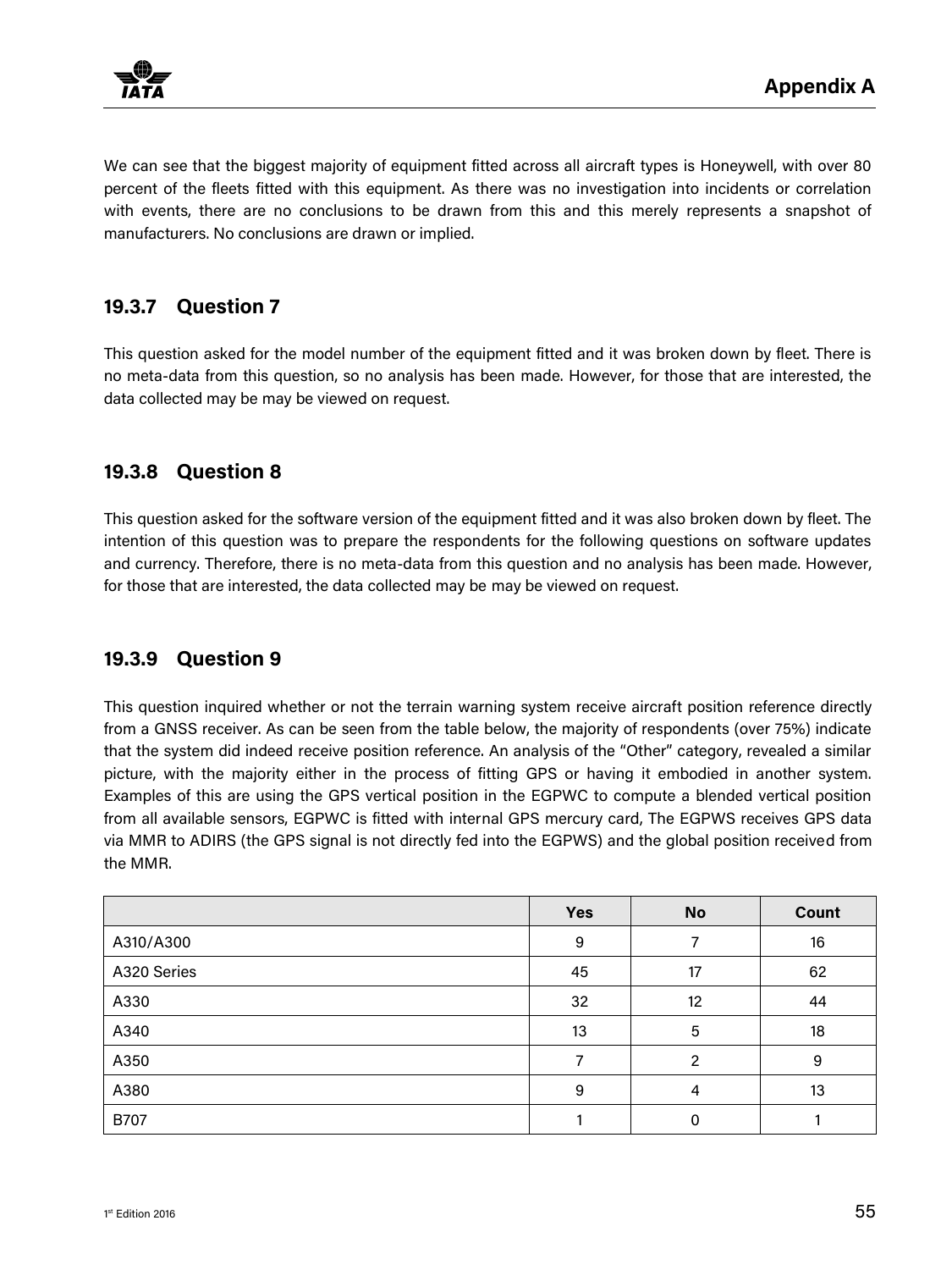

### **A Study of Terrain Awareness Warning System Capability and Human Factors in CFIT Accidents 2005-2014**

|                              | <b>Yes</b>     | <b>No</b>      | Count          |
|------------------------------|----------------|----------------|----------------|
| <b>B737 Series</b>           | 40             | 14             | 54             |
| <b>B777</b>                  | 33             | $\overline{7}$ | 40             |
| <b>B787</b>                  | 16             | 3              | 19             |
| <b>B757</b>                  | 12             | $\sqrt{5}$     | 17             |
| <b>B767</b>                  | 19             | 5              | 24             |
| <b>B747 Classic</b>          | 3              | $\pmb{0}$      | 3              |
| <b>B744</b>                  | 14             | $\pmb{0}$      | 14             |
| <b>B717</b>                  | $\overline{4}$ | $\mathbf 0$    | $\overline{4}$ |
| <b>Bombardier C series</b>   | $\overline{c}$ | $\pmb{0}$      | $\overline{2}$ |
| Embraer E170/E175/E190/E195  | 11             | $\overline{4}$ | 15             |
| <b>BAE 146</b>               | $\overline{2}$ | $\mathbf{1}$   | 3              |
| <b>MD11</b>                  | $\mathfrak{S}$ | $\pmb{0}$      | 3              |
| <b>MD80</b>                  | $\mathbf{1}$   | $\overline{4}$ | 5              |
| <b>MD90</b>                  | $\mathbf{1}$   | $\overline{c}$ | 3              |
| F70                          | $\overline{c}$ | $\mathbf{1}$   | 3              |
| F100                         | $\overline{c}$ | $\overline{c}$ | $\overline{4}$ |
| <b>Bombardier CRJ Series</b> | 3              | $\pmb{0}$      | 3              |
| Bombardier Dash 7            | $\pmb{0}$      | $\pmb{0}$      | 0              |
| Bombardier Dash 8            | 8              | $\mathbf{1}$   | 9              |
| Embraer ERJ 135/145          | $\mathbf{1}$   | $\mathbf{1}$   | $\overline{2}$ |
| ATR42                        | 9              | $\overline{2}$ | 11             |
| ATR72                        | 19             | $6\phantom{1}$ | 25             |
|                              | 321 (75.3%)    | 105 (24.6%)    | 426            |

As can be seen, the majority (75.3%) of systems are using aircraft position reference. This is a positive trend, as EGPWS/TAWS combine with a worldwide digital terrain database and on-board computers compare current location with a database of terrain. The terrain display gives pilots a visual orientation to high and low points near the aircraft. Having a high rate of aircraft connected to GNSS is an improvement in safety. However, this rate can always be improved and this forms the first recommendation to come from this survey.

**Recommendation 1:** encourage operators to fit aircraft with systems capable of aircraft position reference connected to EGPWS/TAWS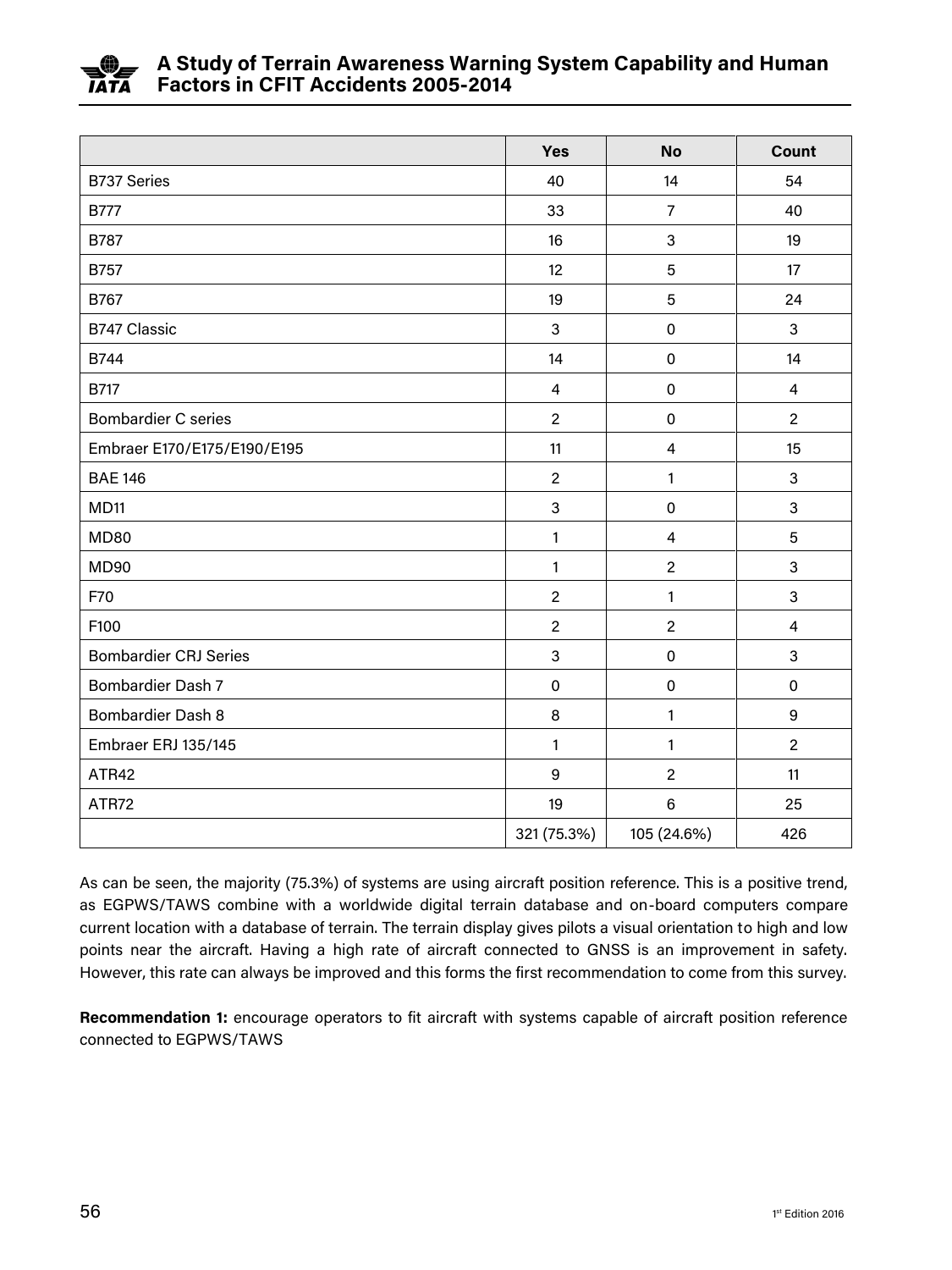

## **19.3.10 Question 10**

Question 10 asked which department was responsible for updating the terrain database. As this question as not correlated to any other incident data, it does not really tell us very much about the efficacy (or otherwise) of any particular department carrying out this function. Therefore, for information purposes, it is an 'interest only' type of question.

Not surprisingly, the majority of companies opted to have the Engineering department to update, with 54.4%, as follows:

| <b>Engineering</b>        | 87  | 54.4%  |
|---------------------------|-----|--------|
| <b>Flight Operations</b>  | 25  | 15.6%  |
| <b>Maintenance</b>        | 30  | 18.8%  |
| <b>Technical Services</b> | 18  | 11.3%  |
|                           | 160 | 100.0% |

Graphically, these figures looks like this:

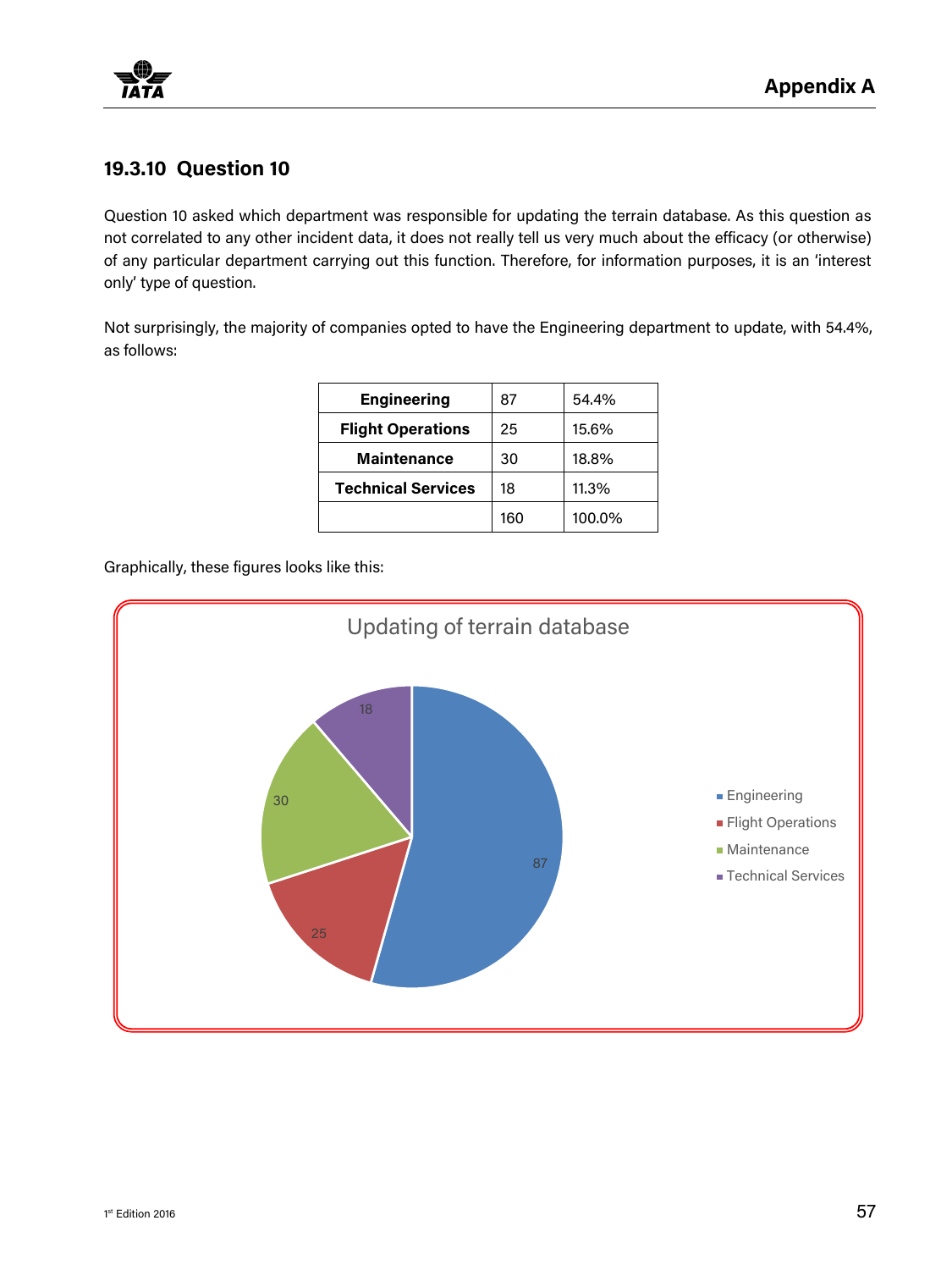Technical services is often either a sub-division of Engineering or is the name that the company gives to the Engineering department. If we add these two together, we find that the percentage increases to 65.5%.

| <b>Engineering/Technical Services</b> | 105 | 65.6%  |
|---------------------------------------|-----|--------|
| <b>Flight Operations</b>              | 25  | 15.6%  |
| Maintenance                           | 30  | 18.8%  |
|                                       | 160 | 100.0% |

Which now looks like this:



As stated above, there is no correlation in this survey with failures or incidents, so it is not possible to comment on the efficacy of any one department. However, Engineering (or Technical Services) Departments have robust programs in place for the tracking of maintenance, life-limited parts, mandatory inspections, recurrent inspections etc. Therefore, they will already be well-placed to monitor changes and schedule updates.

What is possibly more interesting, is that a number of airlines listed two (or more) departments responsible for the updating of terrain databases. Without further interrogation of respondents, it is difficult to know the full role of each department and who has overall control. However, all of them listed Engineering has being involved in the updates. This would seem to suggest that Engineering Department would take the lead and monitor/ call out updates.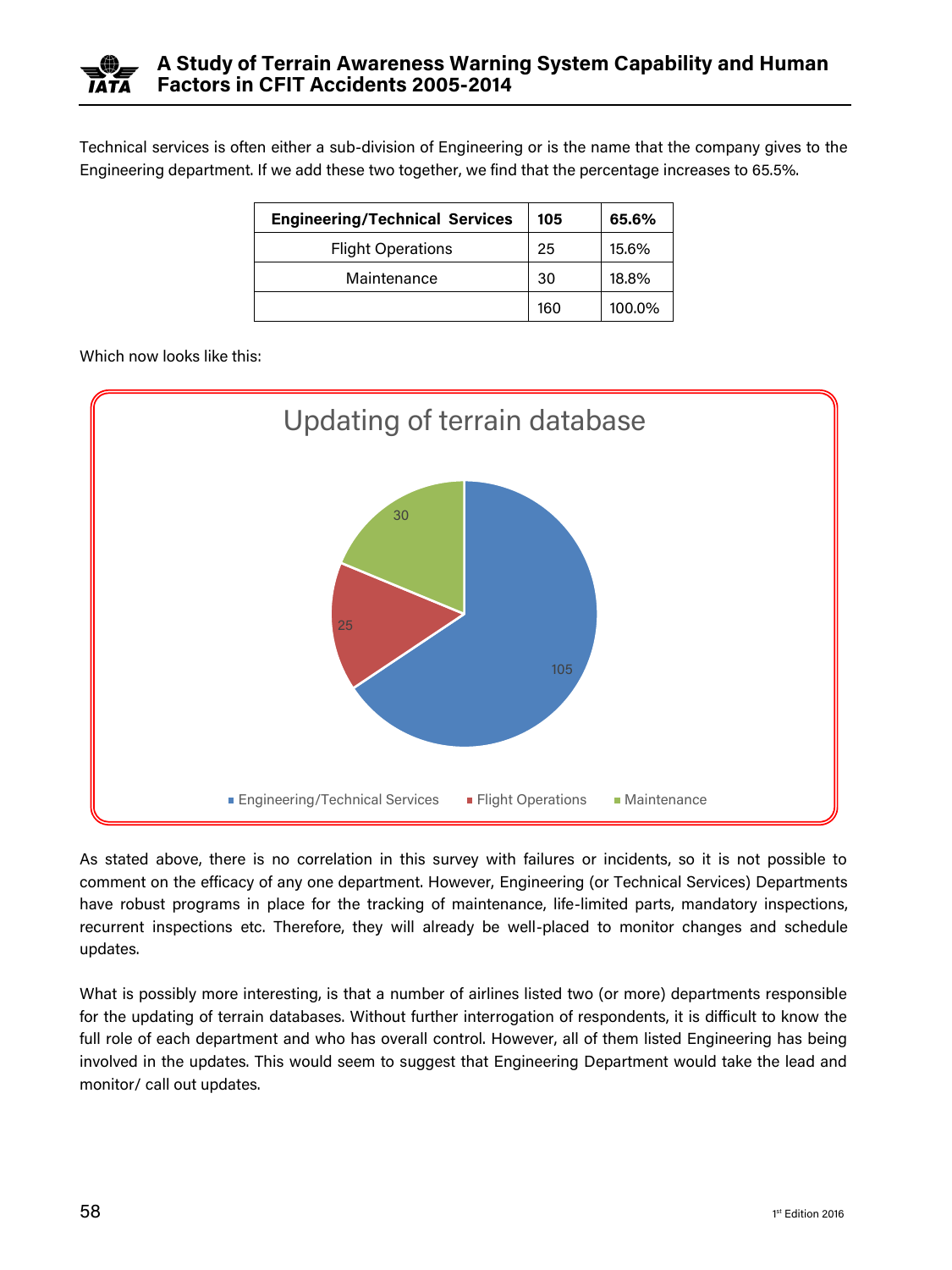



The percentages of single ownership/responsibility versus multiple looks like this:

It is clear from the survey that in the majority of cases (93.4%) a single department takes full responsibility and ownership. Having such an arrangement is highly recommended. A basic understanding of human factors informs us that unless a single entity has overall control and responsibility, a system is prone to errors. That is, if two systems monitor and track independently, there is an increased chance that certain functions will be missed. Therefore, it is strongly recommended that, even where two or more departments are involved in the update of terrain databases, a single department has overall control and responsibility.

**Recommendation 2:** encourage operators to ensure that a single department has overall control and responsibility for the updating of terrain databases.

### **19.3.11 Question 11**

This question asked how frequently the terrain database was updated by the respondent's system. That is, are the updates required by the OEM installed into the aircraft promptly? In the majority of cases (64.8%), it was found that the respondents updated the terrain database as soon as they became available (see table below  $\sim$  71\* plus 16\* = 87/131 total responses equals 64.8%). The responses look like this: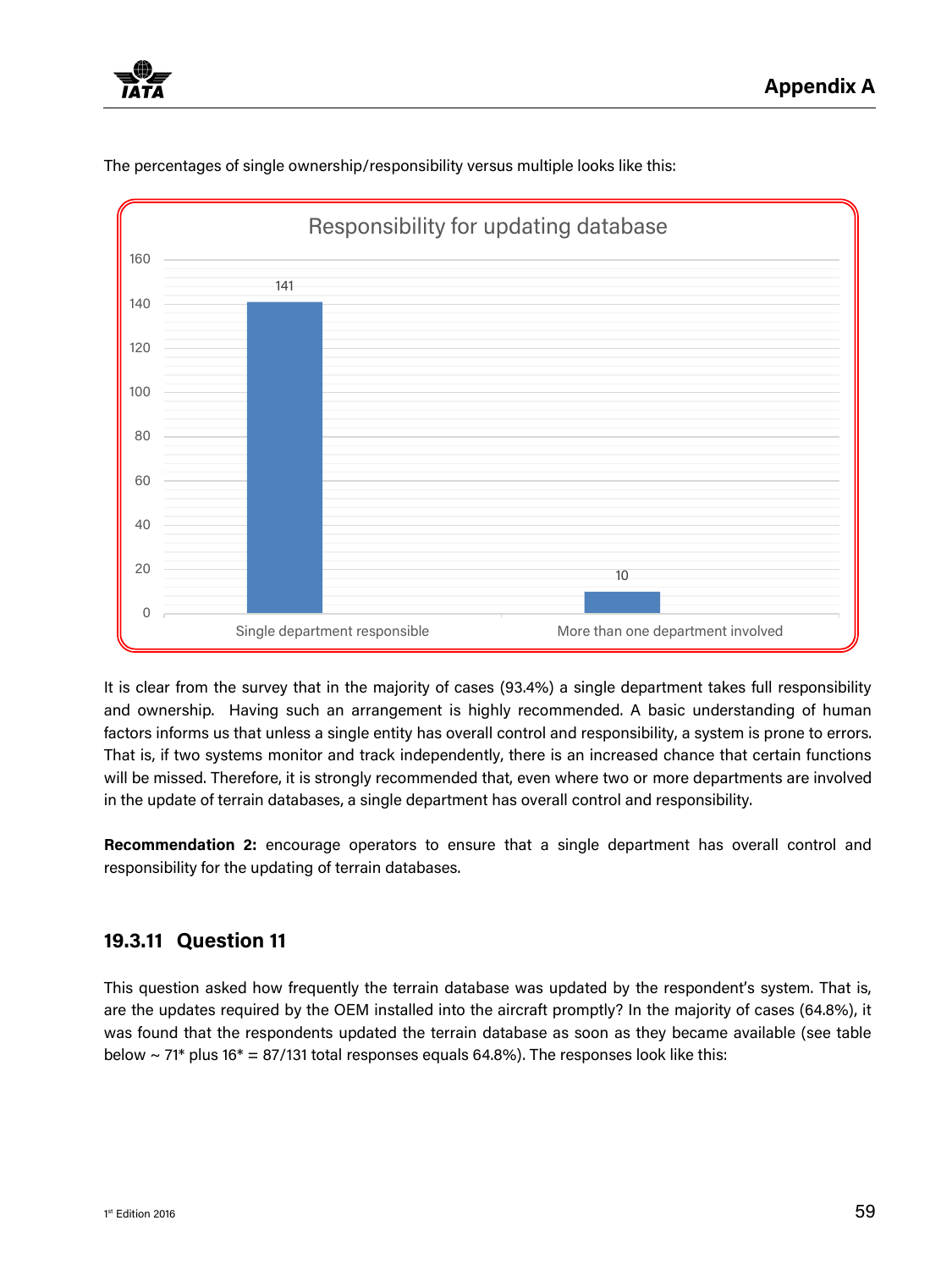

| <b>Hard Time</b>                       |                |                              | As soon as<br><b>OEM Updates</b> |                        | <b>Operator</b><br><b>Specific</b> |                    | <b>As Time Permits</b> |                                   | <b>Other</b>   |  |
|----------------------------------------|----------------|------------------------------|----------------------------------|------------------------|------------------------------------|--------------------|------------------------|-----------------------------------|----------------|--|
| Annually,<br>unless<br>technical issue | 3              | As<br>required               | $\overline{2}$                   | updated if<br>required | 16                                 | As time<br>permits | 10                     | Being<br>evaluated<br>due to cost | $\mathbf{1}$   |  |
| During major<br>maintenance            | 3              | as soon<br>as OEM<br>updates | 69                               |                        |                                    |                    |                        | No set time                       | $\overline{2}$ |  |
| Every $3 - 5$<br>months                | 1              |                              |                                  |                        |                                    |                    |                        |                                   |                |  |
| Every 12 - 24<br>months                | 1              |                              |                                  |                        |                                    |                    |                        |                                   |                |  |
| Every 12<br>months                     | 6              |                              |                                  |                        |                                    |                    |                        |                                   |                |  |
| Every 2 months                         | 1              |                              |                                  |                        |                                    |                    |                        |                                   |                |  |
| Every 3 months                         | $\mathbf{3}$   |                              |                                  |                        |                                    |                    |                        |                                   |                |  |
| Every 4 months                         | $\mathfrak{S}$ |                              |                                  |                        |                                    |                    |                        |                                   |                |  |
| Every 6 - 12<br>months                 | 1              |                              |                                  |                        |                                    |                    |                        |                                   |                |  |
| Every 6 months                         | 1              |                              |                                  |                        |                                    |                    |                        |                                   |                |  |
| Every month                            | 8              |                              |                                  |                        |                                    |                    |                        |                                   |                |  |
|                                        | 31             |                              | $71*$                            |                        | $16*$                              |                    | 10                     |                                   | 3              |  |
|                                        |                |                              |                                  |                        |                                    |                    |                        | <b>Total</b>                      | 131            |  |

For the sake of simplicity, these responses were categorized into 4 categories: 'hard time'; 'as soon as OEM updates'; 'operator's specific need' and 'as time permits'. These categories look like this:

| <b>Hard Time</b>                | 31  | 23.7% |  |
|---------------------------------|-----|-------|--|
| <b>As Soon as OEM Updates</b>   | 71  | 54.2% |  |
| <b>Operator's Specific Need</b> | 16  | 12.2% |  |
| <b>As Time Permits</b>          | 10  | 7.6%  |  |
| Other                           | 3   | 2.3%  |  |
|                                 | 131 | 100%  |  |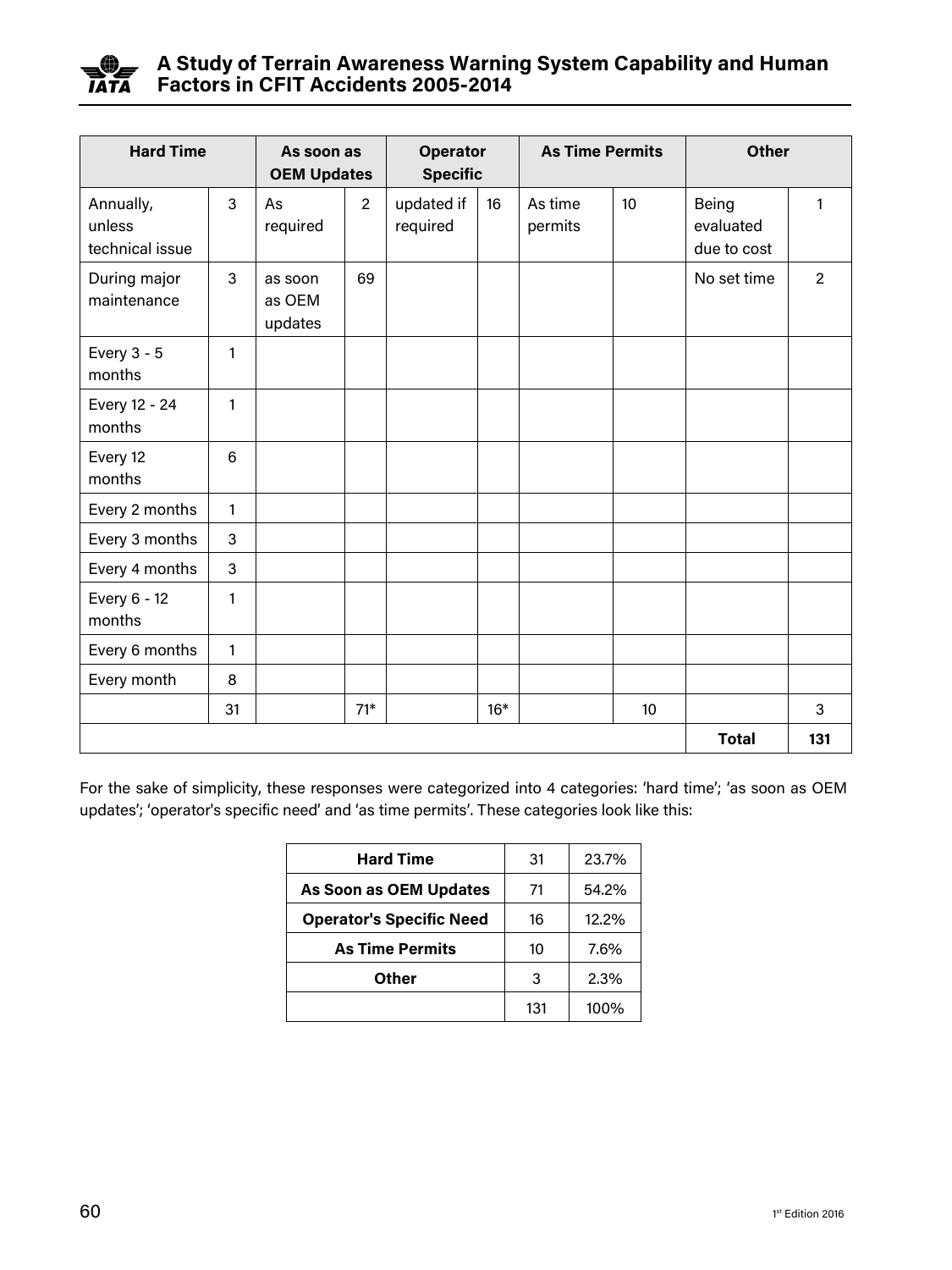

And graphically:



However, this needs a little explanation. The category "Hard Time" was created to encapsulate all the respondents that had a fixed time for installation. This ranges from 'every month' to every 1-2 years. The point of this is that the periodicity as based on a calendar date, which means that any updates will not be incorporated until the next scheduled update. Further break down of this category is as follows:

| <b>Hard Time</b>                          |    |  |  |  |
|-------------------------------------------|----|--|--|--|
| Annually, unless technical issue warrants |    |  |  |  |
| During major maintenance                  |    |  |  |  |
| Every 3 - 5 months                        |    |  |  |  |
| Every 12 - 24 months                      | 1  |  |  |  |
| Every 12 months                           | 6  |  |  |  |
| Every 2 months                            |    |  |  |  |
| Every 3 months                            | 3  |  |  |  |
| Every 4 months                            | 3  |  |  |  |
| Every 6 - 12 months                       | 1  |  |  |  |
| Every 6 months                            |    |  |  |  |
| Every month                               | 8  |  |  |  |
|                                           | 31 |  |  |  |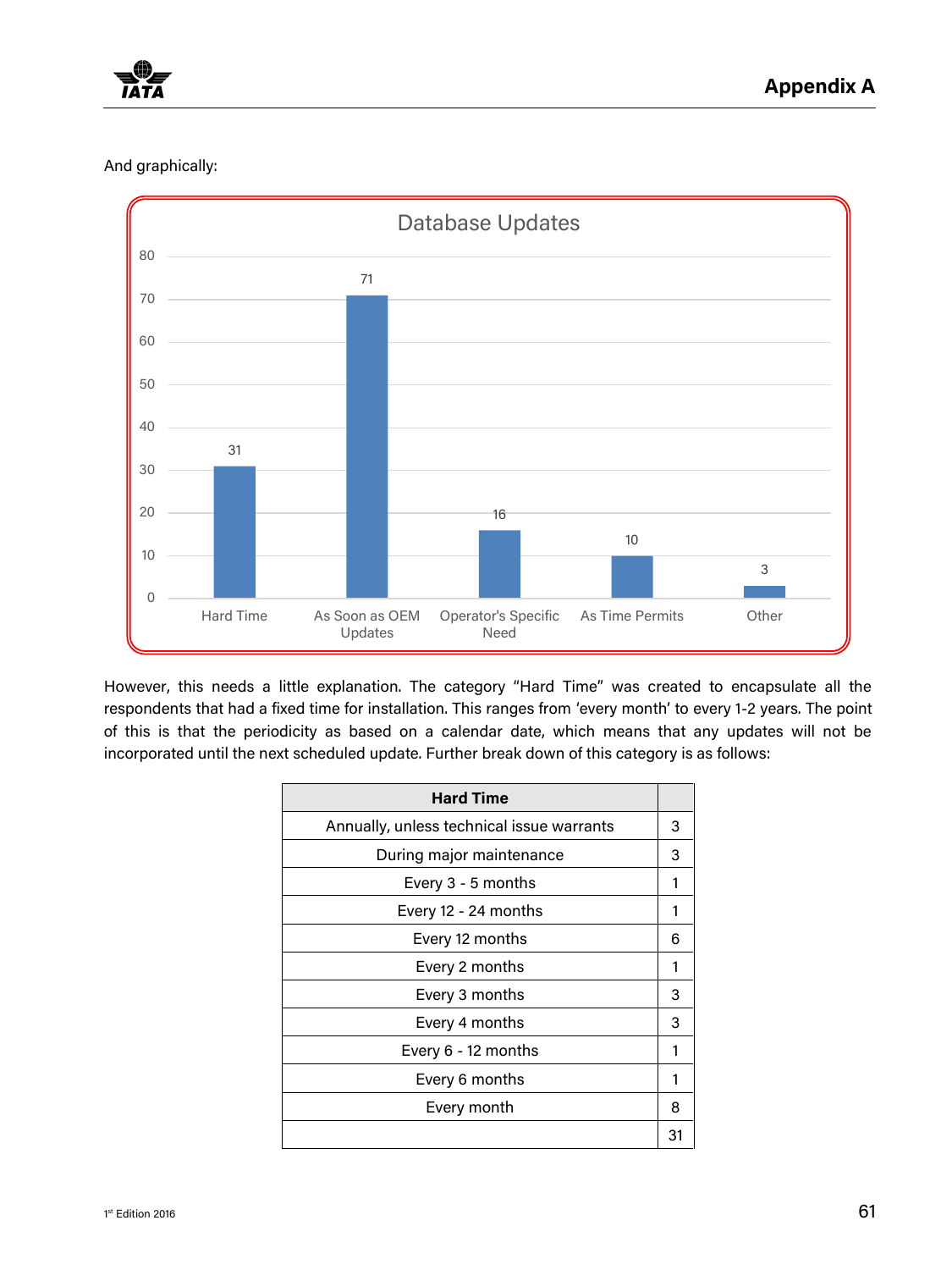

As can be seen, the first category actually allows the respondent to react to a technical need but this is not defined, so there is still a chance that important updates may be missed until the next annual check. Given that some OEMs issue updates every 3 months, it might be useful to see what number of respondents would capture these updates in a timely manner. Therefore, if we count all of the respondents that update at least every three months, we see this:

| <b>Every month</b>                                 | 8  | 8.08%  |
|----------------------------------------------------|----|--------|
| Every 2 months                                     | 1  | 1.01%  |
| Every 3 months                                     | 3  | 3.03%  |
| <b>All OEM updates</b>                             | 71 | 71.72% |
| Updates are evaluated and incorporated if required | 16 | 16.16% |
|                                                    | 99 | 100.0% |

That is, a total of 99 respondents will capture OEM updates in a timely manner. This equates to 75.6% of the total number of respondents to this question (131 total), which looks like this:

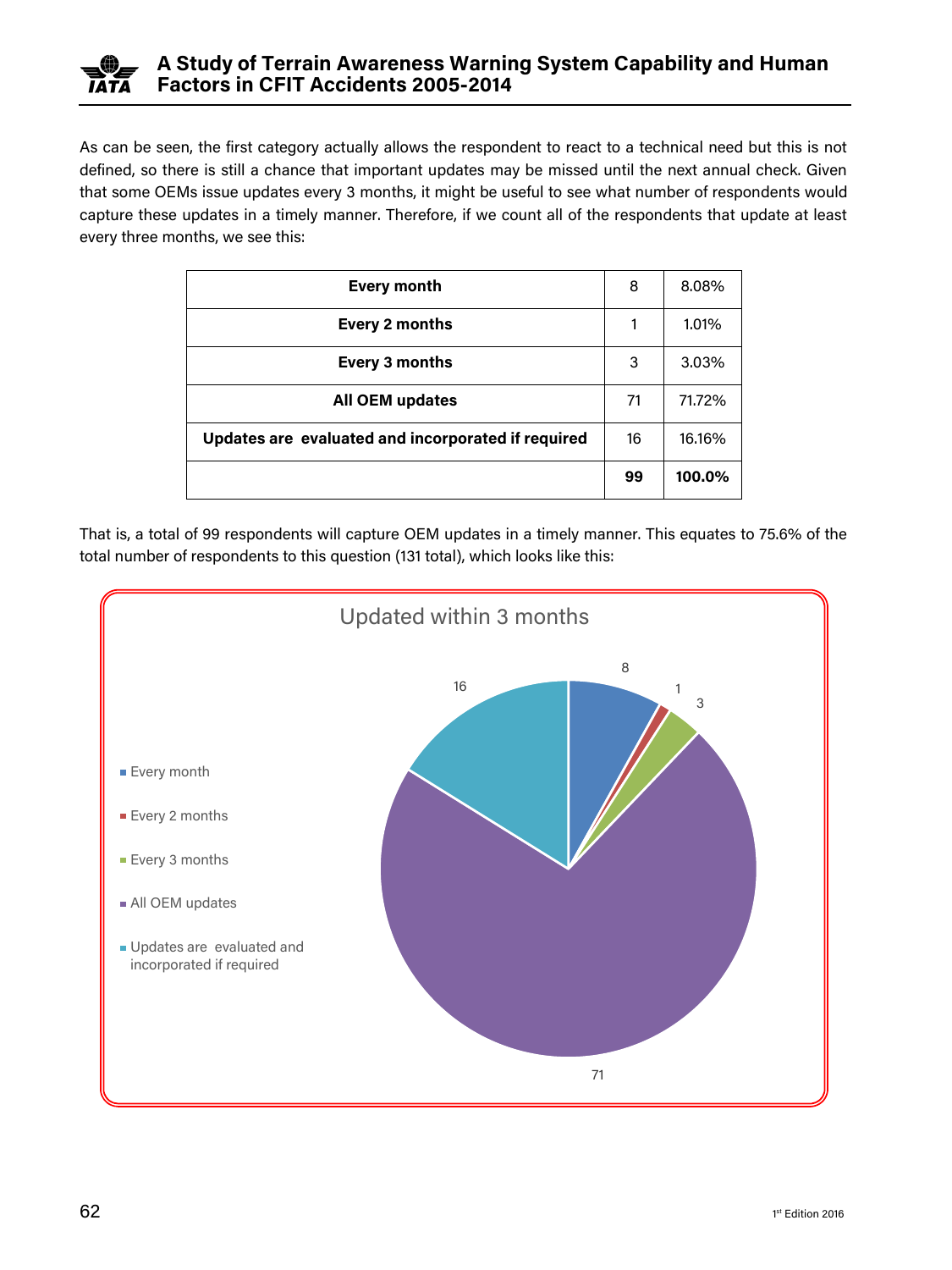

| <b>During major maintenance</b>           | 3   |       |
|-------------------------------------------|-----|-------|
| As time permits                           | 10  |       |
| Being evaluated due to cost               |     |       |
| No set time                               | 2   |       |
| Annually, unless technical issue warrants | 3   |       |
| Every 3 - 5 months                        |     |       |
| Every 12 - 24 months                      |     |       |
| Every 12 months                           | 6   |       |
| Every 4 months                            | 3   |       |
| Every 6 - 12 months                       |     |       |
| <b>Every 6 months</b>                     |     |       |
| <b>Total over 3 months</b>                | 32  | 24.4% |
| <b>Total updating within 3 months</b>     | 99  | 75.6% |
| <b>Grand Total</b>                        | 131 | 100%  |

And we can show the total number of respondents updating within 3 months against the others as:

The breakdown of those that update in a period greater than 3 months, is as follows:



The important factor to consider here is that the manufacturer issues updates every three months. In order to ensure that the operator's terrain database is always up to date, these updates should be incorporated as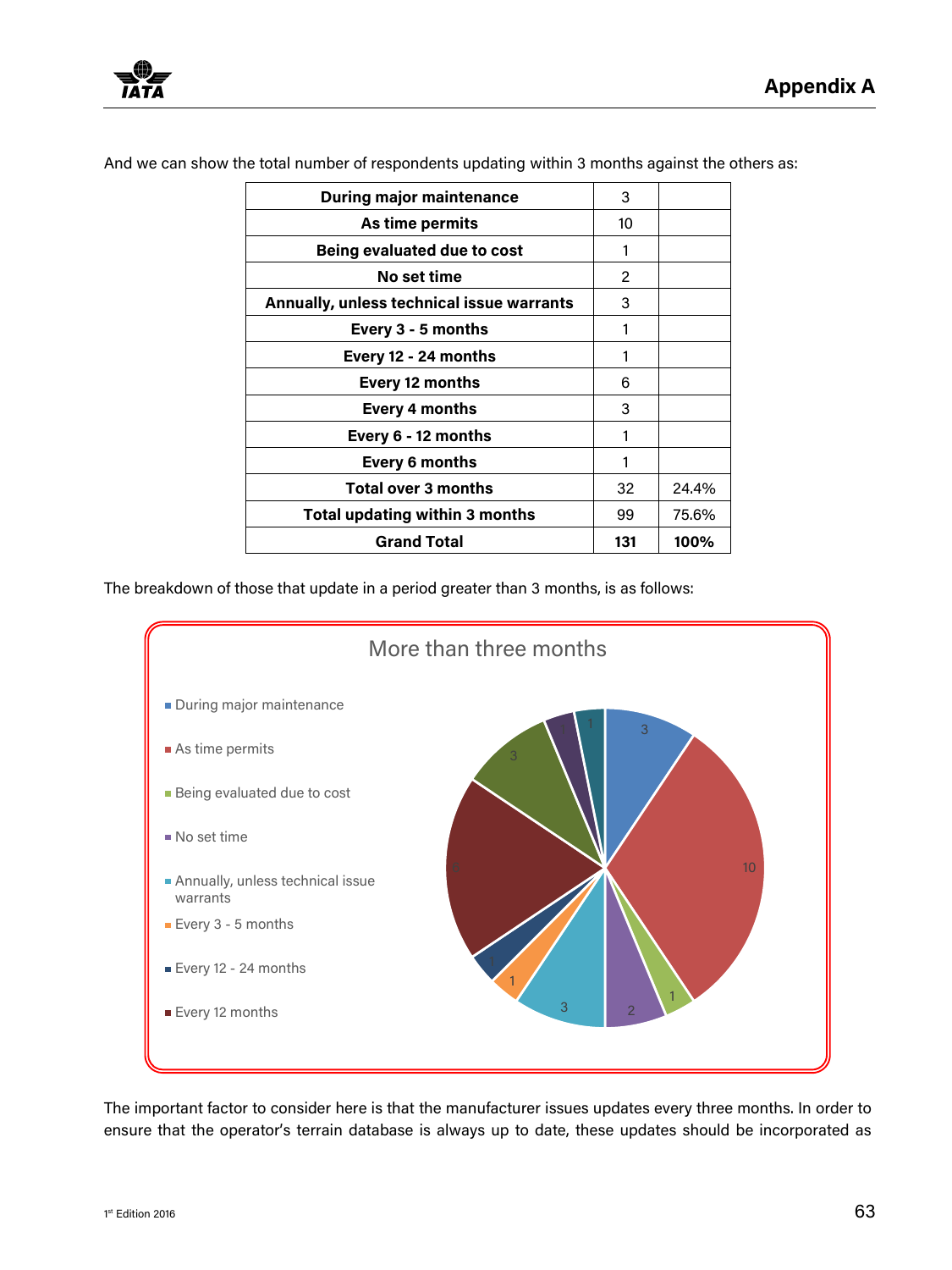

soon as is practical. It may be more practical to only incorporate updates that are applicable to the operation but these should be assessed and incorporated as soon as possible, to ensure that the latest data is available to pilots.

**Recommendation 3:** encourage operators to ensure that terrain databases are updated as and when issued by the EGPWS manufacturer (OEM).

## **19.3.12 Question 12**

This questions asks if the organisation has a formal process for updating the software version of the EGPWS. This is a key question with regard to safety, as software updates for these systems (as with any system) may contain critical safety updates or operational improvements. The analysis is very simple here, as the question is framed for a simple YES/NO response, as follows:

| Yes                    | 117 | 87.3%                  |
|------------------------|-----|------------------------|
| N٥                     | 17  | $12.7\%$               |
| <b>Total responses</b> | 134 | (85.3% of respondents) |

This is a disappointing number, as wherever there is no formal process, there is margin for error. That is, where there is no formal process and no clear lines of responsibility, updates can be overlooked. Basic human factors theory tells us that if we rely on informal processes, with no clear guidelines (or rules) the system will be prone to errors.

Shown graphically (including those that did not respond, marked as unknown), the chart looks like this:

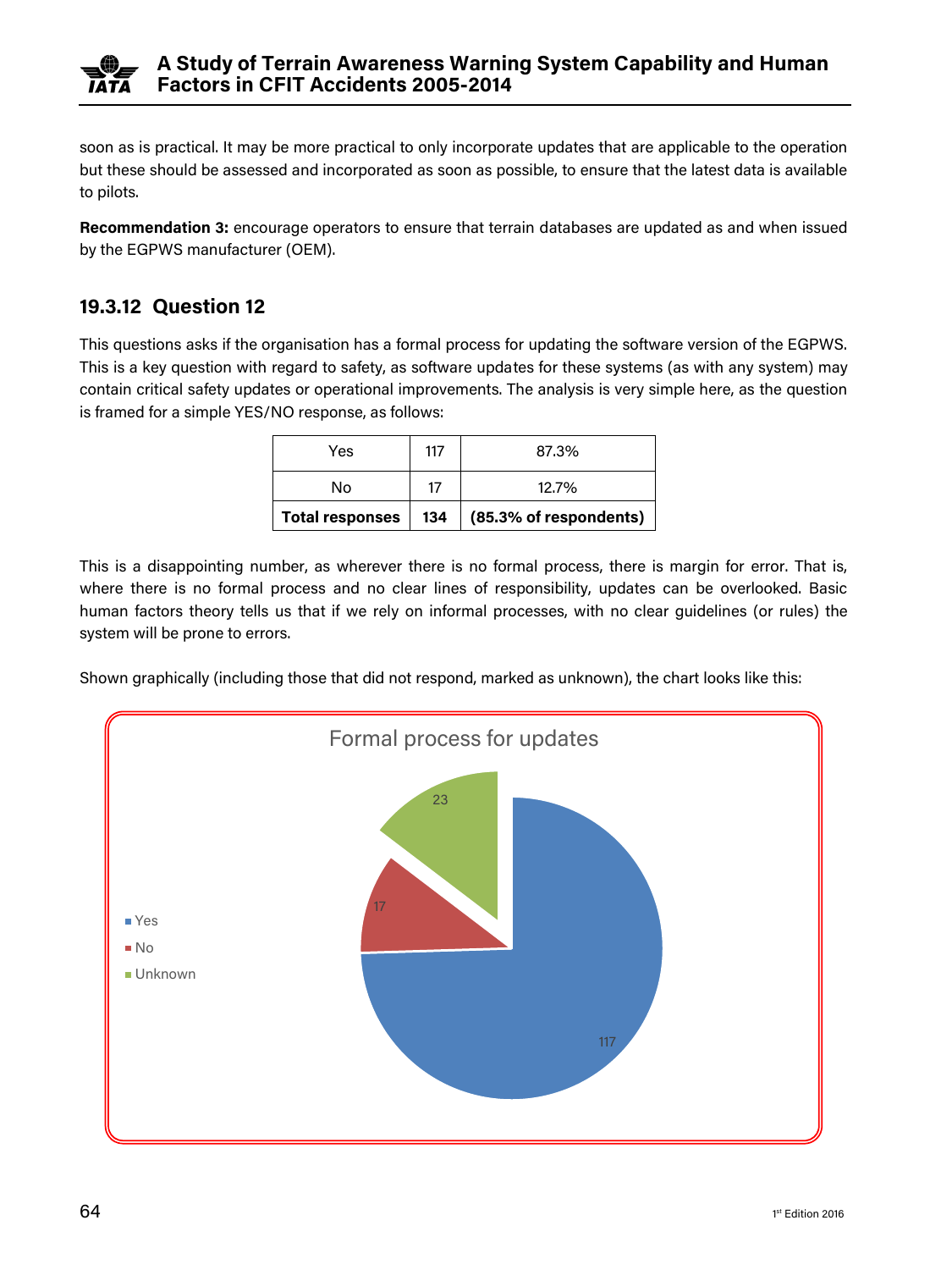

**Recommendation 4:** encourage operators to ensure that there is a formal process for updating EGPWS software versions.

## **19.3.13 Question 13**

This question sought to find out if the software of the EGPWS system was updated regularly. Unfortunately, the question was phrased in such a way that it was not clear to respondents and the majority assumed that it was referring to the terrain databases updates. There were 13 responses that were possibly answering the intended question but without further interrogation, it is not possible to make any assumptions.

From further research, it would appear that any software updates to the actual EGPWS system are either controlled by service bulletin or are mandatory from the manufacturer. The majority of manufacturers will incorporate software updates in the latest terrain database updates, so the periodicity will depend on the answers to question 11.

## **19.3.14 Question 14**

The final question sought data on the types of warnings that the system provides. There is no analysis to be done on this question but the results are as follows:

| Does the GPWS installed provide warnings of the following circumstances: |                   |           |                       |  |
|--------------------------------------------------------------------------|-------------------|-----------|-----------------------|--|
| <b>Answer Options</b>                                                    | <b>Yes</b>        | <b>No</b> | <b>Response Count</b> |  |
| excessive descent rate                                                   | 129               | 4         | 133                   |  |
| excessive terrain closure rate                                           | 129               | 3         | 132                   |  |
| excessive altitude loss after take-off or go-around                      | 124               | 6         | 130                   |  |
| unsafe terrain clearance while not in landing<br>configuration           | 127               | 4         | 131                   |  |
| gear not locked down                                                     | 112               | 12        | 124                   |  |
| flaps not in landing configuration                                       | 118               | 8         | 126                   |  |
| excessive descent below the instrument glide path                        | 125               | 4         | 129                   |  |
|                                                                          | answered question |           | 134                   |  |
|                                                                          | skipped question  |           |                       |  |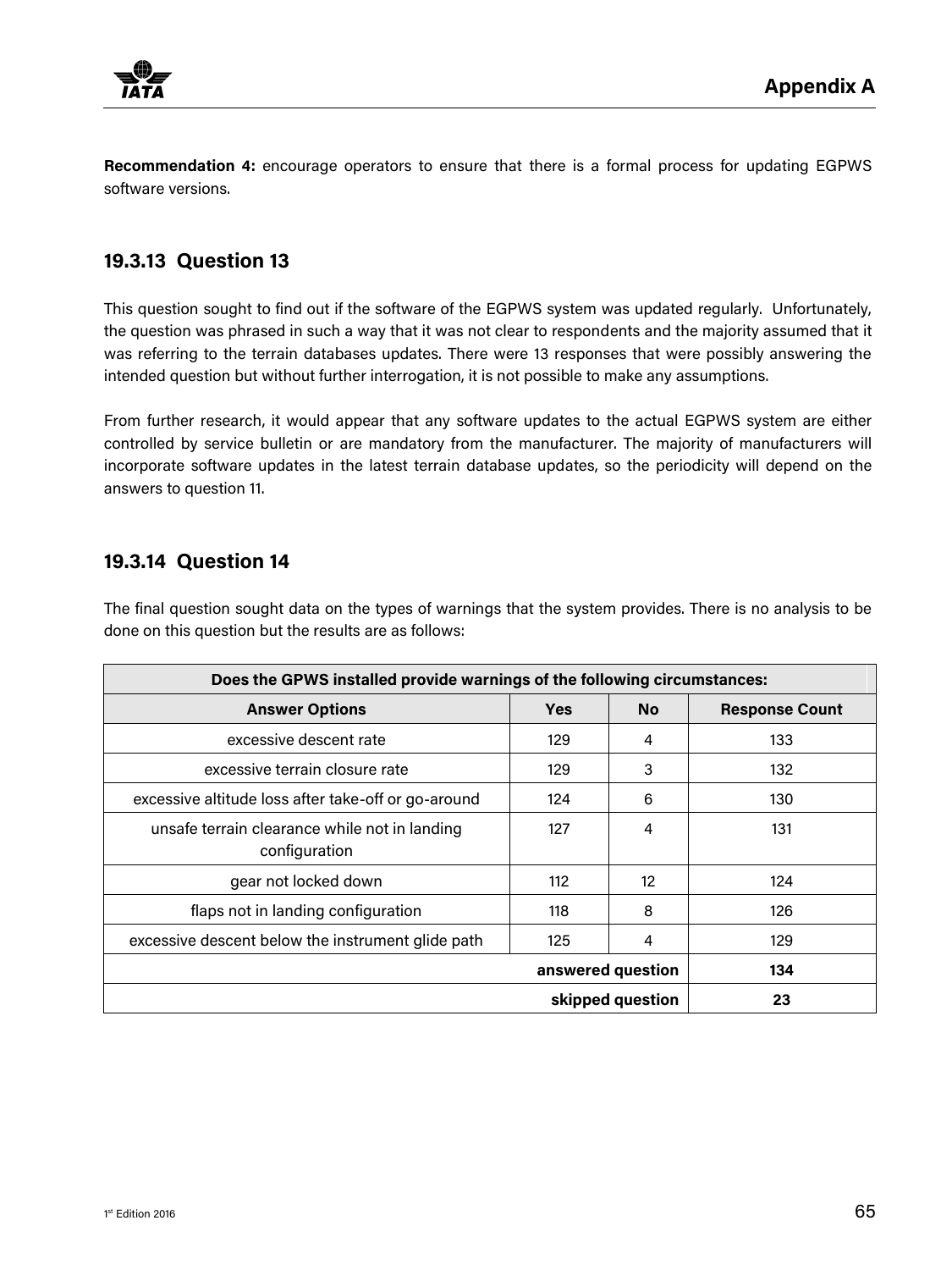

And graphically:



## **19.4 Regional analysis on key questions**

There follow some analysis on some of the key questions in the survey, by region. The first such question is concerning the aircraft positioning data being linked to the EGPWS/TAWS system via the GNSS, which as addressed in Question 9. "Does your terrain warning system receive aircraft position reference directly from a GNSS receiver?"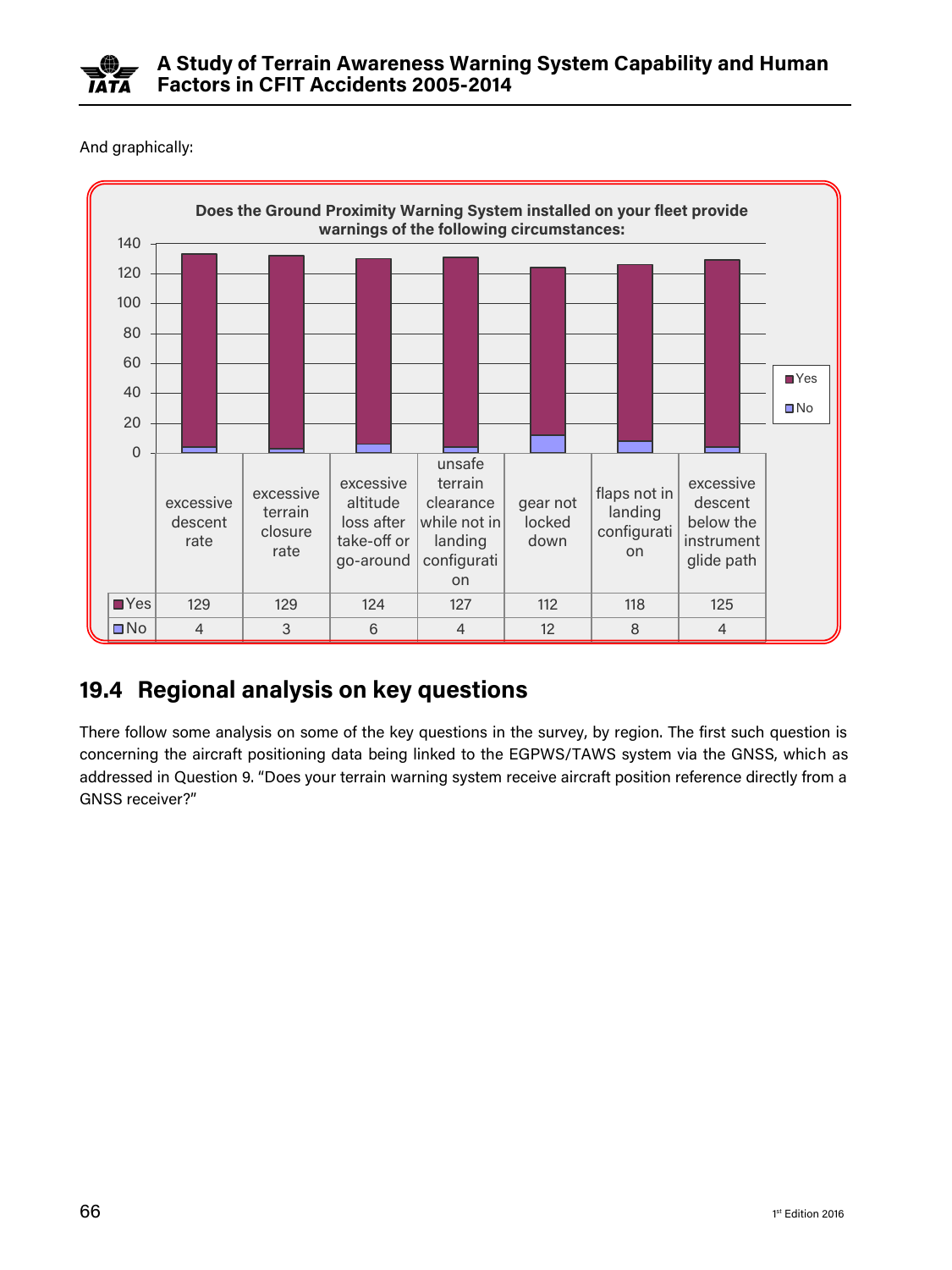



When extracted regionally, the results looks like this:

As can be seen, the values for Europe, ASPAC, NASIA and CIS are reasonably high and show good rates. The relatively lower rates for AFI, NAM, LATAM and MENA would seem to suggest that some attention is needed in these areas.

The second key question concerns the formal process for updating the terrain database. As we saw above, this is a key component in ensuring that the latest terrain is correctly uploaded and in a timely fashion.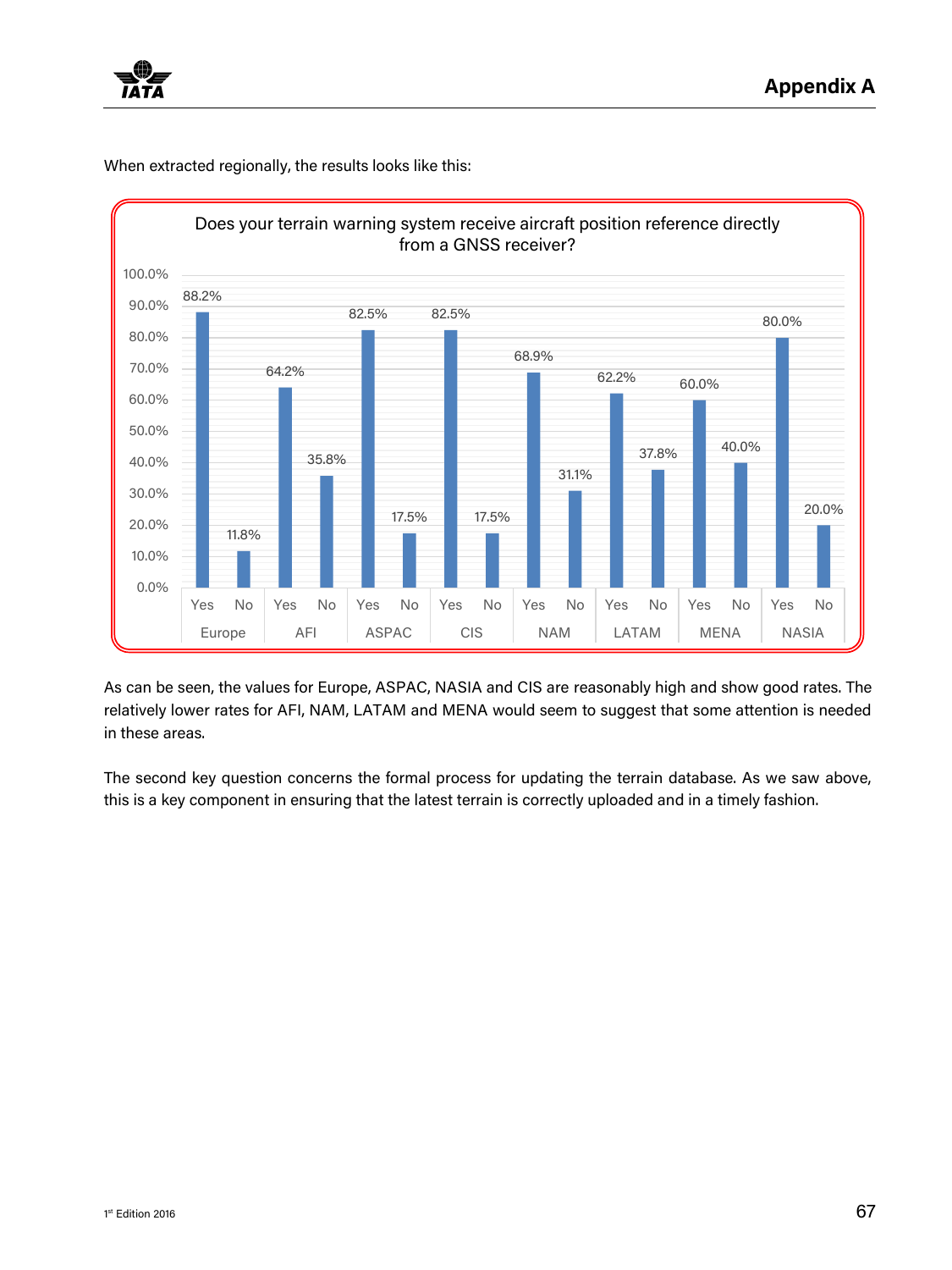

When we look at the data regionally, we see this:



From this, we can see that the rates are generally good for all regions, with the exception of NASIA. As before, we must exercise caution in analyzing these results, as the numbers for NASIA on this question were particular low, with just four responses.

We can however, recommend to the regional office that they follow up with the carriers ask the region for further information and urge them to ensure that there is a formal process.

In addition, a general reminder may be issued, reminding that it is very important to update the database in a timely manner and that the best way to do this is to have a formal process/procedure for doing so.

**Recommendation 5:** ask the NASIA regional office to urge operators in the region to ensure that there is a formal process for updating EGPWS software.

**Recommendation 6:** through the regional offices (and by distribution of this report) remind operators to have a formal process for updating EGPWS software.